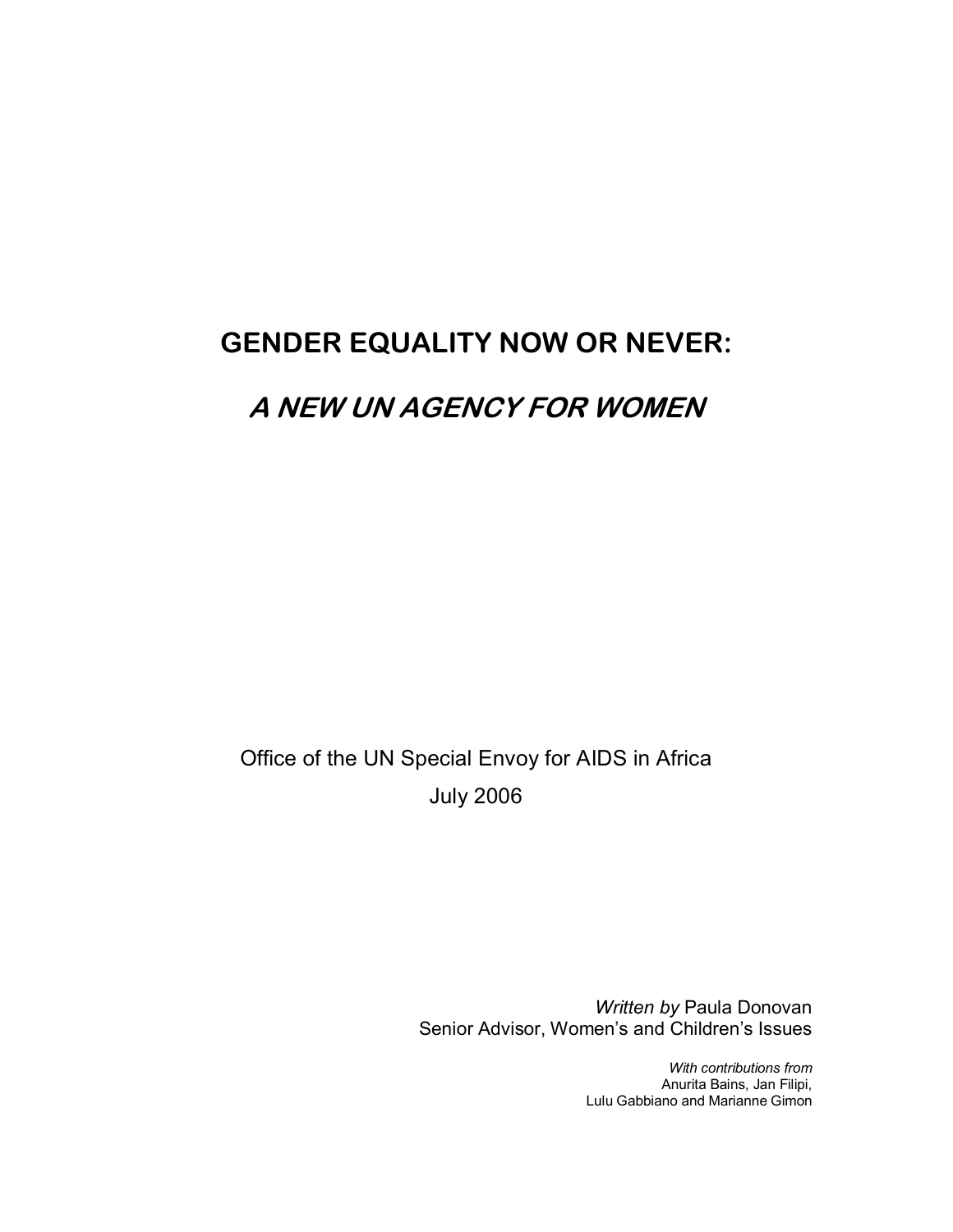# *TABLE OF CONTENTS*

| <b>PART ONE</b><br>1. Introduction: the UN's harmful traditional practices<br>5. The sub-machinery: Network, Commission, Committee, Resolution<br>6. Bargain-basement machinery at the country level<br>7. Gender mainstreaming: an excuse to do nothing<br>10. Where the current funding for women leaves us today<br>11. The machinery we have vs. the machinery we need<br>13. Proposals for reform of the women's machinery<br>14. Facing the (understandable) skepticism head-on<br>15. Which UN agency provides the closest model?                       | 3<br>. 5<br>$\ldots 6$<br>9<br>$\dots 11$<br>13<br>$\ldots$ 14<br>16<br>17<br>18<br>19<br>$\dots$ 21<br>$\dots$ 22<br>26<br>29<br>30 |
|----------------------------------------------------------------------------------------------------------------------------------------------------------------------------------------------------------------------------------------------------------------------------------------------------------------------------------------------------------------------------------------------------------------------------------------------------------------------------------------------------------------------------------------------------------------|--------------------------------------------------------------------------------------------------------------------------------------|
| <b>PART TWO</b><br>1. Why isn't the current women's machinery working?<br>- UN Development Fund for Women (UNIFEM<br>- Division for the Advancement of Women (DAW<br>- Office of the Special Advisor on Gender Issues and<br>Advancement of Women (OSAGI)<br>- Institute for Research and Training for the Advancement<br>of Women (INSTRAW)<br>- Commission on the Status of Women (CSW)<br>- CEDAW Committee<br>- Security Council Resolution 1325<br>- Interagency Network on Gender and Women's Equality<br>- Gender Focal Points<br>- Gender Theme Groups | 32                                                                                                                                   |
| 2. Stronger apart: UNFPA.                                                                                                                                                                                                                                                                                                                                                                                                                                                                                                                                      | 39                                                                                                                                   |
| <b>PART THREE</b>                                                                                                                                                                                                                                                                                                                                                                                                                                                                                                                                              | 40<br>42                                                                                                                             |
|                                                                                                                                                                                                                                                                                                                                                                                                                                                                                                                                                                | $\ldots$ 44<br>47                                                                                                                    |

Note to readers: This paper uses the word "agency" colloquially and generically, to refer to the UN's "specialized agencies" *as well as* its funds, programmes and other entities.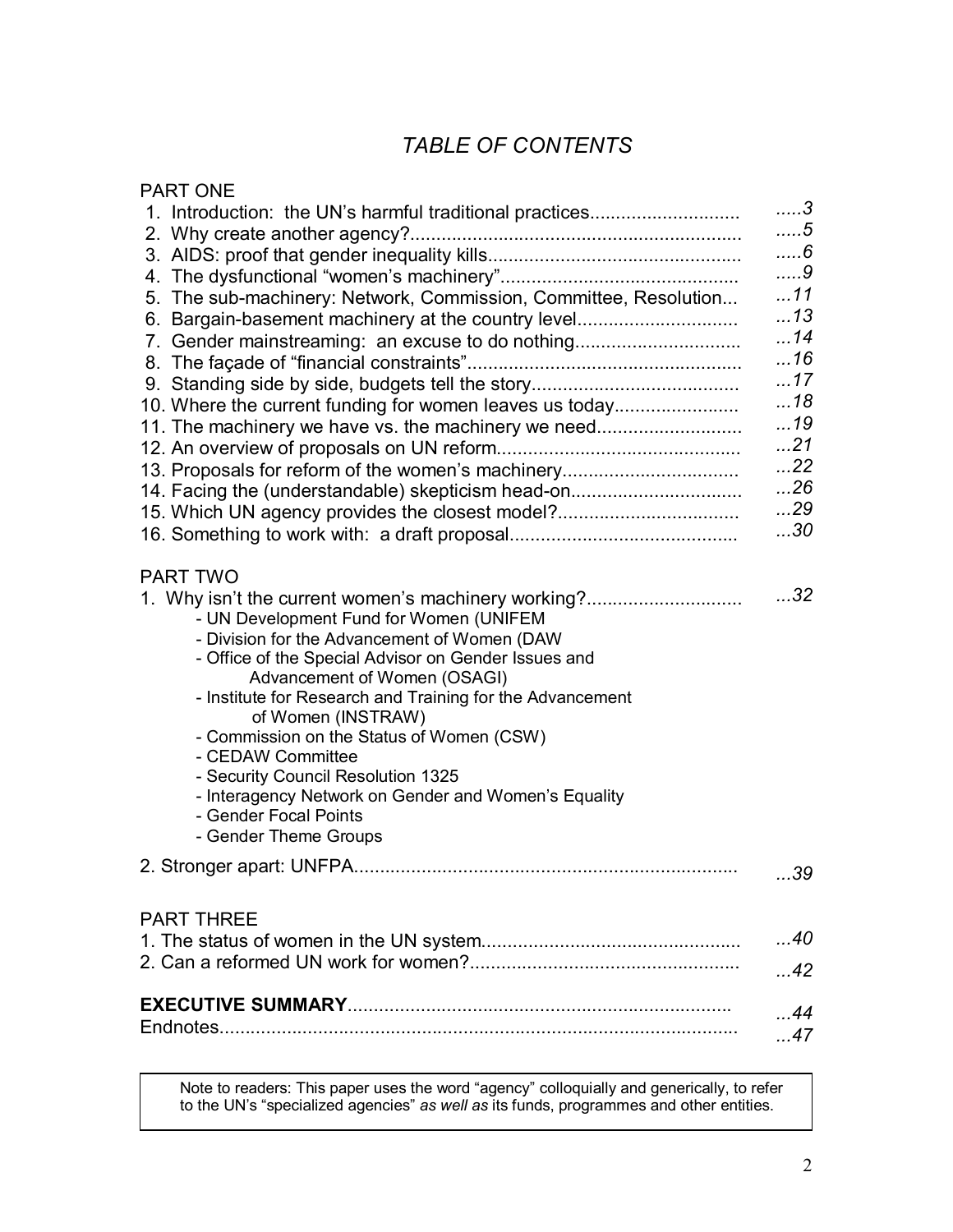# GENDER EQUALITY NOW OR NEVER:

# *A NEW UN AGENCY FOR WOMEN*

# **PART ONE**

#### 1. INTRODUCTION: THE UNíS HARMFUL TRADITIONAL PRACTICES

**Harmful Traditional Practices Affecting the Health of Women and Children**, Office of the UN High Commissioner for Human Rights

ìEvery social grouping in the world has specific traditional cultural practices and beliefs, some of which are beneficial to all members, while others are harmful to a specific group, such as women...

Despite their harmful nature and their violation of international human rights laws, such practices persist because they are not questioned and take on an aura of morality in the eyes of those practising them."

The systematic oppression of women is among the most destructive cultural practices of all time, and yet social groupings the world over have embraced it. The UN is no exception. Its culture  $-\omega$  evident in employment, in decision-making, and in allocating resources  $-$  is harmful to women. It's time to remove the UN's 'aura of morality'.

The UN is undergoing reform for maximum efficiency and effectiveness.

Member States will be guided by recommendations submitted to the General Assembly by a 15-member High-Level Panel, appointed in February to bring system-wide coherence to the UNís international machinery and its processes. The "Coherence Panel" (12 male appointees; 3 female) will not have to spend its time discussing the purpose, the goals or the aims of the United Nations: that work was done long ago, beginning in 1945 with the founding UN Charter, and since elaborated, strengthened, reiterated and fine-tuned countless times, in many hundreds of conventions, treaties, and declarations, plans of action, resolutions and mandates. Despite the updates, the world's governments have never wavered from the original Charter. For 61 years, they have been declaring their allegiance to the principle that men and women are absolute equals, and reiterating their commitment to putting those words into practice. The 61<sup>st</sup>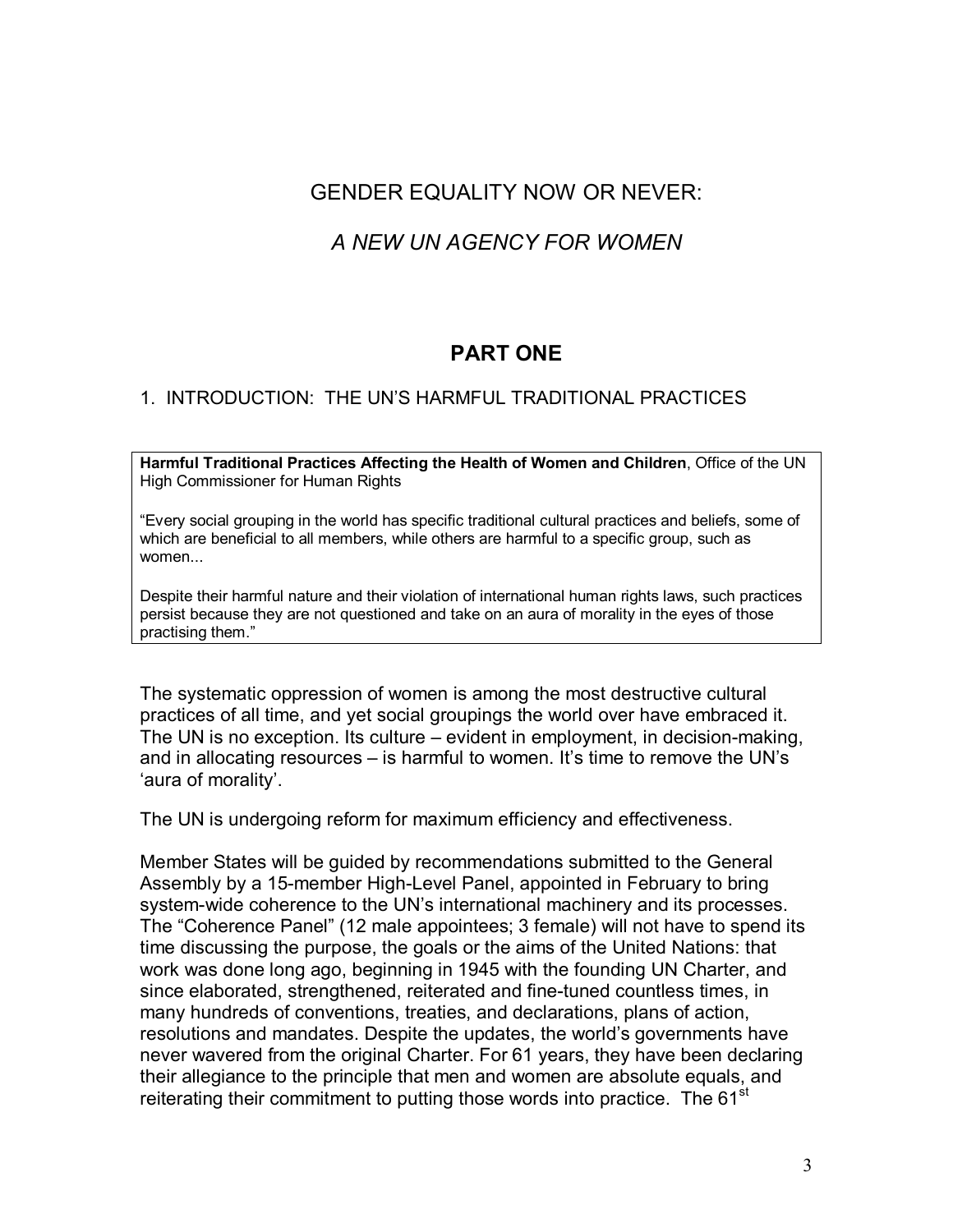Session of the General Assembly will be led by Her Excellency Ambassador Haya Rashed Al Khalifa of Bahrain – notably, just the third woman ever to be elected President of the General Assembly.

Unlike children and the frail elderly, women aren't naturally in need of protection. But like subjugated groups throughout history, women have been overpowered. Women need protection from the *un*natural order imposed on our universe – the manmade laws, customs, practices and indulgences that rule modern "civilization". They have the aptitude, but are denied the wherewithal to devise and construct their own protections.

**A UN womenís agency would, for the first time, begin to right the balance. Operational, with on-the-ground presence in every country, a guaranteed budget, and a full complement of expert staff and targeted programmes, a womenís agency would immediately begin to redress decades of UN neglect. Far from speaking** *for* **women, a dedicated agency with convening power would ensure that womenís own voices can be heard, at all levels of society, and in the decisions that affect their lives.** 

A women's agency would not replace the current gender and women**targeted programmes being carried out by UN agencies. Instead it would encourage more such programmes, and would help** *all* **UN departments, agencies, funds and programmes to bring a gender perspective to** *all* **of their work. It would recognize that charting an effective path towards womenís advancement and gender equality is a social science, and its practitioners are trained, schooled, experienced specialists with particular skills in vital fields, which are needed to make all UN policies and programmes truly effective. A womenís agency would conduct targeted**  programmes for women's empowerment alongside "gender **mainstreamingî as that strategy was originally conceived: a bona fide means of transforming societies into places where men and women live as equals.** 

**A womenís agency would need a headquarters staffed with technical experts and a budget adequate to support country offices with full operational capacity. Its country-level staff should be able to harness the local, national, regional and international expertise and resources needed to assess and address the needs of women. It should have the capacity to collect and analyze data on womenís lives and rights; to develop policy; to provide technical advice and assistance on gender and womenís empowerment in every specialized field; to support and monitor the gender-related work of other UN agencies; and to work closely with government partners to plan and oversee programmes at the national level.**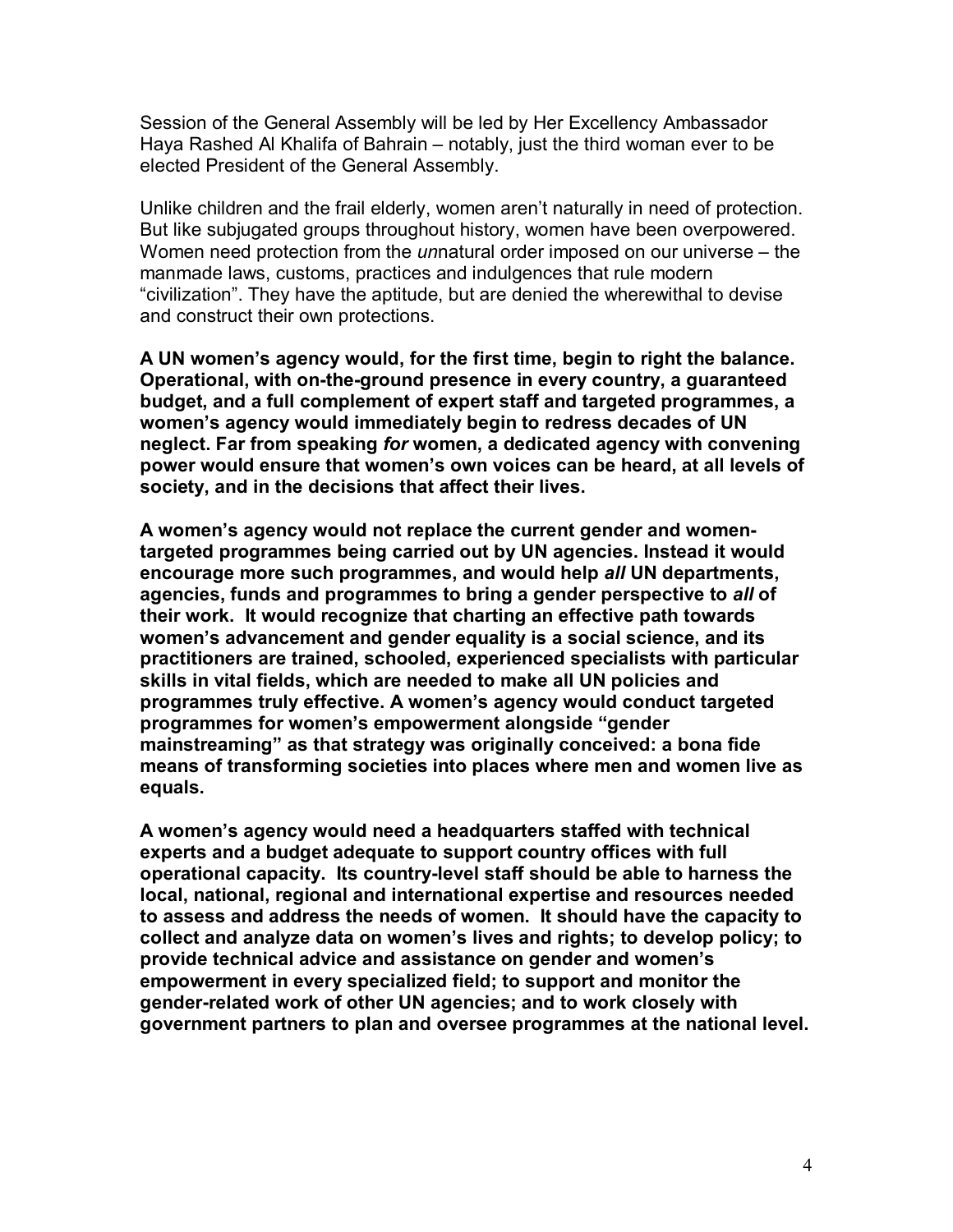#### 2. WHY CREATE ANOTHER AGENCY?

A December 2004 assessment of UNIFEM by experts including the former head and deputy head of UNFPA and UNICEF compared the women's fund with other agencies, and concluded that, *ìAll agencies studied show that the existence of a visible and well positioned entity is a requirement for leading a United Nations coordinated approach on a particular issue.îi*

The lack of a women's agency is preventing all the other agencies from fulfilling their mandates. Relegating half the global population to second-class status has created insuperable social and economic burdens that weigh us down en route to all our goals. And as the world grows more sophisticated and complex, it needs *all* of its human resources to survive and thrive. The status quo impedes and endangers us all.

#### **The real financial question is not whether governments can afford an agency that empowers women, but whether they can afford to keep throwing Official Development Assistance at programmes that canít possibly succeed unless women are empowered.**

In maternal health terms alone, the human costs of inaction will be roughly 2.5 million maternal deaths and 49 million pregnancy-related disabilities and illnesses in the next ten years in Africa. $\mathsf{I}$  From child survival to AIDS prevention, diversified crops to safe cities, potable water to nuclear medicine, literacy to conflict prevention, the pursuit of every single global goal  $-$  including each of the Millennium Development Goals -- is doubly hard to achieve because the full potential of half the population can't be tapped.

The UN's Member States consistently find reasons – almost always financial -*not* to employ the "international machinery" that would be needed to bring about equality between men and women. The fact that women are a low priority for the UN is well known: governments know it, the Secretary-General knows it, the women who staff and lead the UN's current "women's machinery" know it, and womenís NGOs and gender equality advocates know it. More to the point, those who wage wars that target civilians know it, those who use rape as a weapon of war know it, those who let domestic violence go unchecked and unpunished know it, those who engage in sexual harassment and sexual coercion and sexbased discrimination know it, those who pay women less than men for work of equal value know it, those who deny women land ownership and inheritance and access to bank accounts and driverís licenses and leadership positions and political offices know it, those who mutilate the genitals of young girls know it, those who stone to death one half of an adulterous couple know it -- and they are all content with the UNís laissez-faire approach. The vast majority of the male world knows it -- a majority whose attitudes or actions toward women are, to some degree, biased or discriminatory or harmful or vile or criminal. And because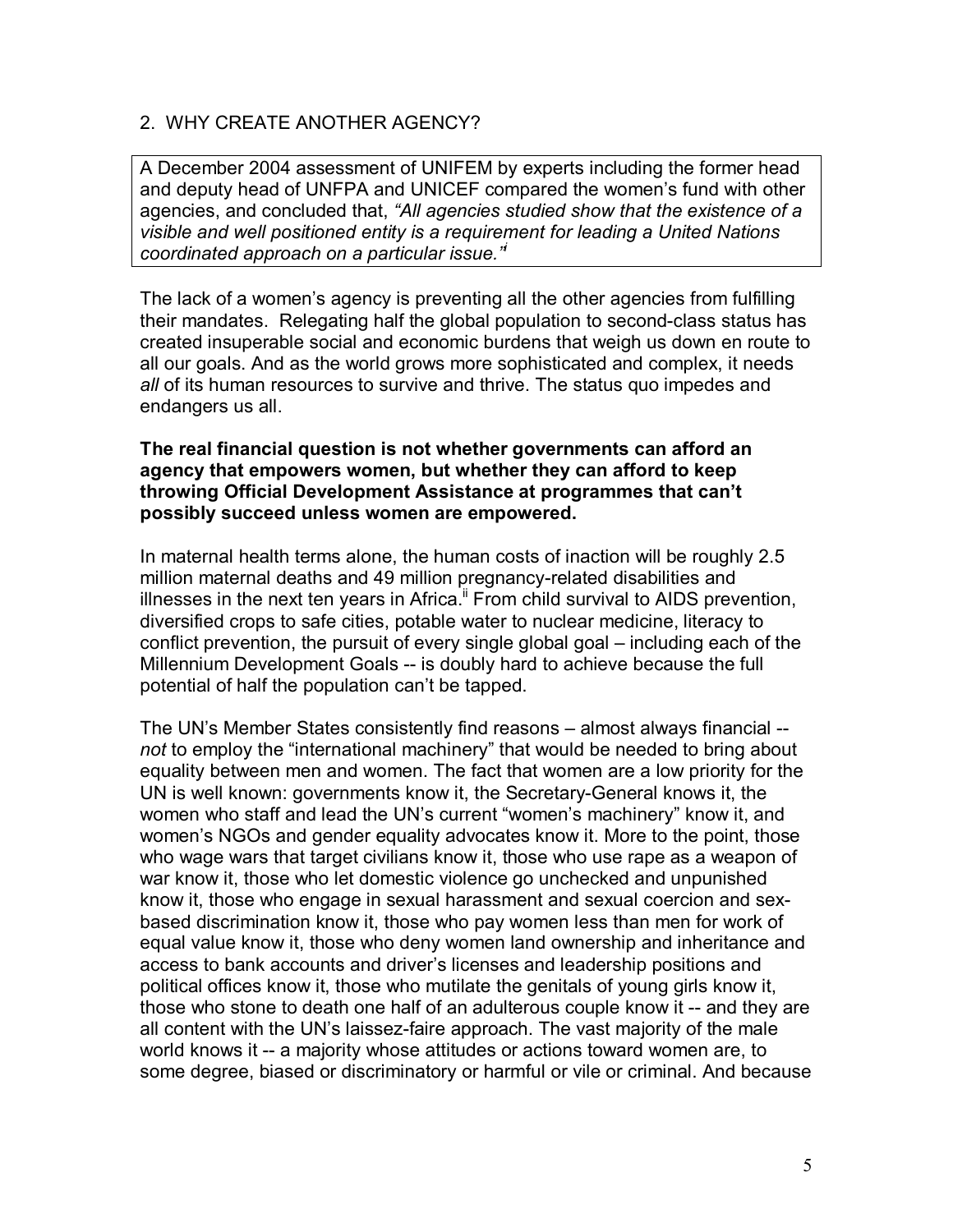those attitudes and actions are encouraged by a UN that doesnít *re*act, that majority is content.

Slavery, colonial rule, apartheid  $-$  at certain points in history, allowing the intolerable to persist becomes an act of criminal complicity. Governments can no longer avoid the truth: when it comes to women, we have reached that point.

#### 3. AIDS: PROOF THAT GENDER INEQUALITY KILLS

The work of a 2004 UN High-level Panel on Threats, Challenges and Change demonstrated that even the influence of the highest-ranking women in the UN's hierarchy is deflated by the numbers game. The panel was made up of 16 members, four of them women, and three of those were female former heads of UN agencies at the Under Secretary-General level. Despite the promising title of the panel's final report and recommendations, "A more secure world: Our shared *responsibility*", and its recognition that, "Little has been done to address the gender aspects of the Millennium Development Goals," the word "women" appears in just seven of the 302 paragraphs that make up the body of the report, and in three of its 101 recommendations.

If the gap between words and actions  $-$  policy and implementation  $-$  is not clear enough on paper, then AIDS is all the proof we need that ignoring women's needs and rights is fatal.

*ìI would never have considered myself a ëradical feministí, but my outlook has changed dramatically after seeing the suffering endured by women in the developing world.î* 

James P. Morris, Executive Director, UN World Food Program<sup>iii</sup>

Women first caught up with men in sub-Saharan Africa's AIDS statistics 18 years ago. It was obvious then that the virus was exploiting women's low social and economic status, their lack of autonomy in sexual matters and their deficient access to everything from basic health care to awareness of current events. But the UN was virtually non-responsive to the gender dimensions of the pandemic for the next decade, during which millions of women became infected, additional millions died, and tens of millions more rushed to save the struggling continent, tending the ill, burying the dead and raising the children left behind.

Largely unrecognized, undocumented, and overwhelmingly uncompensated, the women of Africa continue to weave an extraordinary voluntary safety net of care and support under the crumbling societies that have treated them so poorly. Girls and young women now make up over three-quarters of the region's 15-24 yearolds infected with HIV; getting married and having children have become dangerous occupations for women, who are rarely able to demand or even assess their husbands' fidelity; and an entire generation of grandmothers has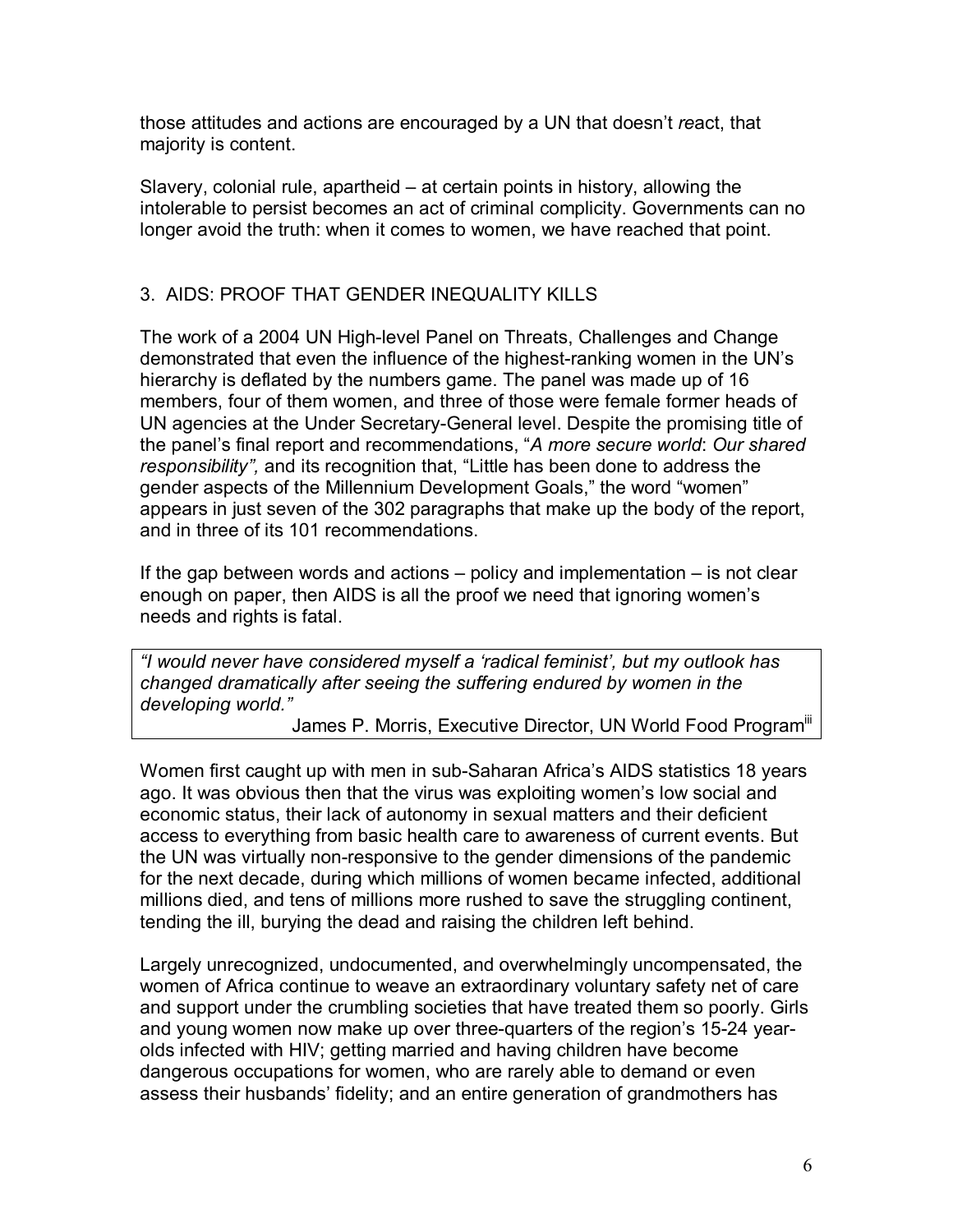assumed the role of foster parents to their childrenís orphaned children with no assistance whatsoever from the United Nations.

Eleven "pilot projects" were initiated by UNICEF in 1998<sup>iv</sup> to introduce a newly discovered short-course treatment for the prevention of "mother-to-child" transmission" of HIV (terminology that persists, over objections that it points a finger of blame at mothers). But access to the simple treatment, which cuts in half the risk that an infected mother's virus will be transmitted to her baby, has increased at a snailís pace in spite of a pharmaceutical companyís offer to supply the drugs worldwide for free. In December 2005, UNAIDS documented the lack of progress: "prevention service coverage was about 5 per cent in the 30 African countries with the highest HIV prevalence in 2003."V

As late as 2004, a first report was produced by the "Secretary-General's Task Force on Women, Girls and HIV/AIDS in Southern Africa", which had been formed a short time earlier in response to concerns that women were being neglected in the UNís work on AIDS. Although narrowed from a continent-wide task force to one that would focus on just nine countries, the Task Force and its report came up with concrete recommendations that, if implemented, would have amounted to a serious plan of action on gender and women in some of the continent's most heavily affected countries. But with no agency in-country to coax and guide those recommendations into action, the plans now largely sit on shelves, unfunded and unimplemented.

This neglect is not benign. Eight years earlier, in 1996, UNAIDS was formed as the UN's "joint response to HIV/AIDS" to coordinate the work of six co-sponsoring organizations; the membership has since grown to ten. UNIFEMís request to join UNAIDS as a co-sponsor was denied by UNDP; the fund was not a full-fledged agency, and UNDP would therefore represent the gender portfolio among the cosponsors.

Rather than *guarantee* UNIFEM an independent place at the UN's decisionmaking table, a May 2006 report from the Executive Board states that, "UNDP is *open to* UNIFEM participation as a part of the UNDP delegation in high-level meetings such as those of the UNAIDS Programme Coordinating board..."<sup>vi</sup>

It should come as no surprise, then, that women are excluded at the national level. This statement appears in the UNAIDS 2006, 10th anniversary Report on the Global AIDS Pandemic:

 *ìWomen must be adequately represented in policy- and decision-making on AIDS. A 2004 UNAIDS assessment found that women's participation in the development and review of national AIDS frameworks was non-existent in more*  than 10 per cent of 79 countries and inadequate in more than 80 per cent.<sup>"Nii</sup>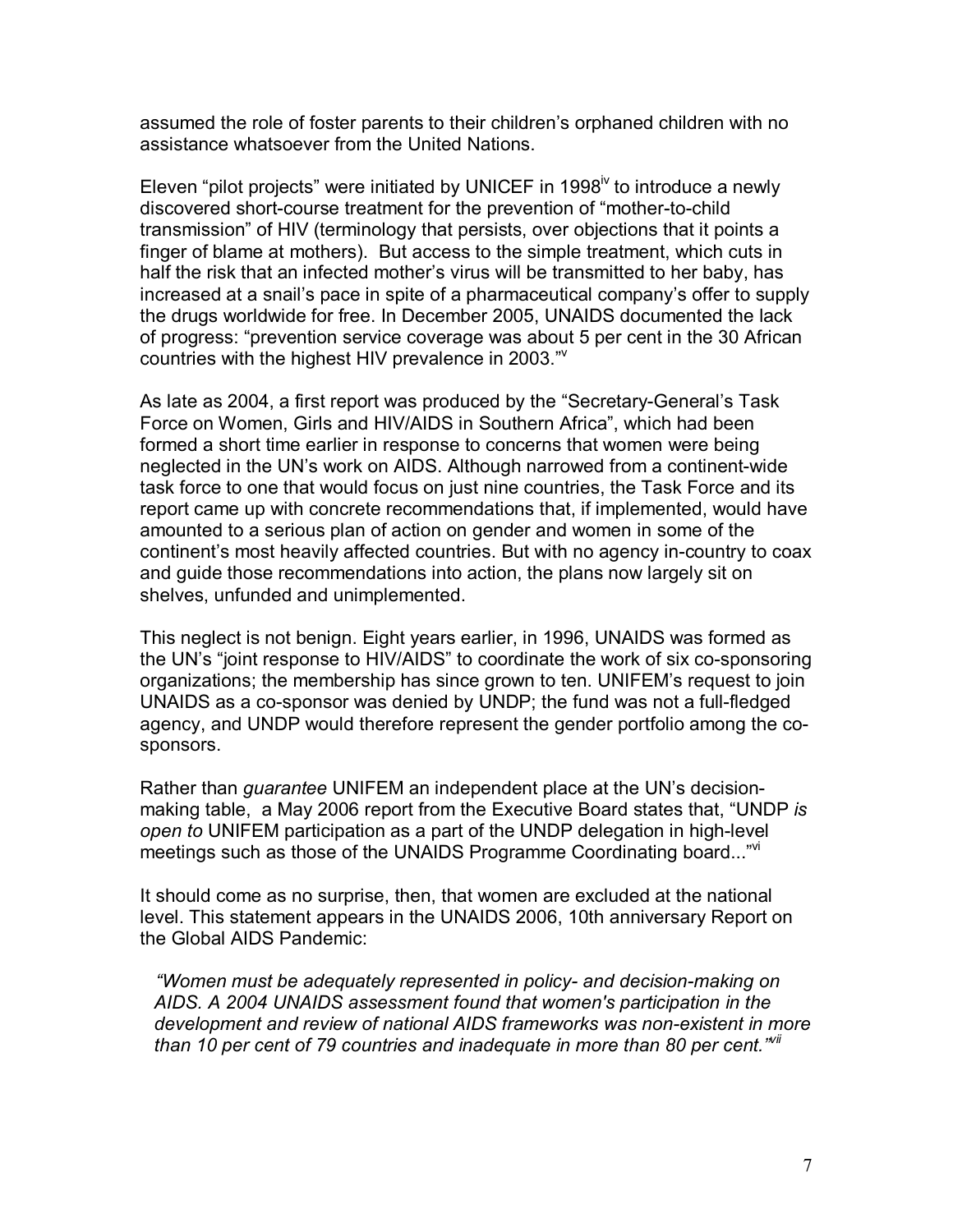So-called "gender mainstreaming" has most definitely not spread responsibility for addressing women and AIDS to all agencies; the fallacy of that claim has been pointed out time and again in official UN and agency reports. Some agencies have undertaken studies of the inordinate impact of the pandemic on women in their sectors, but it is rare to find an agency that has developed comprehensive, targeted interventions in response.

With the work of gender mainstreaming delegated to one and all, no one feels accountable. Discussions in the UNAIDS Committee of Cosponsoring Organizations are revealing. Its report to the  $18<sup>th</sup>$  meeting of the Programme Coordinating Board in 2006 makes reference to the problem ("the epidemic continues to worsen, especially among women and young people<sup>"VIII</sup>), but after that, the word "women" appears four times -- all clustered in a single paragraph describing UNFPA's work. The word "gender" does not appear at all.

Without an operational agency capable of identifying the gender issues that drive the pandemic in each country *and* of implementing strategies to address them, the proportion of infected adults who are women will continue to rise. HIV/AIDS demonstrates what a women's agency, through programmatic support, would add at the country level, without danger of duplicating the work of any member of the UN Country Team. Just a few examples of the unmet needs:

- home-based care, including remittances for female caregivers;
- $\blacksquare$  reducing the "opportunity costs" of care, including loss of education, skills training, job prospects, and opportunities to participate in public life;
- $\blacksquare$  widows' inheritance and property rights;
- $\blacksquare$  income alternatives to transactional, intergenerational, "survival sex";
- $\blacksquare$  realistic alternatives to "ABC" (abstain, be faithful, use a condom) for married women;
- child-bearing options for HIV-positive women;
- **I** infant feeding research, education, communication and support;
- AIDS education for grandmothers, who provide the bulk of orphan care;
- **n** child care and elder care for working women in AIDS-affected households;
- nutritional support;
- skills training and income generation for HIV-positive women;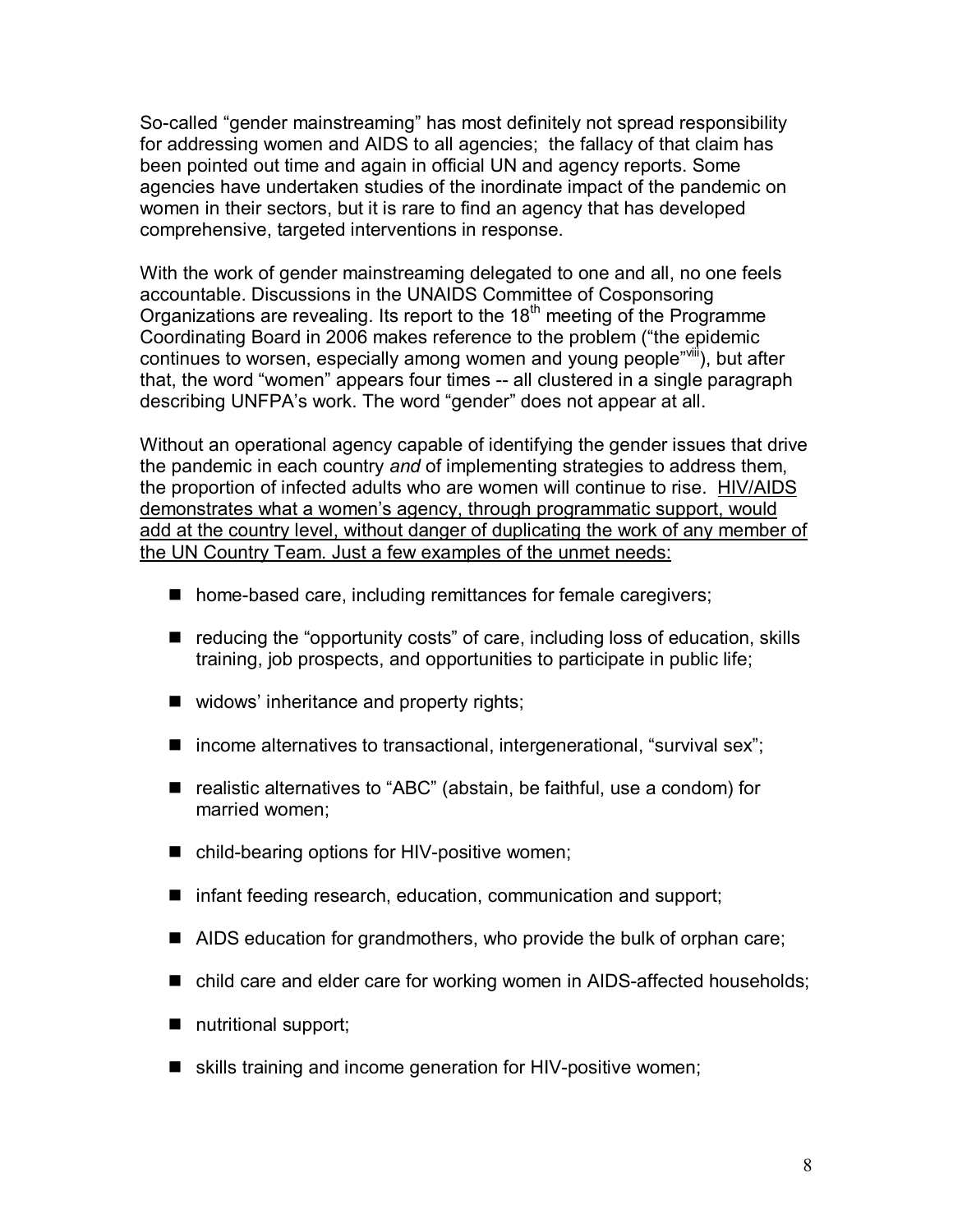- access to credit;
- $\blacksquare$  legal aid, including preparation of wills;
- addressing AIDS-related stigma, discrimination and domestic abuse;
- $\blacksquare$  addressing police brutality and wrongful imprisonment;
- assisting with safe disclosure of HIV test results to husbands and families;
- counseling, legal aid, prevention programmes and legislative reform on domestic abuse, sexual assault and rape including marital rape;
- protecting against harassment and sexual abuse in formal and informal workplaces; and
- addressing a range of harmful cultural and traditional practices from widow inheritance, to ritual 'cleansing' and polygamy, to newly emerging discriminatory practices including virgin testing.

#### 4. THE DYSFUNCTIONAL "WOMEN'S MACHINERY"

Stinging words and phrases are uttered again and again by UN bashers: "irrelevant", "talk shop", "ineffective", "lip service"... On the other hand, it's not hard for champions of the UN to counter with an impressive picture of an institution that has not only been remarkably effective on many fronts, but that is in many ways indispensable. However, where gender equality and womenís rights are concerned, even the strongest UN apologists have no defense.

The 1945 Charter pledged to "employ international machinery for the promotion of the economic and social advancement of all peoples.î Not half, but *all peoples.*

Over six decades later, over half of the global population is still conspicuously under-represented in history books, board rooms, science labs, trade negotiations, art museums, the General Assembly and G8 summits.

The principle of gender equality and the promise to achieve it have been restated endlessly since 1945  $-$  so often, in fact, that the words have grown as soft and supple as a favorite lullaby. Speechwriters and document drafters now recite its verses by rote: first the numbing statistics, then the gasp of alarm, the roster of noble objectives, and finally, the sing-along chorus of solemn commitments.

Thought doesnít seem to be a requirement any more: the vow to uphold womenís human rights comes in convenient pre-fabricated paragraphs, ideologically framed and ready to insert into any speech or press statement, international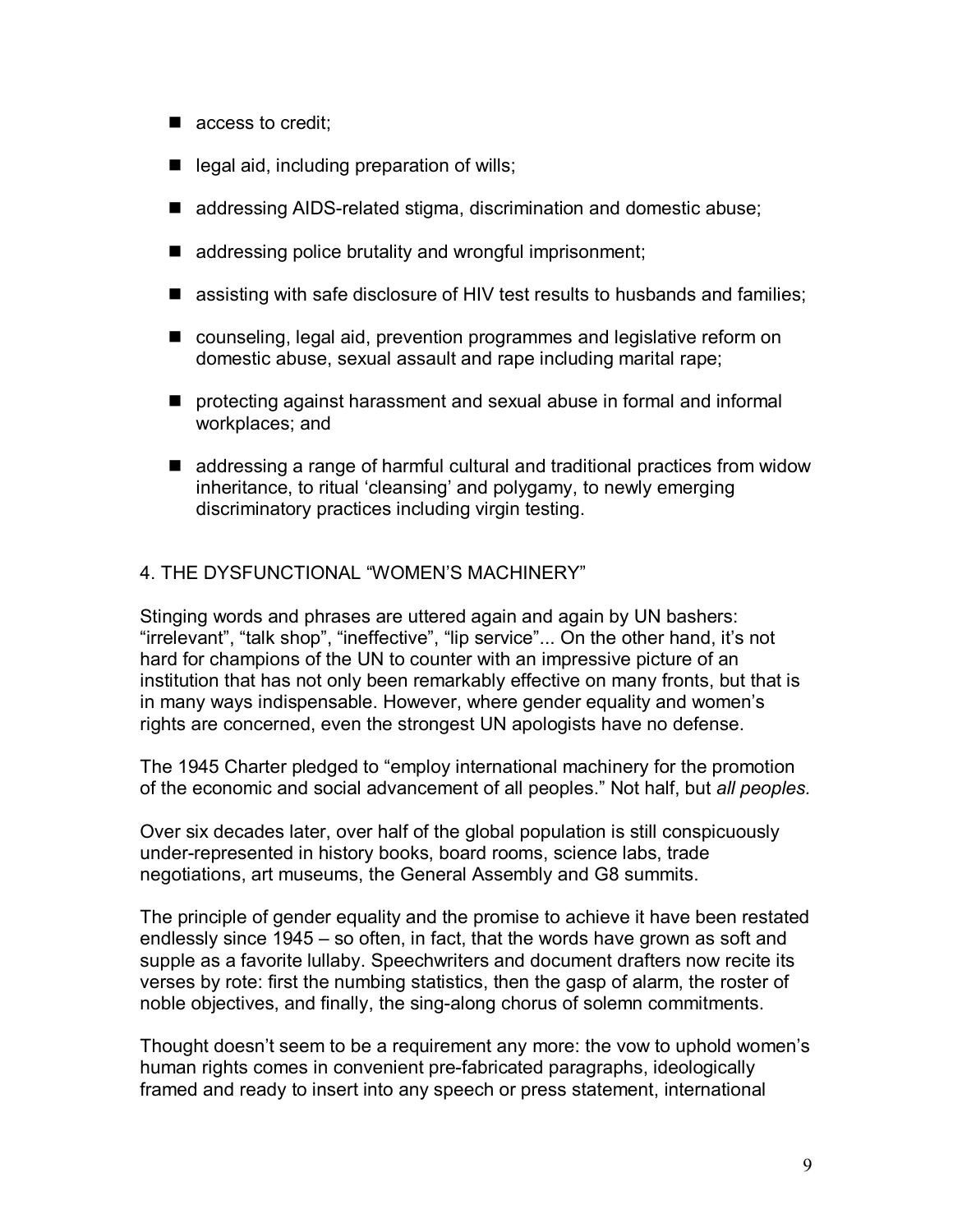document or declaration, charter, convention, resolution or plan of action. The trouble is, we've pledged our allegiance to gender equality and women's empowerment so often that the words -- floating on air, unconnected to any actions -- have lost all meaning. The Member States of the United Nations are of one mind  $-$  that is, until they're asked to allocate human and financial resources to achieve those goals. To this day, promoting the advancement of women and addressing their needs and rights is relegated to a small handful of under-funded, under-staffed, barely known divisions.

| <b>ENTITY</b>                                                                                                         | <b>ANNUAL</b><br><b>BUDGET</b> | <b>CORE</b><br><b>STAFF</b> | <b>OPERATIONAL CAPACITY</b>                                                                                                                                                                                                                                                                                                                                      |
|-----------------------------------------------------------------------------------------------------------------------|--------------------------------|-----------------------------|------------------------------------------------------------------------------------------------------------------------------------------------------------------------------------------------------------------------------------------------------------------------------------------------------------------------------------------------------------------|
|                                                                                                                       | (2004)                         |                             |                                                                                                                                                                                                                                                                                                                                                                  |
| <b>United Nations</b><br><b>Development Fund</b><br>for Women<br>(UNIFEM)                                             | 51 million                     | 47 <sup>ix</sup>            | 15 regional and sub-regional<br>offices<br>0 country offices<br>UNIFEM's resources are to be<br>used mainly "as a catalyst" and<br>"to support innovative and<br>experimental activities<br>benefiting women". Its "ability to<br>provide technical support and<br>expertise to programme<br>countries is limited by virtue of<br>its resources and modest field |
|                                                                                                                       |                                |                             | network." <sup>x</sup>                                                                                                                                                                                                                                                                                                                                           |
| <b>Division for the</b><br><b>Advancement of</b><br>Women<br>(DAW)                                                    | 13 million                     | 45                          | 0 regional offices<br>0 country offices                                                                                                                                                                                                                                                                                                                          |
| Office of the                                                                                                         |                                |                             | 0 regional offices                                                                                                                                                                                                                                                                                                                                               |
| <b>Special Advisor on</b><br><b>Gender Issues</b><br>(OSAGI)                                                          |                                |                             | 0 country offices                                                                                                                                                                                                                                                                                                                                                |
| <b>Institute for</b><br><b>Research and</b><br><b>Training for the</b><br><b>Advancement of</b><br>Women<br>(INSTRAW) | $\overline{1}$ million         | 9                           | 0 regional offices<br>0 country offices                                                                                                                                                                                                                                                                                                                          |
| <b>TOTAL</b>                                                                                                          | 65 million                     | 101                         | <b>Negligible</b>                                                                                                                                                                                                                                                                                                                                                |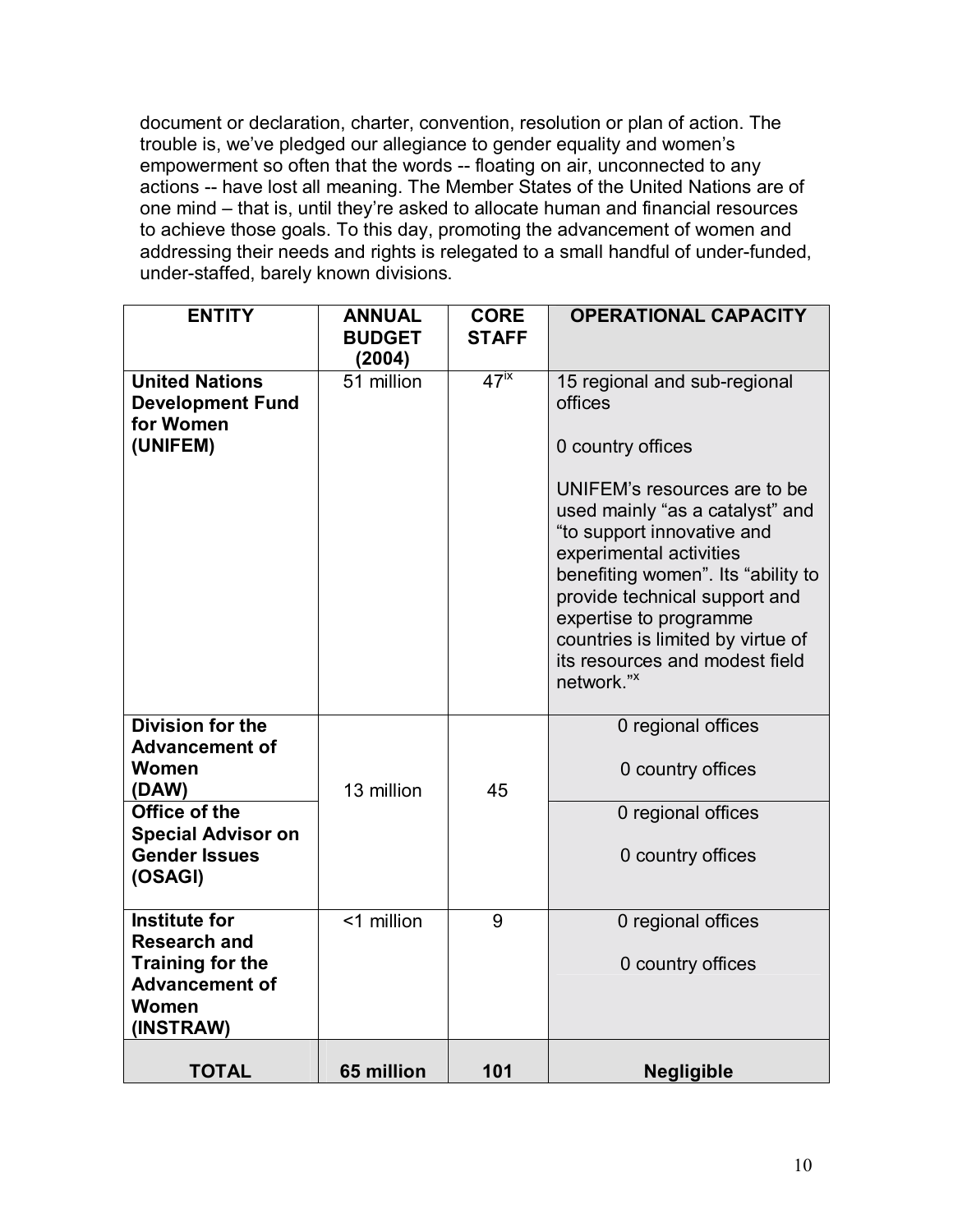#### 5. THE SUB-MACHINERY: NETWORK, COMMISSION, COMMITTEE, RESOLUTION

**Where womenís empowerment and gender equality are concerned, the most important norms and standards were set out in:** 

- **1) the plans of action that governments agreed to follow at four world conferences in the 1990ís, (generally known by the names of the cities in which they were held):** 
	- the World Conference on Human Rights in *Vienna*
	- the International Conference on Population and Development **in** *Cairo*
	- the World Summit for Social Development in *Copenhagen*, and
	- the Fourth World Conference on Women in Beijing, and **1999**
- **2) the Convention on the Elimination of All Forms of Discrimination Against Women, known as CEDAW, and**
- **3) Security Council Resolution 1325.**

Of those, the most comprehensive are the **Beijing** Platform for Action**,** which sets out a sweeping agenda for gender equality and women's empowerment with 12 areas of critical concern; and **CEDAW**, which is effectively a womenís bill of rights that can be amended to retain its relevance as new issues emerge. Security Council Resolution 1325 recognizes women's special vulnerability during conflicts, and calls for women's 'equal participation and full involvement' in resolving conflicts and maintaining peace.

In addition to the staffed entities listed in the preceding table, three other mechanisms contribute to the women's machinery. One is internal: the InterAgency Network on Gender and Women's Equality (IANGWE) convenes "gender focal points" and other relevant staff of UN entities in New York to share information and resources, and to address system-wide issues of concern. The others are inter-governmental: representatives to the CEDAW Committee (which oversees the convention's implementation by the governments that have ratified it) and the Commission on the Status of Women, or CSW (established in 1946 by the Economic and Social Council (ECOSOC) to promote the principle that men and women are entitled to equal rights) meet just a few times yearly. Representatives are nominated by their governments.

Each mechanism now functions separately, with no single entity to bring coherence to their efforts.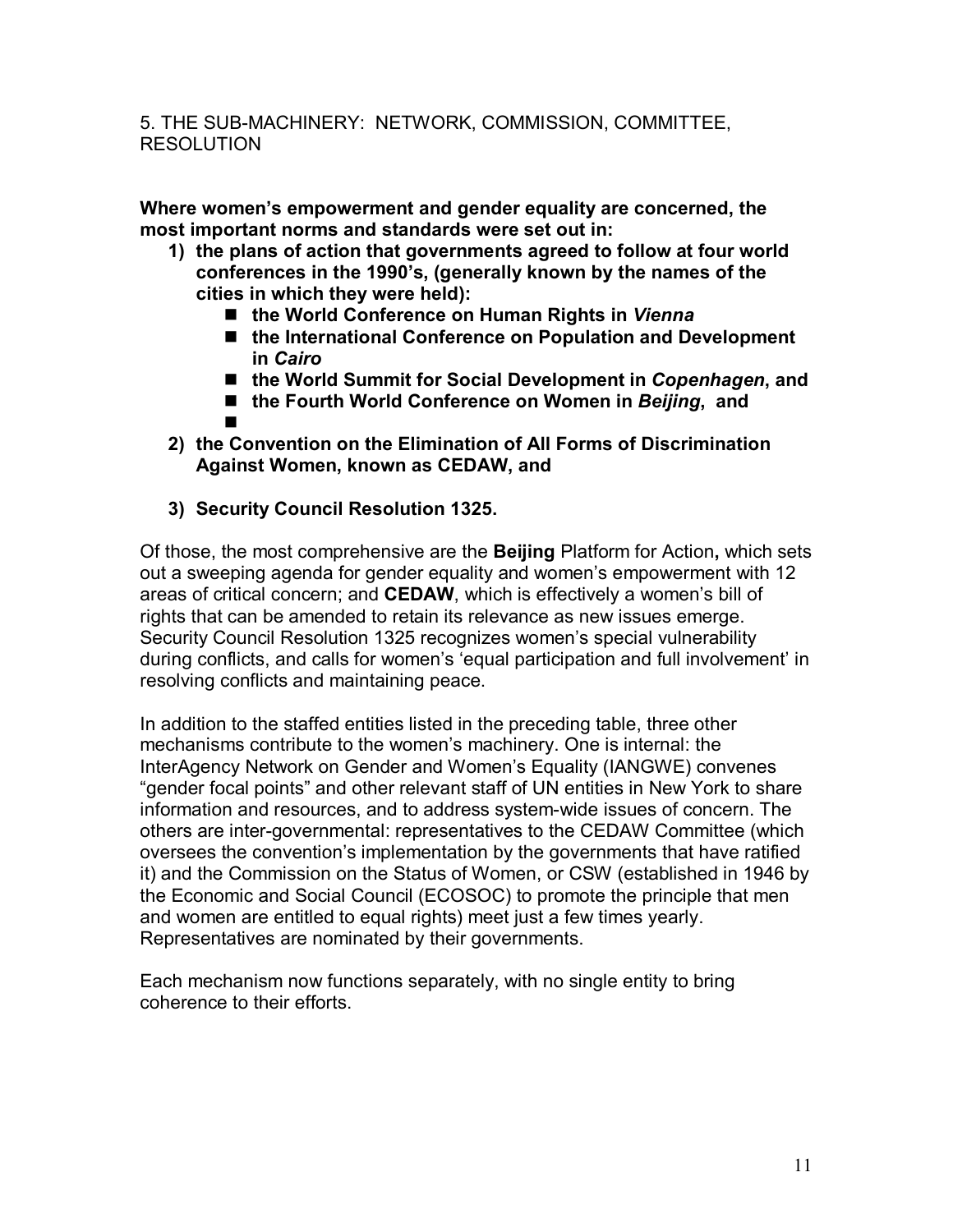| <b>MECHANISM</b>                                                                  | <b>APPOINTEES/</b><br><b>MEMBERS</b>                                                       | <b>MANDATES / TERMS of</b><br><b>REFERENCE</b>                                                                                                                                                                                                                                                                                                                                                      | <b>OPERATIONAL</b><br><b>CAPACITY</b> |
|-----------------------------------------------------------------------------------|--------------------------------------------------------------------------------------------|-----------------------------------------------------------------------------------------------------------------------------------------------------------------------------------------------------------------------------------------------------------------------------------------------------------------------------------------------------------------------------------------------------|---------------------------------------|
|                                                                                   |                                                                                            |                                                                                                                                                                                                                                                                                                                                                                                                     |                                       |
| <b>Commission</b><br>on the<br><b>Status of</b><br>Women                          | Nominees put<br>forward by<br>45 Member<br><b>States elected</b><br>by ECOSOC              | meet annually for 2 weeks to:<br>- form policy on gender<br>equality and the advancement<br>of women<br>- and ensure effective<br>implementation of the Beijing<br>Platform for Action and the<br><b>Millennium Summit Outcome</b><br>Document.                                                                                                                                                     | none                                  |
| <b>CEDAW</b><br><b>Committee</b>                                                  | 23 experts<br>nominated and<br>elected by<br>States parties to<br>the Convention           | - monitor States parties'<br>implementation of CEDAW<br>- receive complaints by<br>women or on behalf of groups<br>of women, and<br>- launch inquiries into grave<br>and systematic violations of<br>women's human rights.                                                                                                                                                                          | none                                  |
| <b>InterAgency</b><br><b>Network on</b><br>Gender &<br>Women's<br><b>Equality</b> | 60 focal points<br>from 25 UN<br>entities that<br>meet in New<br>York                      | - promote gender equality<br>throughout the UN<br>- monitor and coordinate<br>mainstreaming of gender<br>perspectives in the<br>programmatic, normative and<br>operational work of the UN                                                                                                                                                                                                           | none                                  |
| <b>UN Security</b><br>Council<br><b>Resolution</b><br>1325                        | All UN Member<br>States are<br>obliged to follow<br><b>Security Council</b><br>resolutions | Calls on governments, the<br>Security Council, the<br>Secretary-General, parties to<br>conflict and others to ensure:<br>-- an end to impunity for<br>gender-based crimes during<br>and after conflicts;<br>-- a gender perspective in all<br>peace-making and<br>peacekeeping processes; and<br>-- full, equal involvement of<br>women in decisions about<br>preventing and resolving<br>conflict. | none                                  |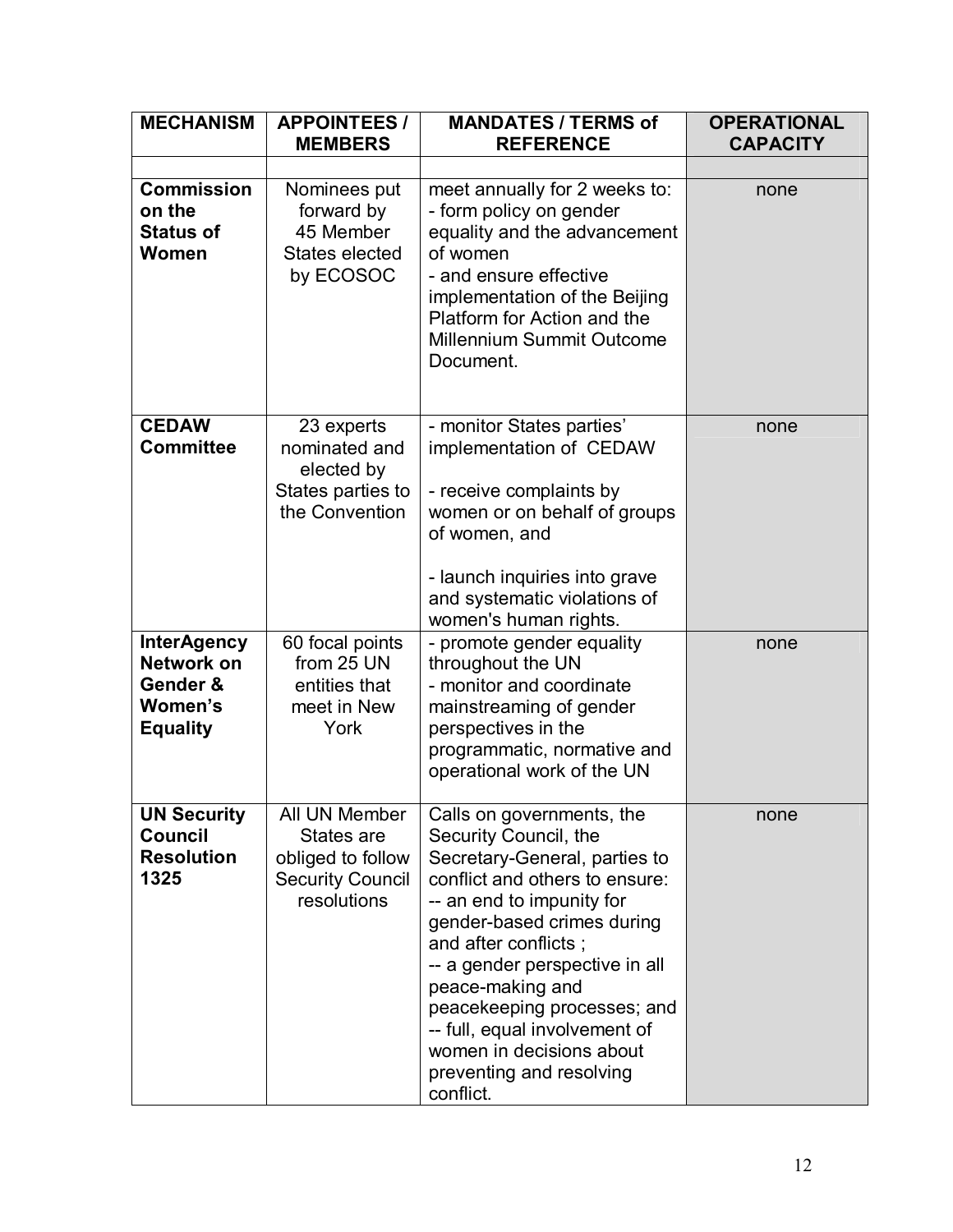#### According to the *Organizational Assessment of UNIFEM* quoted earlier:

"In contrast to UNFPA or UNICEF, which have clear and recognized leadership roles within the major intergovernmental and normative processes related to their work (e.g., UNFPA and [the International Conference on Population and Development] ICPD or UNICEF and the [Convention on the Rights of the Child] CRC), UNIFEM has no 'official' responsibilities related to the Beijing process, the Commission on the Status of Women or CEDAW. This is confusing for Member States, United Nations and civil society partners and donors, which expect UNIFEM to have unique influence in these processes."<sup>xi</sup>

Nor does UNIFEM have official responsibilities in relation to Security Council Resolution 1325.

#### 6. BARGAIN-BASEMENT MACHINERY AT THE COUNTRY LEVEL

In lieu of recruiting expert staff to address the complex, persistent and so far intractable problems caused by gender discrimination in every country, there are approximately 1300 'gender focal points' overall. Most do not apply for that job, but are assigned it along with their regular duties. Roughly 1000 are junior and entry-level staff; they have no background or experience in gender or women's issues, and no authority in their offices. Like the fire marshals who volunteer to usher colleagues from office buildings in emergencies (though with less-clear guidance about how to carry out their functions), gender focal points have no particular qualifications for their extra-curricular assignments, and are required to devote little time to them. In general, they are selected because they are women. (This would be a direct violation of the UN's equal employment opportunity regulations, except that – like so much 'women's work'-- the job of gender focal point is almost always tacked on to an employee's full-time work.)

At the country level, UN Country Teams are encouraged to coordinate the efforts of agencies and staff who deal with gender and women's programmes. In theory, this is accomplished through "Gender Theme Groups" that meet on a regular basis. In reality, Gender Theme Groups function in a minority of countries, attendance is not mandatory and membership is often made up of the same junior staff who act as Gender Focal Points. The capacity of a Gender Theme Group or its members to map what exists, assess what's needed and insist on its integration into the work of various agencies ranges from limited to non-existent.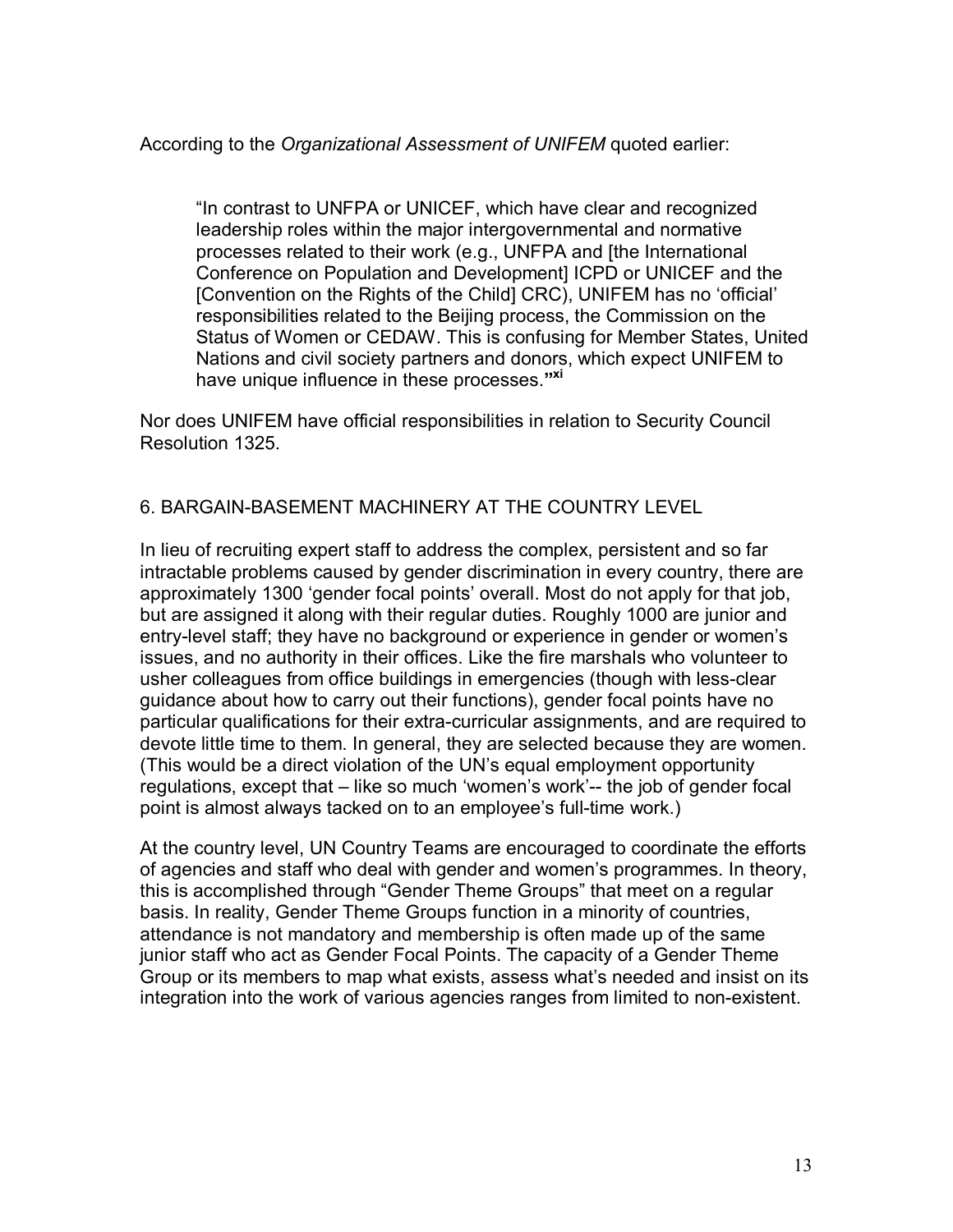| <b>MECHANISM</b>                        | <b>APPOINTEES/</b><br><b>MEMBERS</b>                       | <b>MANDATES / TERMS of</b><br><b>REFERENCE</b>                                                                                                                                                                                          | <b>OPERATIONAL</b><br><b>CAPACITY</b>                       |
|-----------------------------------------|------------------------------------------------------------|-----------------------------------------------------------------------------------------------------------------------------------------------------------------------------------------------------------------------------------------|-------------------------------------------------------------|
| <b>Gender</b><br><b>Focal Points</b>    | 1300                                                       | "The role of gender focal points<br>should be understood as that of<br>a facilitator, catalyst and<br>advisor, and not as the<br>accountable (sic) for the<br>implementation of gender<br>mainstreaming in their<br>organizations." XII | <b>None</b>                                                 |
| Gender<br><b>Theme</b><br><b>Groups</b> | 41<br>(in 134 UN<br><b>Country Teams</b><br>surveyed) xiii | - consolidate and coordinate<br>the work of core agencies;<br>- devise and implement<br>integrated strategies<br>- manage joint programming in<br>support of results at the country<br>level. <sup>xiv</sup>                            | varies by<br>country<br>(very limited in<br>most countries) |

# 7. GENDER MAINSTREAMING: AN EXCUSE TO DO NOTHING

Knowing that the machinery described above is inadequate for achieving the extensive, complex goals of gender equality and women's empowerment, the UN response has been to spread responsibility for that work across the system. The result has been the creation of an institutional culture that treats gender and women's rights as 'soft' issues, requiring no particular expertise.

Gender mainstreaming  $-$  or the effort to secure the rights of women, and achieve equality between men and women, by ensuring that a gender perspective and gender analysis are integrated into all policies, projects and institutions – is a good concept in principle. But in practice – employed instead of, rather than along with, targeted programmes for women  $-$  it has failed to transform an unjust world into one in which men and women share power equally. Gender mainstreaming is a euphemism for rendering women invisible.

At the UN General Assembly's 59<sup>th</sup> session, Member States called on all organizations in the UN system, once again, to... "mainstream gender and to pursue gender equality in their country programmes, planning instruments and sector-wide programmes and to articulate specific country-level goals and targets in this field in accordance with the national development strategies  $\cdot$ "  $\cdot$ "

Faced with a job that requires a fork lift, women have been handed a fork. Expert assessments and analyses demonstrate that as a strategy for transforming societies into places fit for women and men, gender mainstreaming  $$ misunderstood, poorly applied -- has proven itself entirely inadequate to the job.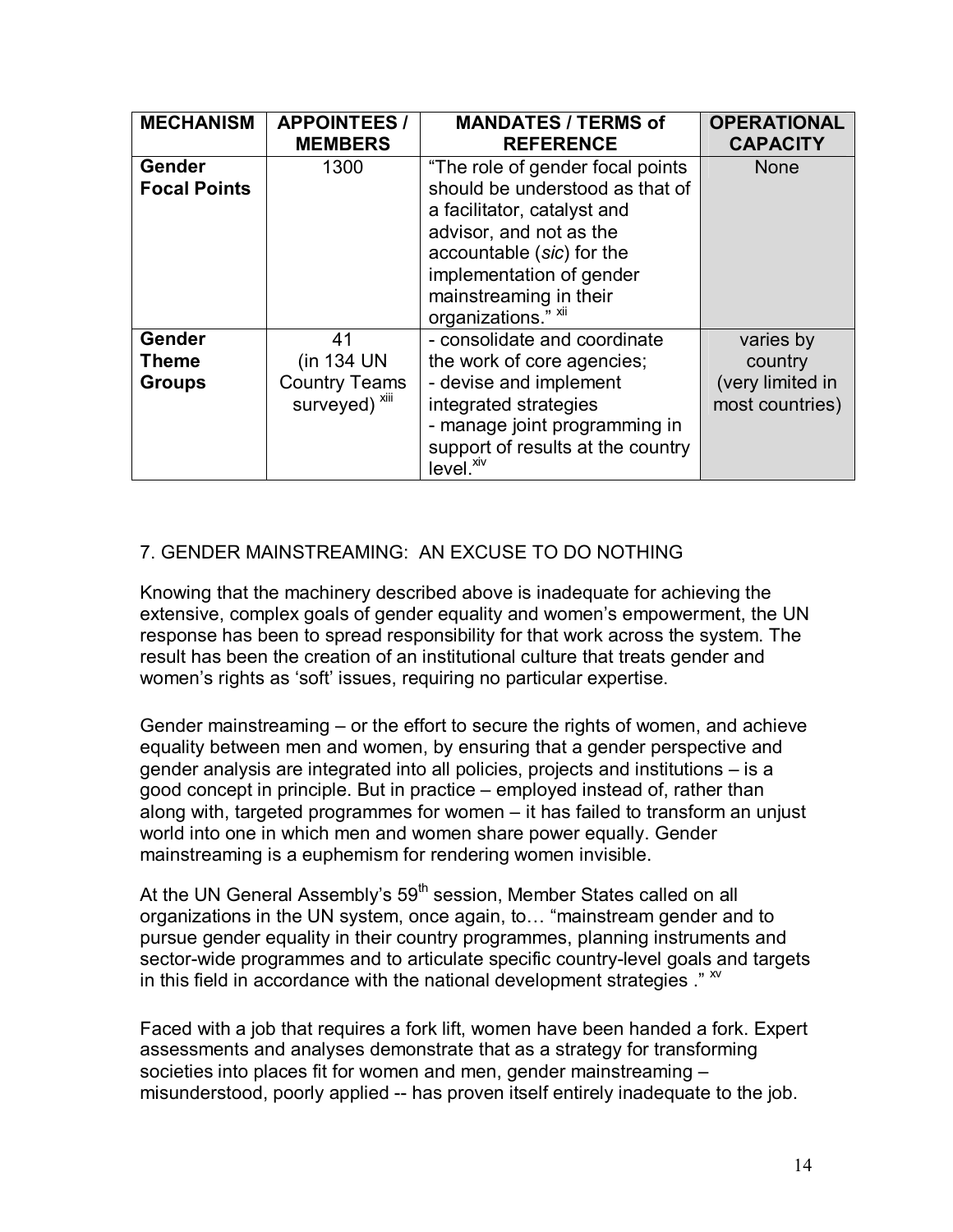No evaluation that we could find of the gender mainstreaming carried out since 1995 rated it as a successful strategy for achieving women's empowerment or gender equality. Results of assessments commissioned by donors, UN departments, funds and programmes themselves, the World Bank and women's NGOs are consistent: gender mainstreaming has not served its intended purpose, and has, by many expert analyses, actually proven counter-productive.

| <b>IS GENDER MAINSTREAMING WORKING?</b><br><b>Sample UN and donor assessments</b>        |                                                                                     |                                                                                                                                                                                                                                                                                                                           |
|------------------------------------------------------------------------------------------|-------------------------------------------------------------------------------------|---------------------------------------------------------------------------------------------------------------------------------------------------------------------------------------------------------------------------------------------------------------------------------------------------------------------------|
| Evaluation of:                                                                           | By:                                                                                 | Findings:                                                                                                                                                                                                                                                                                                                 |
| UN system,<br>April 2006                                                                 | <b>IANGWE</b> <sup>W</sup>                                                          | "The Networknoted that at all levels of the<br>system, there was still limited awareness and<br>understanding of gender equality and gender<br>mainstreaming                                                                                                                                                              |
| UNICEF,<br>UNDP, WFP<br>ILO &<br>UNFPA.<br>April 2006                                    | <b>Task Force</b><br>chaired by<br><b>UNIFEM</b> and<br><b>UNFPA<sup>xvii</sup></b> | "Gender equality and the empowerment of<br>women are currently poorly covered in agency<br>evaluations."                                                                                                                                                                                                                  |
| <b>UNDG (25</b><br><b>UN</b> agencies<br>involved in<br>development)<br><b>June 2006</b> | <b>UNDG Task</b><br>Team on<br>Gender<br>Equality <sup>xviii</sup>                  | "Implementation and accountability are lagging<br>behind policy, interfering with achieving concrete<br>progress on the ground." (Recommendation:<br>"Time to move from policy to action and<br>accountability.")                                                                                                         |
| <b>UK</b><br>development<br>assistance,<br>1995-2004                                     | Department<br>for<br>International<br>Development<br>$(DfID)^{xix}$                 | "Available evidence from other evaluations<br>suggests the benefits of gender mainstreaming<br>and impacts on gender equality are at best<br>embryonic, and at worst still to become visible."                                                                                                                            |
| Swedish<br>development<br>assistance,<br>2004                                            | Sweden's<br>Ministry of<br>Foreign<br>Affairs <sup>xx</sup>                         | "Overall, experiences with gender mainstreaming<br>suggest the following problems:<br>a) The concept itself is unclear and<br>misunderstood; b) Mainstreaming has been<br>reduced to a technique; c) Mainstreaming is a<br>pretext for saving overall resources; d) Gender<br>mainstreaming has not been transformative." |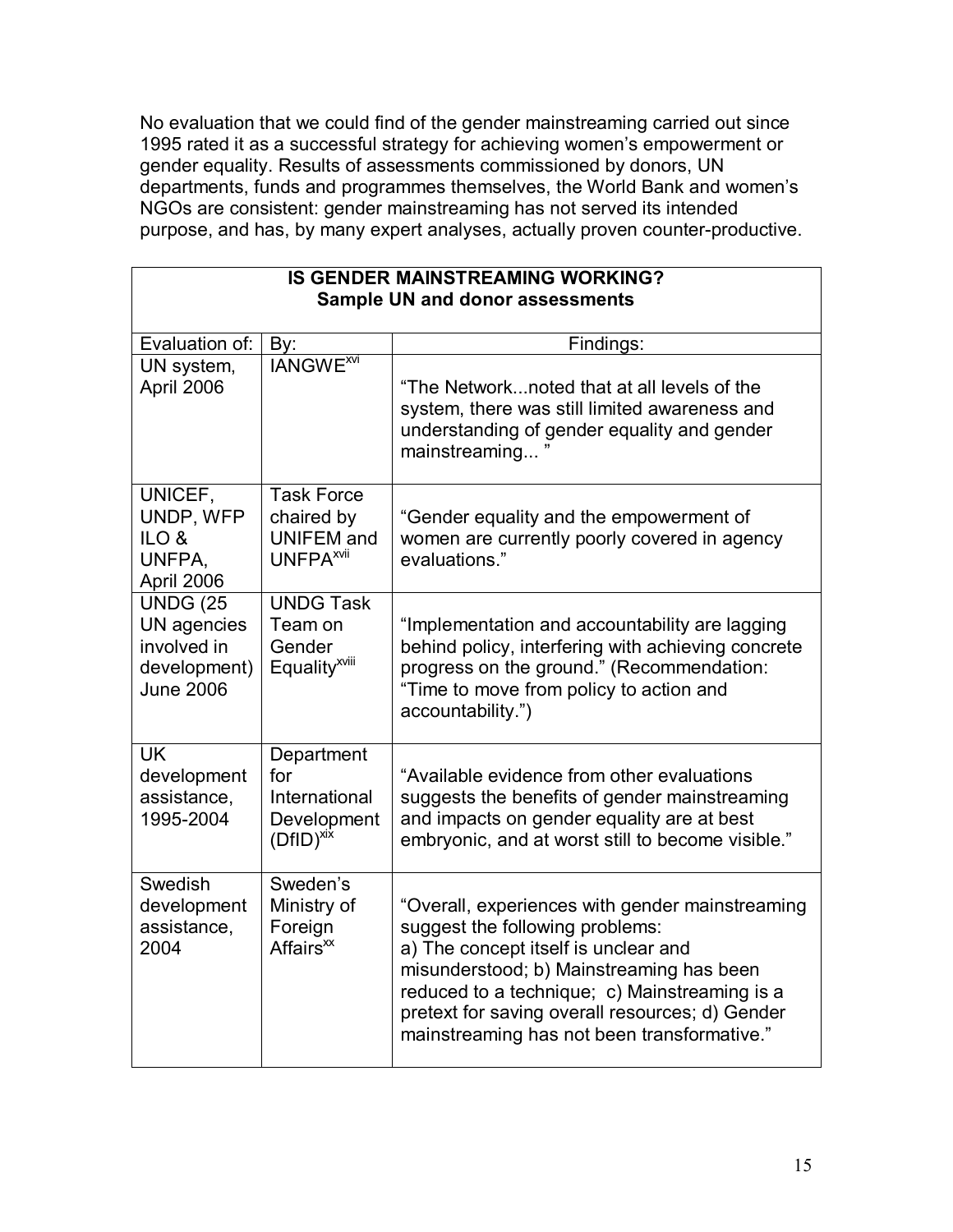These analyses and examples comprise but one slim file in an extensive library of research and analysis – commissioned by various parts of the UN itself, funded by donors, sometimes but not often tabled before Member States – and while they are devoured and critiqued and quoted by women's groups and gender specialists, they seem never, ever to cross the desks of the high-level decision-makers who, in a parallel universe nearly devoid of women and their perspectives, determine the fate of the world.

#### 8. THE FAÇADE OF 'FINANCIAL CONSTRAINTS'

As the UN Secretary-General has stressed time and again:

 *ì...study after study has taught us that there is no tool for development more effective than the empowerment of women. No other policy is as likely to raise economic productivity, or to reduce infant and maternal mortality. No other policy is as sure to improve nutrition and promote health -- including the prevention of HIV/AIDS. No other policy is as powerful in increasing the chances of education*  for the next generation. And I would also venture that no policy is more important *in preventing conflict, or in achieving reconciliation after a conflict has ended.*<sup>\*\*\*\*</sup>

Naturally, the world expects the United Nations not only to state the case, but to lead the charge. That's understandable; the Secretary-General has often said:

#### *ìwe need a deep social revolution that will give more power to women, and transform relations between women and men at all levels of society.... For my*  part, I promise you the full support of the United Nations family.<sup>"\*xii</sup>

The words are easily found, but the will is harder to capture. Asked on May 3rd by a coalition of NGO networks for his advice and opinion about reform proposals that could strengthen the women's machinery of the UN, the Secretary-General, "promised consideration but extended a caution. 'It would be difficult to advocate for the creation of a new independent women's agency at this time,' he warned, 'in part because of expected government resistance.""XXIII

Government resistance  $-$  at least on the visible surface  $-$  is voiced as a reluctance to spend. But such narrowly targeted thrift raises suspicions. Most people would agree that reforming the UN to achieve efficiency is a simple bureaucratic exercise compared with the multi-layered complexities of reforming the world to achieve gender equality. Yet, against the backdrop of the \$65 million allocated for the UN women's machinery, and amid cautions about asking for more, the UN requested \$74 million just to fund the current round of UN reform activities.<sup>XXIV</sup> It remains to be seen whether any of those activities will reform the UN for the benefit of women.

With no sign of a commitment to funding from within, apparently it's expected that any 'deep social revolution' to transform gender relations at all levels will come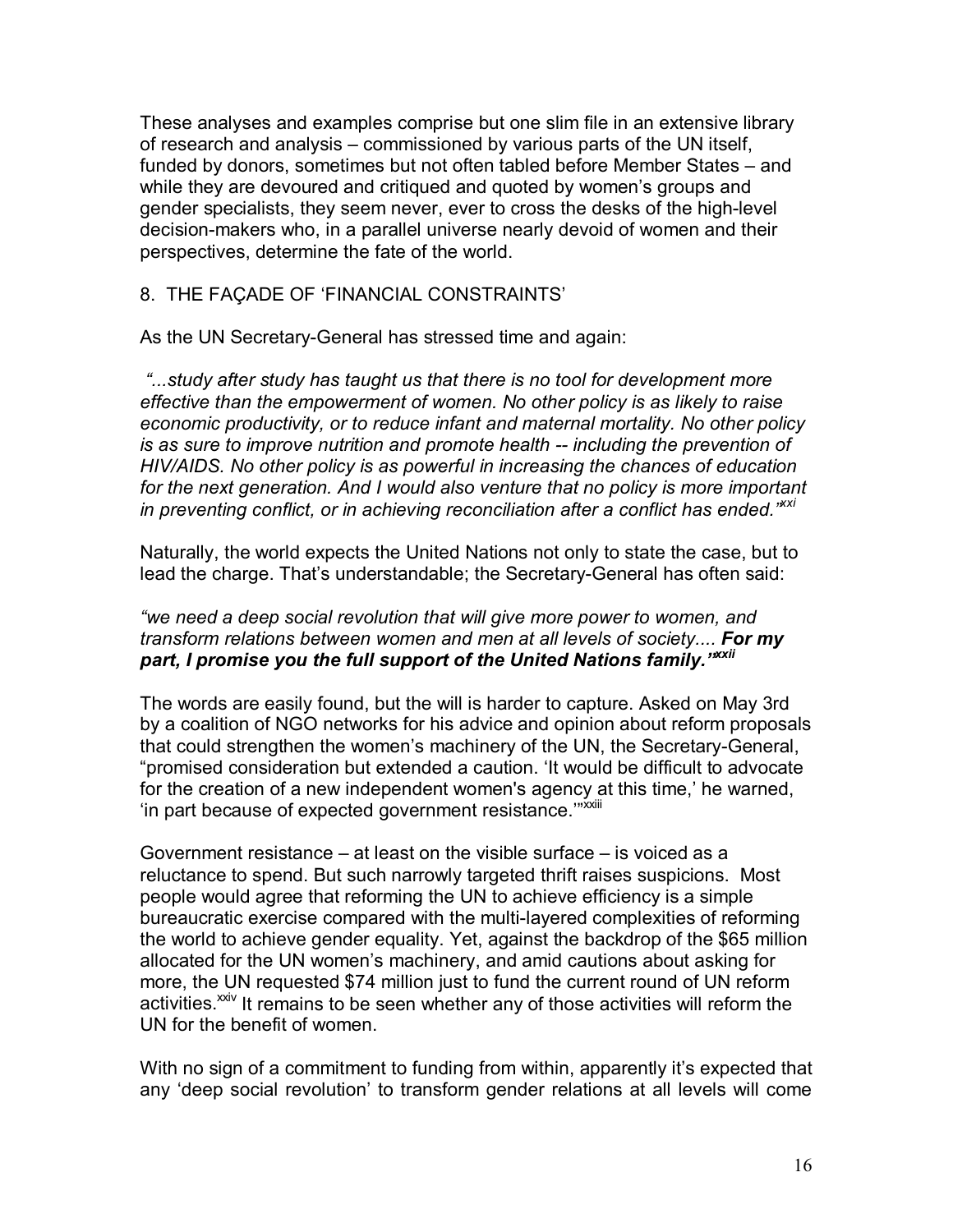from outside the UN, perhaps to be imposed upon it. But life outside, on the margins of power, is enervating, and many women's groups and units that struggle valiantly have seen support for women's empowerment spike upwards in the 1990s, and diminish in the years since. They are losing hope and energy along with resources.

A new study by AWID, the Association for Womenís Rights in Development, finds that thanks in large part to gender mainstreaming, official development assistance and donor funding has grown harder for womenís rights organizations to obtain. Many large foundations say that gender is "out of fashion"; and many of the major international NGOs that supported women's groups up to and beyond the international conference at Beijing say they have since lost much of their explicit attention to gender equality. AWID researchers conclude that "while public awareness of women's rights violations internationally may have increased, funding for women's organizations to guarantee those rights has not....The majority of women's groups reported to have annual budgets in 2004 well under  $$100,000."$ <sup>xxv</sup> Not quite enough to bankroll a "deep social revolution".

# 9. STANDING SIDE BY SIDE, BUDGETS TELL THE STORY

As noted above, the total annual budget of all the UN women's entities combined is \$65 million. UNIFEM, the only part of the women's/gender machinery with any operational capacity, had a total budget in 2004 of \$51.1 million, all inclusive  $$ salaries and benefits, consultancies, all programmes and projects, research, information, support to NGOs and women's networks, every activity undertaken, all travel, meetings, office space -- everything. That same year, the International Atomic Energy Commission had \$51.7 million just for "common staff costs" -- that is, expenses over and above salaries, such as pension, insurance, housing allowances, education grants, removal of household effects, sick leave and language training.

Another comparison is even more apt: the UN childrenís fund had a 2004 budget of over \$2 billion, while the UN women's fund operated with  $2\frac{1}{2}$  per cent of that.

According to British Prime Minister Tony Blair, global foreign aid increased significantly between 2004 and 2005, to more than \$100 billion annually, and the world is now well on its way to meeting the goal of \$130 billion per year by 2010.

In its first year, an effective, operational women's agency for half the global population would require just one per cent of the current total of foreign aid – that is, \$1 billion. Growth of 10 per cent annually would double the budget by 2015 (the target date for achieving the Millennium Development Goals), bringing the agency up to UNICEF's current funding levels.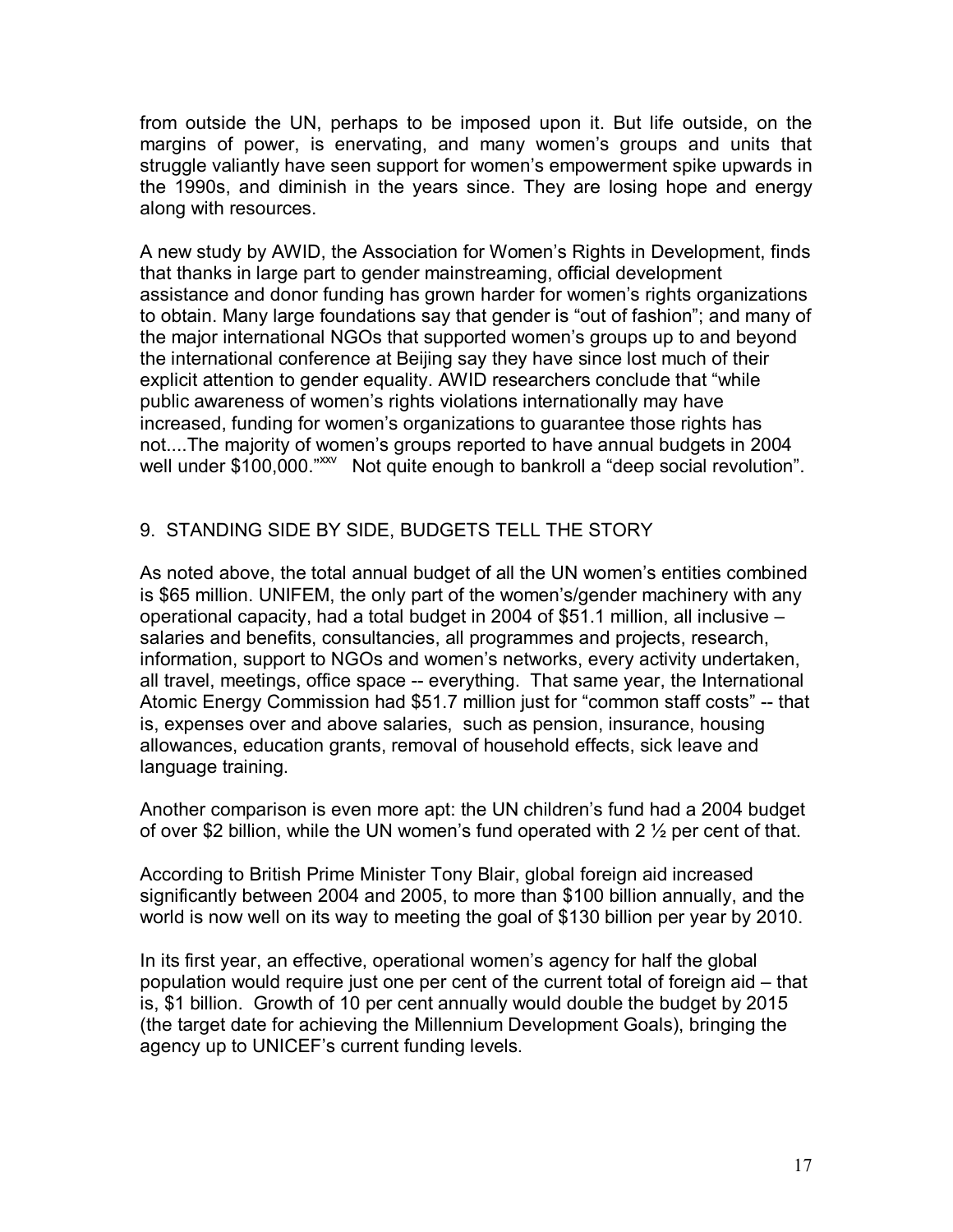# 10. WHERE THE CURRENT FUNDING FOR WOMEN LEAVES US TODAY*xxvi*

Women make up 70 per cent of the world's poor, 67 per cent of the world's illiterate, and 76 per cent of African youth infected with HIV. They own only one per cent of assets worldwide.

Every minute of every day, a woman dies in childbirth -- a statistic that hasnít improved in the two decades since the totals were first counted.

Every minute, five more girls have their genitals mutilated.

Every minute and a half in the world's wealthiest nation, a woman is raped. In 141 countries, marital rape remains a legal activity.

Only nine per cent of the developing world's HIV-positive pregnant women have access to the simple treatment that can block transmission of HIV to newborns.

Violence against women and girls is increasing: 22 to 33 percent of all women experienced physical and sexual abuse by a male intimate in 2003. Every year 5,000 women become victims of "honor killings" worldwide.

Every minute, 156 underage girls are married. Every minute, 40 teenage girls become pregnant. Every minute, 5 young people between the ages of 15 and 24 are infected with HIV, three-quarters of them female.

AIDS is the leading cause of death for all South African women, and for African-American women ages 25 to 34. Twenty-five years after the first cases were diagnosed among male patients, gender inequality has turned AIDS into a women's epidemic the world over.

As of April 2006, women held just 16.6 per cent of the world's parliamentary seats.

Of 192 UN Member States, 3.1per cent have a woman president and 3.6per cent have a woman prime minister.

Women ambassadors represent 9.3per cent of Member States at the UN in New York.

In the global media, women are the subjects of  $21$  per cent of news stories – up from 17per cent in 1995; men are 86per cent of experts asked for opinions, and 83per cent of spokespersons.

In May 2006, the American weekly "Newsweek" magazine published a concise history of the 25-year-old AIDS pandemic. Of 16 people mentioned by name for their major roles in addressing AIDS, one was a woman.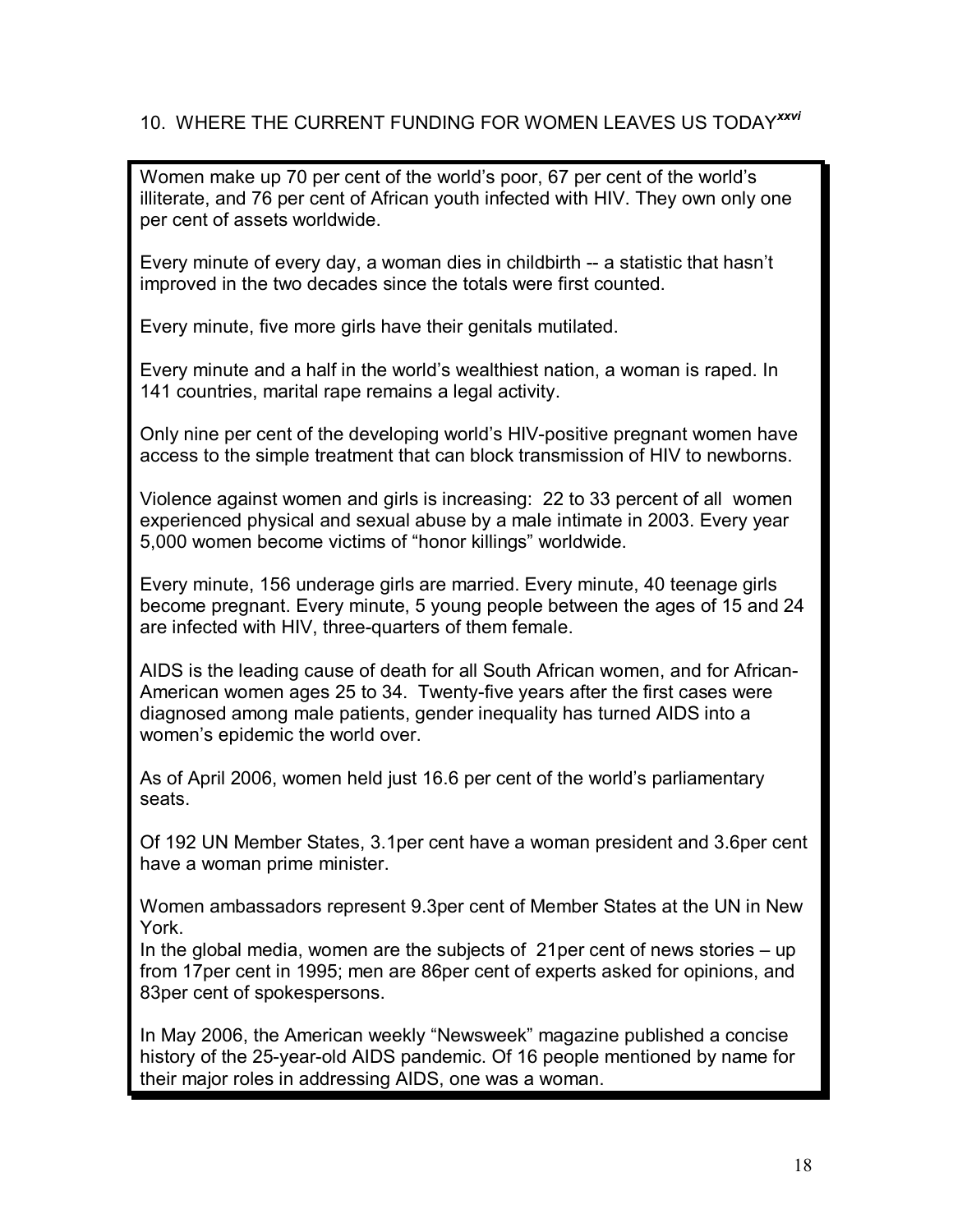# 11. THE MACHINERY WE HAVE vs. THE MACHINERY WE NEED

The Beijing Platform for Action sets out a global women's agenda, and its "12 critical areas of concern" establish priorities. Eleven years after Beijing, the UN's women's machinery must be reformed to execute the conference's simple plan. Even if funds were injected into the UN's existing structure, and even if the little gender mainstreaming that is occurring in UN Country Teams were closely coordinated, there would still be huge segments of the female population, and huge parts of women's lives, that would go unaddressed. With the exception of access to sexual and reproductive health services, which is provided (though, for lack of funds and staff, not sufficiently) by UNFPA, and the girl-child, a population well covered by UNICEF up to older adolescent years, most of the specific actions spelled out in painstaking detail in the Beijing Platform for Action have no home in any UN agency.

*WHAT EXISTS?* 

| At the global<br>policy level:              | CEDAW, monitored by the CEDAW Committee, which is<br>given technical support by DAW                                                                                                                                                                         |
|---------------------------------------------|-------------------------------------------------------------------------------------------------------------------------------------------------------------------------------------------------------------------------------------------------------------|
|                                             | Beijing Platform for Action, monitored by the Commission on<br>the Status of Women, which is also serviced by DAW                                                                                                                                           |
|                                             |                                                                                                                                                                                                                                                             |
| At the global<br>and regional               | <b>OSAGI</b> and <b>DAW</b> , with responsibility for advancing women in<br>and beyond the UN                                                                                                                                                               |
| advocacy,<br>support and<br>research level: | <b>UNIFEM, with 15 regional and sub-regional offices and</b><br>funding (in $2004$ ) of \$51 million                                                                                                                                                        |
|                                             | <b>INSTRAW,</b> with a staff of nine and a budget under \$1 million                                                                                                                                                                                         |
|                                             |                                                                                                                                                                                                                                                             |
| At the country<br>programme                 | <b>Gender Theme Groups</b> established in a small number of UN<br>Country Programmes to coordinate the various gender<br>mainstreaming activities of the UN agencies.                                                                                       |
| level:                                      |                                                                                                                                                                                                                                                             |
|                                             | <b>Gender Focal Points</b> who, along with their regular duties –<br>usually junior-level -- represent their agencies at inter-agency<br>meetings in countries where Gender Theme Groups have<br>been established, and promote the mainstreaming of gender. |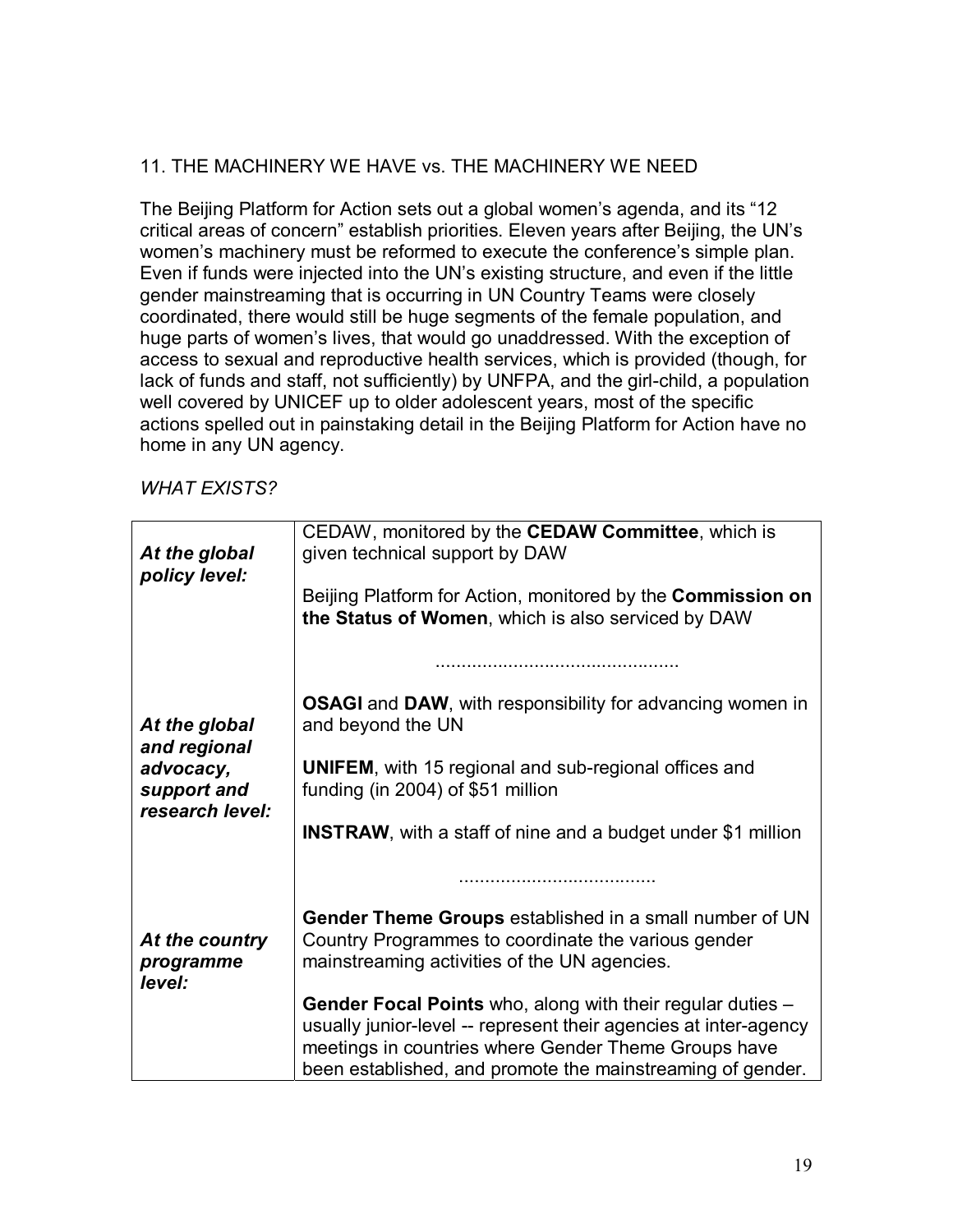# *AND WHATíS MISSING?*

# *AT THE GLOBAL LEVEL:*

- A full-fledged operational fund/programme with unambiguous authority, and senior leadership, with the status of other major UN entities

- An entity with official ties to CEDAW, the Beijing process and CSW

- An entity with policy-making capacity

- An entity with capacity for global and national information and data collection

- An entity with enough professional gender expertise to provide technical

support for gender and women-specific analysis and planning at all levels

- An entity with experience in human resource- and capacity-building for women

- An entity with formal partnerships with women's organizations and networks - An entity with professional capacity in advocacy, mobilization, communications and media

- An entity with expertise in information technology and electronic networking

- An entity with strong programme funding and private sector fundraising capacity - An entity that supports *all* global monitoring and reporting, with official ties to the entities that service the CEDAW Committee and the CSW)

- An entity capable of providing experienced, professional-level technical support to gender mainstreaming across the UN and in governments

- And an entity with the capacity to regularly monitor and evaluate gender mainstreaming across the UN and in governments

#### *▼ AT THE COUNTRY LEVEL:*

- Direct support to women's organizations and their programmes on gender

- Technical support to governments

- Operational capacity

- Targeted programmes in Beijing's "12 critical areas of concern":

 **women and poverty;** 

 **women and education and training;** 

 **women and health;** 

 **violence against women;** 

 **women and armed conflict;** 

 **women and the economy;** 

 **women in power and decision-making;** 

 **institutional mechanisms for the advancement of women;** 

- **womenís human rights;**
- **women and the media;**

# **women and the environment; and**

 **the girl-child.** 

- Affirmative action in support of marginalized, under-represented and underserved groups, including youth, the elderly, indigenous women, women escaping tyranny and harmful cultural and traditional practices, and women living with and affected by HIV/AIDS.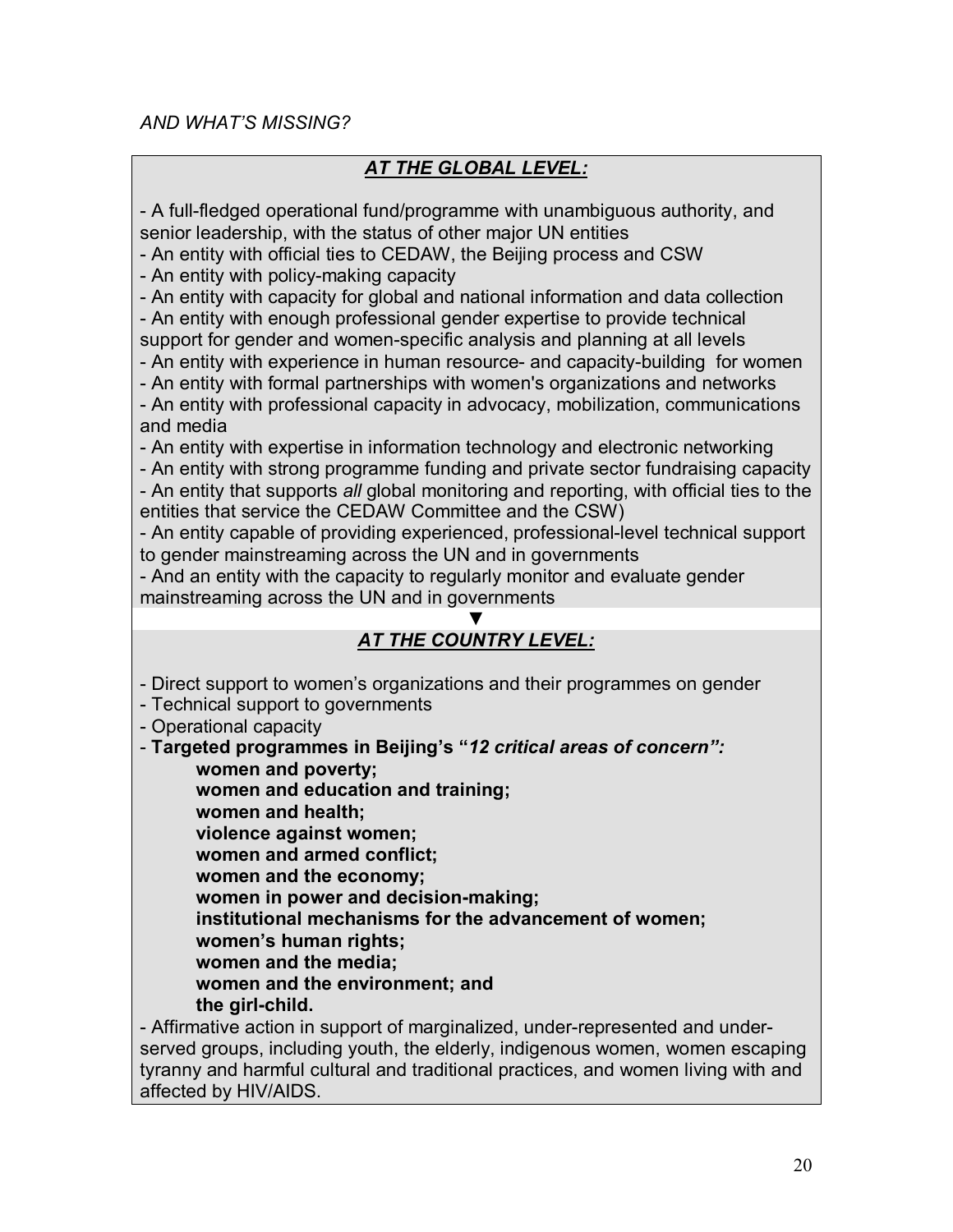As the boxes on the previous pages demonstrate, it would not be difficult or complicated to reform the UN in a way that would immediately begin to empower women and achieve gender equality:

#### The **mission** is stated in the UN Charter.

The legal basis for the **mandate** is established in CEDAW.

The **guiding principles** were set out at global conferences and their reviews. The main **purpose and activities** are outlined in the Beijing Platform for Action. The technical **expertise** can be found in thousands of civil society organizations. The **governance** structures to use as models, with appropriate adaptation, exist within the UN.

#### **All that stands between commitment and results is** *the political will to create a new womenís agency.*

# 12. AN OVERVIEW OF PROPOSALS ON UN REFORM<sup>XXVII</sup>

Early in 2006, three "think pieces" produced by European Member States were circulated that emphasize the need to reduce the number and the functions of the UN's entities:

- $\triangleright$  The Netherlands proposed to reorganize the UN into three strong operational agencies dedicated to development, humanitarian affairs and the environment, with in addition a few "global centers of excellence" or think tanks on issues such as health, energy and agriculture.
- $\triangleright$  Belgium suggested one single "UN Development Agency" to consolidate the mandates of the funds and programmes, including humanitarian agencies (UNDP, UNFPA, UNICEF, WFP, UNAIDS, OCHA, HCR, UNRWA...). In addition to this central agency, the Belgian government endorsed the creation of a new specialized agency on Environment and Sustainable Development, and a stronger FAO to oversee IFAD and WFP.
- $\triangleright$  The United Kingdom's "non-paper" proposed the establishment of a Central Millennium Development Fund at headquarters level, in which existing funds and programmes would be merged.

All European proposals included a unified country-level UN operated under the "three ones" principle: one UN team, one coordinator, one UN programme.

In a letter to the Coherence Panel, the G13 did not outline structural and organizational changes, but outlined the main principles required to "shape and underpin a new vision for the future".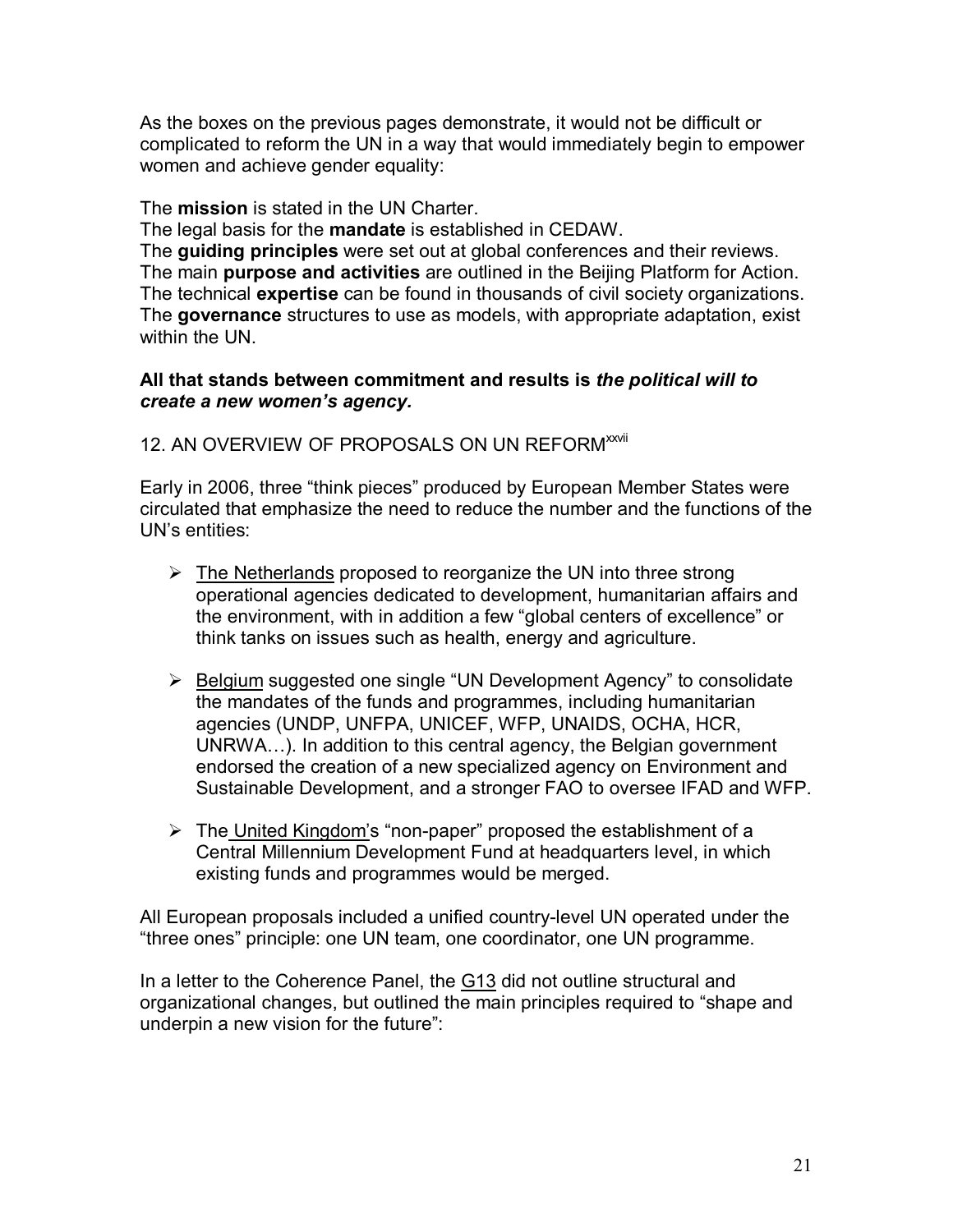- orientation towards supporting sustainable development and the achievement of the agreed international development goals, including the MDGs;
- policy and institutional coherence;
- more unified presence than today at country level with one UN country team, one country representative for the whole system and one integrated, results based plan;
- support to national priorities and processes as well as efficient and timely delivery;
- clear division of labor and effective partnerships, based on comparative advantages among the UN system, Global Funds, bilateral actors and the IFIs [international financial insititutions].

The G77 + China letter to the Panel differed notably from all proposals made by donors. While recognizing that reform is necessary to strengthen the role of the UN, the G77 + China took a cautious approach to mandate review: *ìThe G77 and China believes that the exercise of system-wide coherence should not erode the mandate, resources and activities of organizations and units that play an important role in development. In particular, the mandates and roles of organizations that were created by the General Assembly or ECOSOC should not be eliminated, removed or otherwise eroded.î* 

#### 13. PROPOSALS FOR REFORM OF THE WOMEN'S MACHINERY

The government positions committed to paper so far have given little space to gender or the advancement and empowerment of women. Discussions since have engaged women's and civil society organizations and others, and center around five basic proposals for addressing those issues:

**Proposal 1.** The UN Special Envoy for AIDS in Africa, addressing the Coherence Panel on July  $2<sup>nd</sup>$ , summed up the position elaborated in this paper by describing the need for:

ìa full-fledged agency with real operational capacity on the ground to build partnerships with governments, to engage in public policy, to design and finance programmatic interventions for women, to give NGOs and community-based women's groups the support their voices and ideas have never had, to extract money from bilateral donors, to whip the UN family into shape, to bring substance and know-how to the business of gender mainstreaming, to involve women in every facet of life from development to trade to culture to peace and security, to lobby vociferously and indefatigably for every aspect of gender equality, to have sufficient staff and resources to make everyone sit up and take notice.<sup>"xxviii</sup>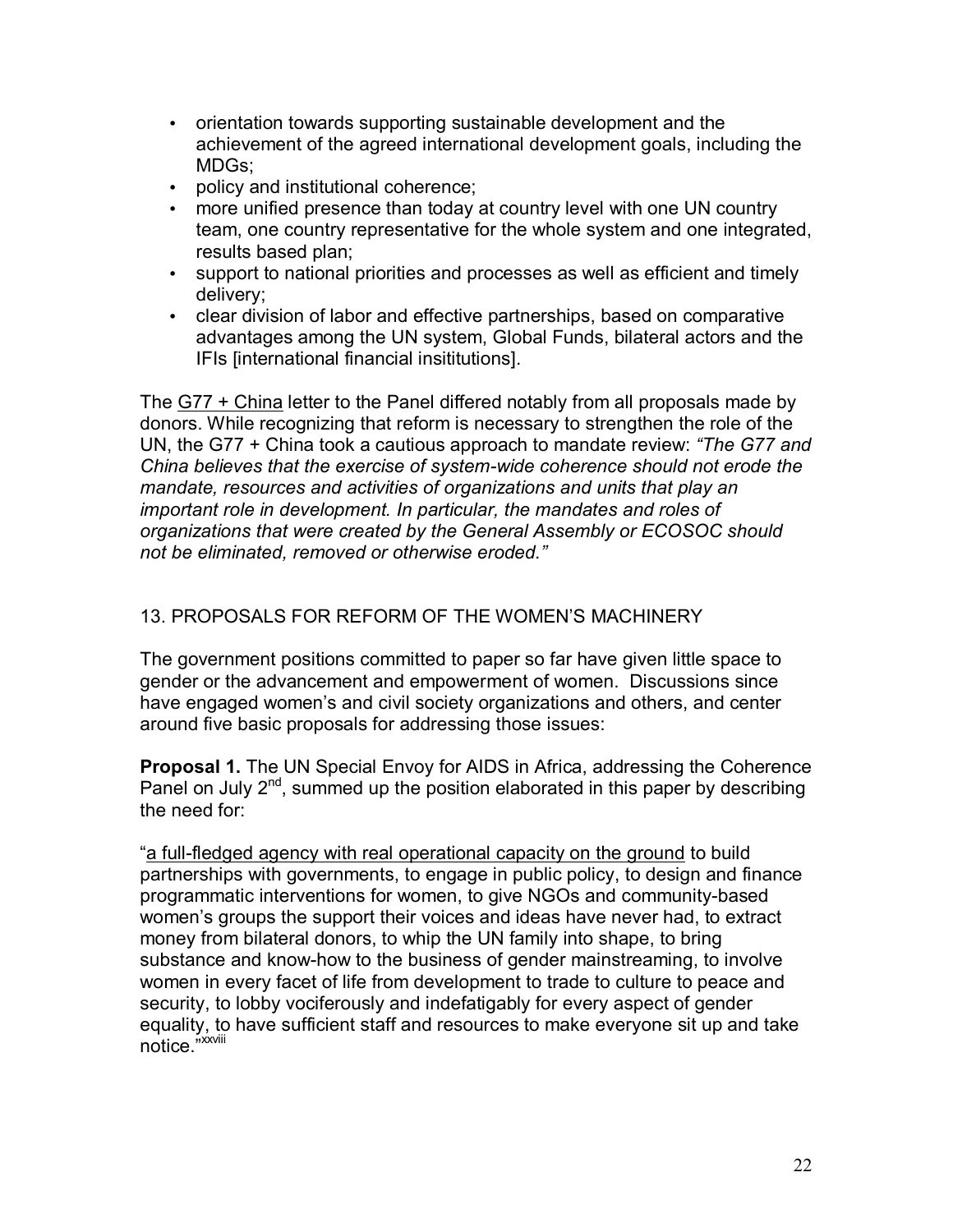A consortium of international womenís organizations also addressed the Coherence Panel in July. Its main proposal was echoed by each of the civil society organizations that followed with their own presentations:

ìWe believe that the current system is no longer acceptable. Therefore, we have focused on the approaches that have the greatest potential to bring about coherence and positive systemic change. Our preferred approach would be the creation of a well-resourced independent entity with normative, operational and oversight capacity, a universal country presence and led by an Under-Secretary General."<sup>xxix</sup>

Failing that, the consortium added a second-best option:

**Proposal 2.** "An alternative approach would be the creation of a specialized coordinating body with similar functions, drawing on the UNAIDS model. $\frac{30}{20}$ 

**Proposal 3.** The Special Envoy for AIDS in Asia and the Pacific outlined her views as part of a Roundtable Dialogue in Geneva on June 23-24:

ìMy idea would be to merge all the existing mechanisms ñ OSAGI, DAW, INSTRAW, UNIFEM – and establish a Centre for Women's Empowerment and Gender Equality, with an Executive Director at the Under-Secretary level reporting directly to the Secretary-General."<sup>XXXi</sup>

**Proposal 4**. Of several options under scrutiny by the Coherence Panel, one involves the creation of a UNAIDS-type secretariat: the existing women's machinery would be amalgamated into a secretariat to coordinate the work carried out by various agencies, and officers would be posted in countries to coordinate the gender and women's advocacy and programmes carried out by UN Country Teams.

**Proposal 5**. Another option rests on the outcome of proposals to significantly strengthen the role of Resident Coordinators at country level. If RCs are vested with greater authority to lead as well as manage the entire UN Country Team, this option would ask the Resident Coordinator to assume overall responsibility for all gender and women's empowerment work, possibly through a gender advisor in the RC's office.

These proposals warrant closer examination.

As is obvious by now, this paper defends the need for a full-fledged operational agency outlined in Proposal 1. Our information leads us to conclude that Proposals 2, 3, 4 and 5 are not viable, and would be counter-productive to pursue – primarily because they omit the single most important component: operational capacity at country level.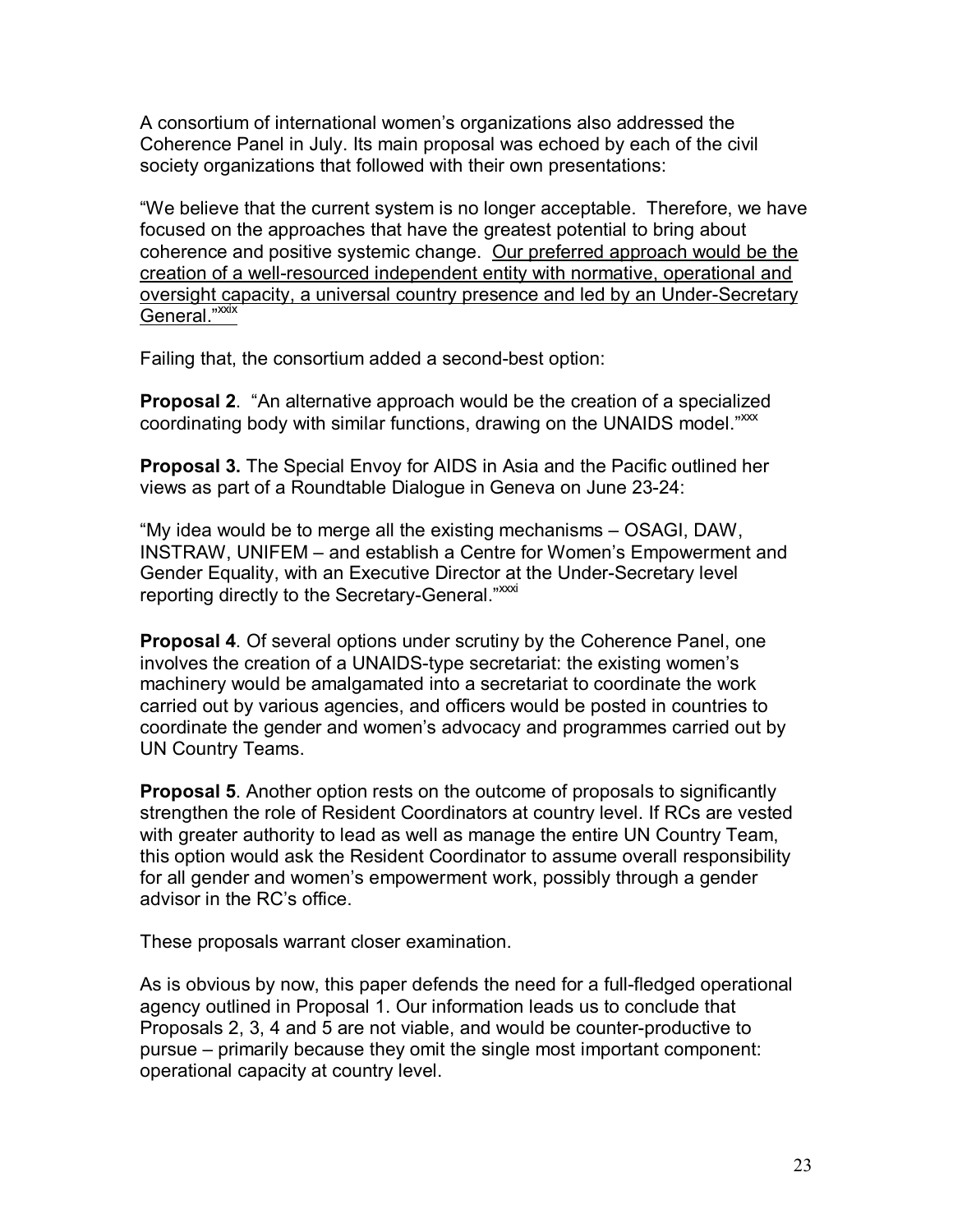-- The "UNAIDS model" referred to in Proposal 2 and again in Proposal 4 consists of a Geneva-based secretariat, smaller InterCountry Teams in strategic regions, and UNAIDS Country Coordinators, or UCCs – some with an office of one or two additional junior and support staff -- at the country level. The UNAIDS experience shows that it is difficult to coordinate the work of large, autonomous UN agencies, because they are not accountable to the coordinating body. (Recognizing this problem, the Secretary-General promoted the Executive Director of UNAIDS from ASG to USG in hopes that a rank equal to that of the heads of the UNAIDS co-sponsoring agencies would provide added authority.) The difficulties of coordinating UN agencies at the global level is compounded at the country level for UCCs, whose small satellite offices rarely succeed in aligning the work of agencies, most of which have considerably more seniority, authority, staff and resources. And the problem would be magnified many times over for a gender advisor attached to a coordinating body. Given the dearth of substantive work now being done by the UN on gender and women's empowerment, there is no question that 'reforming' the women's machinery by placing a secretariat at the headquarters level to support a network of countrylevel advisors – each with inadequate staff, no authority and no significant resources – is a plan that's destined to fail. Added to the problem of limited authority and clout is an additional built-in disadvantage: in many countries, there is simply no significant programming on gender or women's empowerment to coordinate.

-- The amalgamation of UNIFEM, DAW, OSAGI and INSTRAW suggested in Proposal 3 is not a change for the better, but simply a variation on the small, under-funded, limited machinery that exists. It might bring greater coordination to the current bodies, but there would still be no operational capacity to translate policies into action on the ground. The additional suggestion that the answer lies in promoting the senior-most official in the women's machinery from an Assistant Secretary-General (ASG) to an Under Secretary-General (USG) rides on the counterfeit assumption that authority and influence correlate with levels of seniority rather than with the wherewithal and ability to deliver and to lead. To be effective, a USG overseeing women's issues would also need to have executive power over a womenís agency with the full capacity and resources to perform.

-- Proposal 5, which suggests that Resident Coordinators take responsibility for gender equality and women's empowerment at country level, is the most deeply flawed; it ignores both the history and the current reality of the Resident Coordinator system. Countless experiments have attempted to breathe life into a system plagued by lack of relevance, and characterized in many countries by incoherence. Never has the Resident Coordinator system demonstrated any background, interest, skill or capacity in the area of gender or women; individual RCs are not chosen for their knowledge or experience in implementing the gender norms and standards to which Member States have agreed, and few if any have revealed that potential.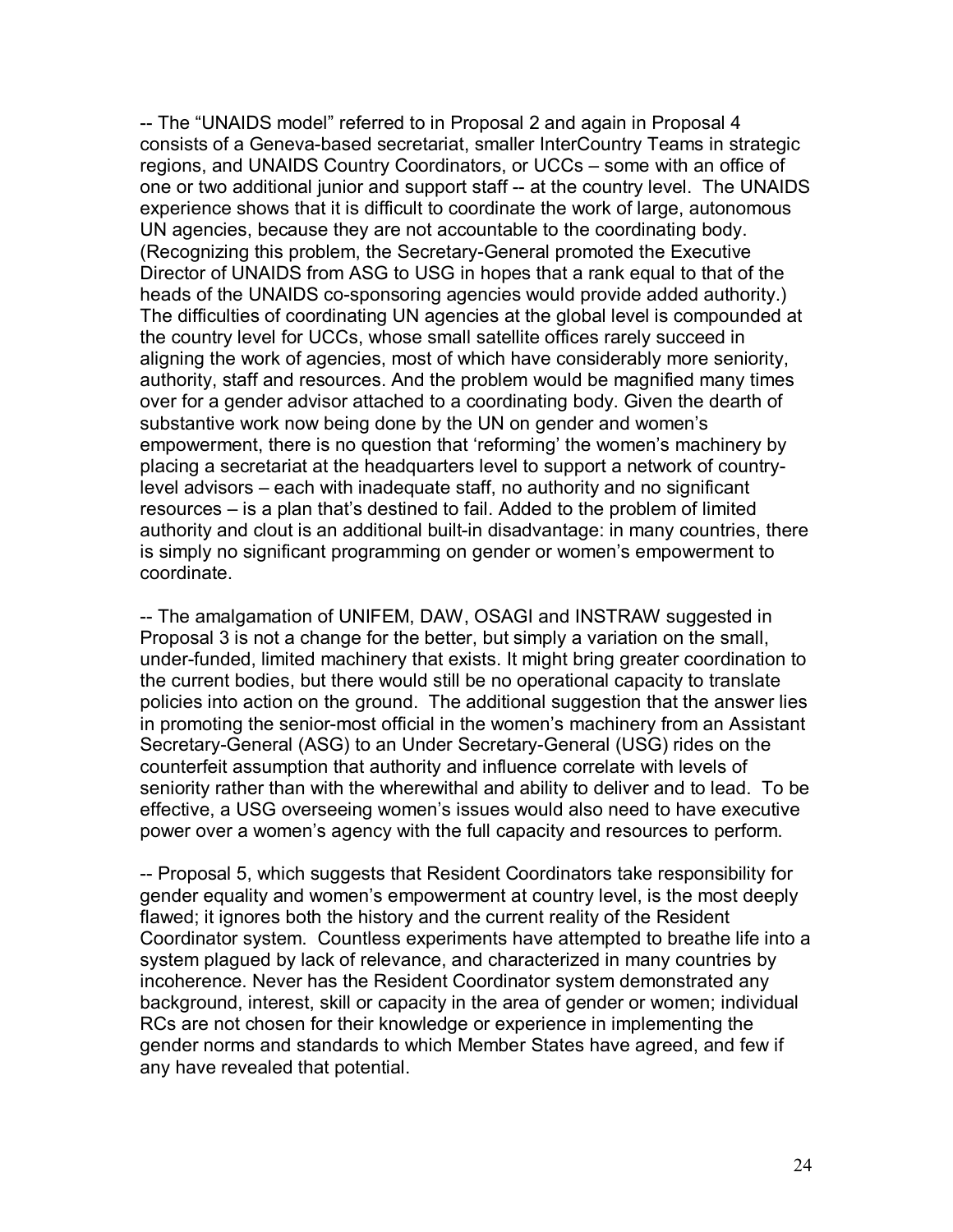On paper, though, Resident Coordinators have been responsible for gender mainstreaming all along. According to a UNDP document published in November 2002, "UNDP's stewardship of the resident co-ordinator system gives the organization the responsibility to promote gender mainstreaming systemically – not only through its own programmes but also through the work of the UN Country Team.<sup>nXXXII</sup> A separate UNDP publication, *Gender Mainstreaming in Practice: A Handbook,* at first confirms the critical importance of gender mainstreaming to all development work and the sophisticated level of expertise required – then offers tips for dispensing with the troublesome obligation as efficiently as possible. (A reminder of the Secretary-General's words seems in order at this point: *we need a deep social revolution that will give more power to women, and transform relations between women and men at all levels of society...).* Towards the beginning of the gender mainstreaming handbook, in the section on integrating gender into the policy-making process, this casual reassurance is presented in an eye-catching box:

Is Gender Mainstreaming Really So Complicated?

You should not feel overwhelmed by the task of gender mainstreaming. While it is true that in-depth gender-based analysis requires a sophisticated level of expertise, this, when required, can be outsourced to experts.

For the most part, practical gender mainstreaming is about running through a checklist of questions to ensure you have not overlooked anything. It is about asking the right questions so that you can see where limited resources should best be diverted. Gender mainstreaming is a necessary process for achieving gender equality in the most effective and efficient manner.<sup>xxxiii</sup>

Deep social revolutions cannot be outsourced. Checklists don't transform societies.

The belief that a single gender advisor, reporting to the RC in each country, could provide enough technical guidance to provoke a renaissance for women in every UN Country Team and in every government is not a solution, but a manufactured contrivance. The experiment is designed to fail, crafted whole out of a need to appear to be addressing women's issues -- without committing any real funds or energy, and without upsetting the status quo.

Placing all hope for women in a strengthened Resident Coordinator system is also flawed from the institutional and the government-led programme perspectives. It gives one person excessive power and control, and assumes that in every case, that one person will be first-rate. The proposal is premised on the fallacy that willingness is the only qualification required to address a complex, multi-layered social problem that has so far eluded all the experts. The proposal casts gender equality and women's empowerment in the demeaning light that the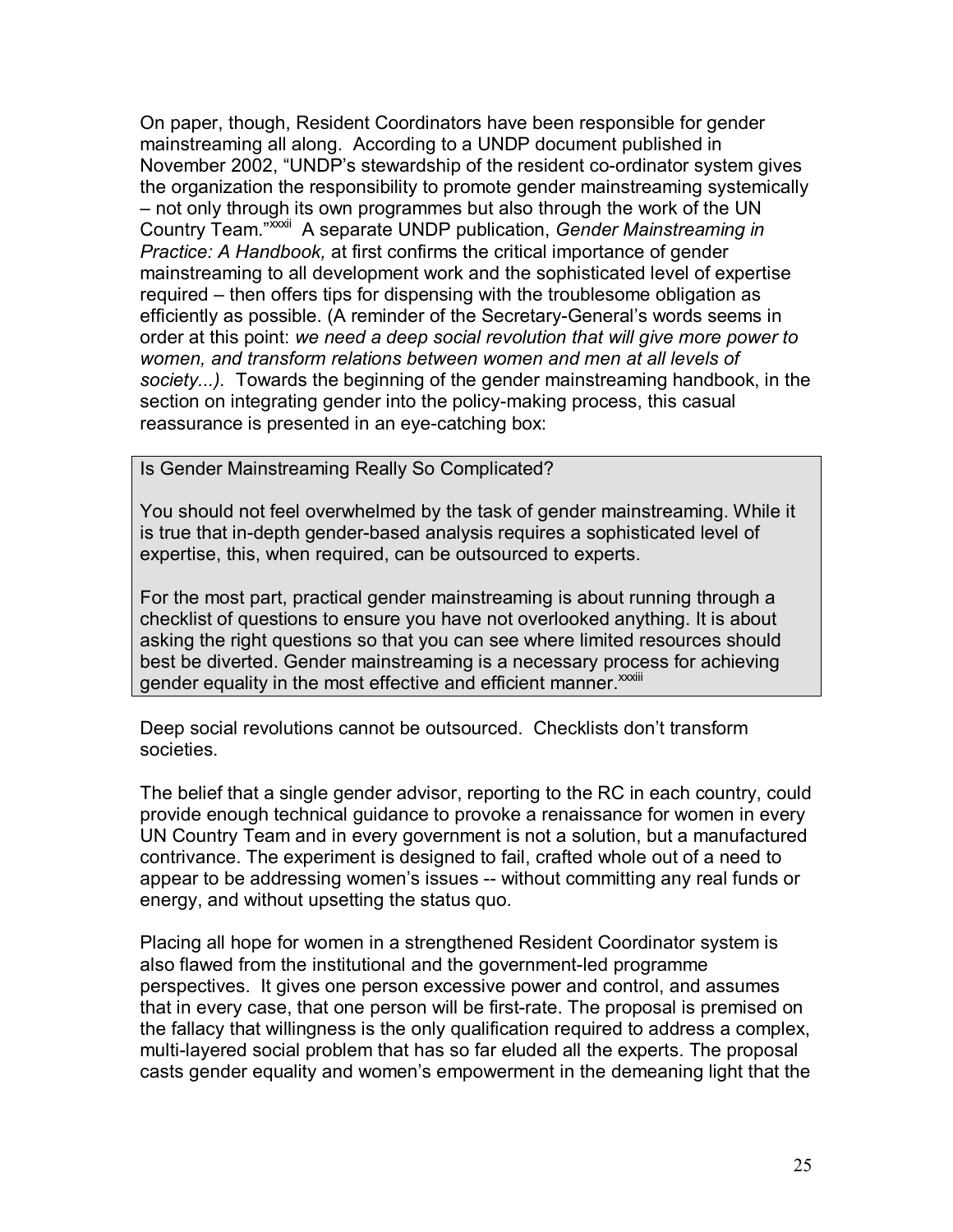UN has shed on the goals for decades: 'women's work' can be dispensed with by anyone who has the energy to take on this irksome but politically necessary task.

# 14. FACING THE (UNDERSTANDABLE) SKEPTICISM HEAD-ON

A recurring question raised in response to the call for a full-fledged womenís agency is not flattering to the UN. Many outside observers ask: Given the slowmoving bureaucracy, the hierarchical nature, the ineffectiveness, the patronage, the patriarchy, and the lack of coordination that some believe characterize parts of the UN, what guarantee do we have that a UN women's agency will be any different?

Over and over again at its July  $2<sup>nd</sup>$  consultation with civil society representatives from around the world, the High-Level Panel on System-wide Coherence heard calls for a full-fledged, autonomous, fully funded, well staffed UN womenís entity with the operational capacity in countries to turn policy into practice. But all agreed that it would, indeed, have to be a different kind of agency, and gender advocates have ideas about how to make it so.

The panel heard the explanation that, pushed to the margins of every system, most women haven't benefited from the mainstream's entitlements, but neither have they been shackled by its constraints. Left to fend for themselves, women have designed their own ways of organizing and making decisions, of mobilizing, choosing leaders and reaching consensus, of dividing the work and apportioning its benefits. They have formed connections from the village to the global levels, and created vast networks of experts and advocates that provide a ready-made foundation on which to build an international women's agency.

Innovative designs in five areas in particular could help guarantee not only that the women's entity stands out among international bodies, but that its existence has a positive influence on the entire UN system, demonstrating by example the strength of active listening, cooperation and networking. The women's agency can be qualitatively different if it is built on the foundation of the worldwide women's movement, and taps the expertise that already exists – in women's non-governmental organizations, among activists and academics, professional associations and, uniquely, in grassroots community-based groups.

# *1. Different, pro-women governance structures*

To ensure gender balance and a prominent role for womenís civil society organizations in the governing body of a new women's entity, the UN would have to look beyond its usual models.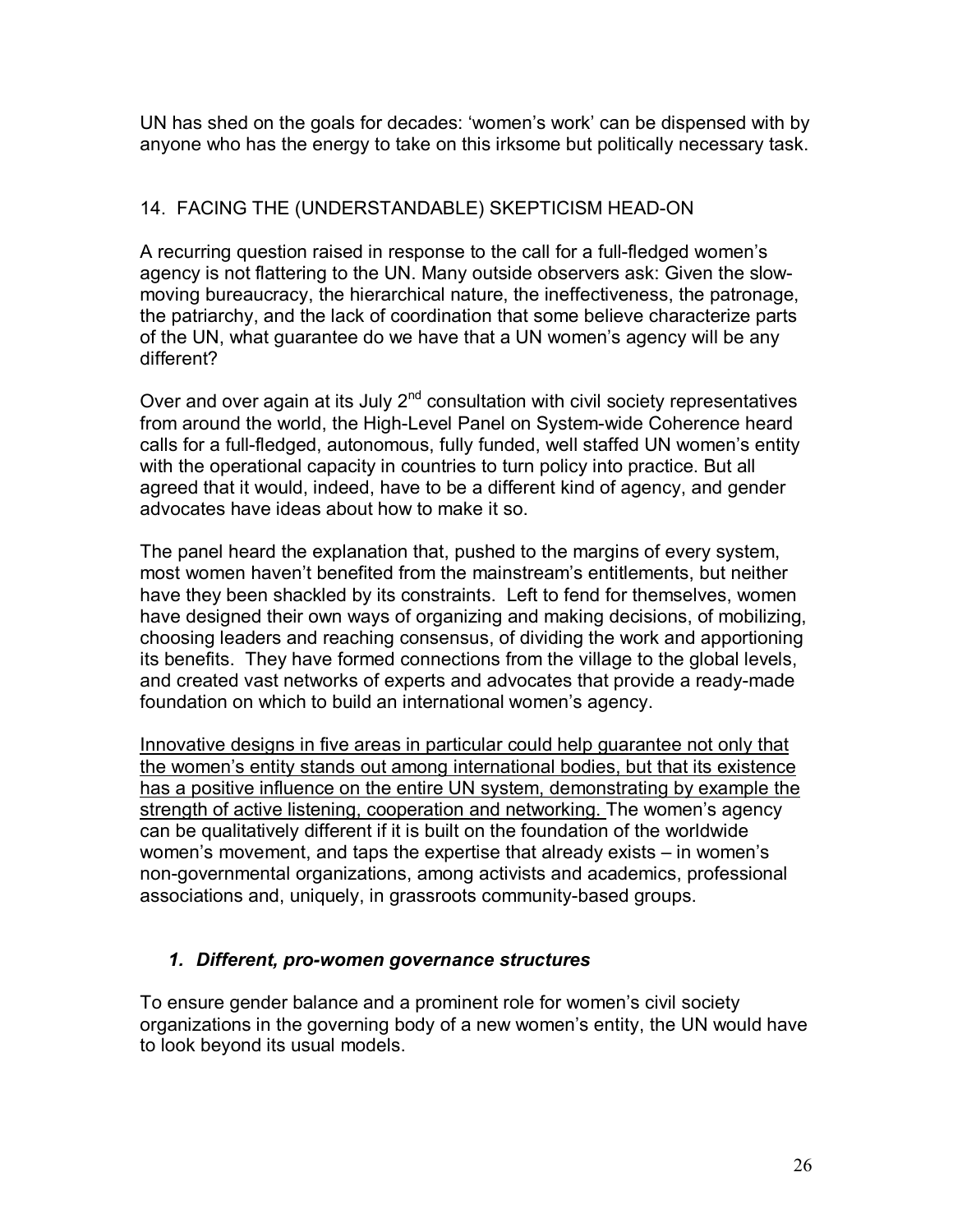Most governing bodies that oversee UN entities comprise Member States, selected with careful attention to geographic distribution, but no concern for gender balance. Because over 90 per cent of governments send men to the UN to represent them, by default all governing bodies are overwhelmingly male. The typical governance structure would therefore automatically mean that, at least for the foreseeable future, the vast majority of executives overseeing the new women's entity would be male. (Women sometimes fill the various Board seats assigned to their governments, but most often this merely signals that the Ambassador had duties he considered more pressing, and delegated the Board task to a lower-ranking mission official – one who must speak for him, and report to him.)

Alternative structures that give governing power to civil society do exist. The International Labour Organization has a unique tri-partite Governing Body (charged with making policy, establishing the budget and electing the Director-General) made up of government (one half), employers (one quarter) and workers (one quarter).

The Global Fund to Fight AIDS, TB and Malaria, though not a part of the UN, provides an interesting prototype. Its Board is made up of 19 voting and 4 nonvoting members representing donor and developing country governments, NGOs, "communities affected by the diseases", the private sector and private foundations. Also included in the Global Fund's formal governance structure is a "Biennial Partnership Forum" of some 450 "stakeholder constituencies" that convene regularly to review the Fundís progress and advise on improvements.

# *2. Different, pro-women affiliations with civil society*

Leaders in the global women's movement express the legitimate concern that a powerful UN women's entity 1) might be seen as a replacement for women's organizations; 2) might further marginalize and deplete the resources of civil society organizations, thereby removing the system of non-governmental checks and balances that now critiques, prods and complements government-led initiatives and holds national and multilateral decision-makers accountable; and 3) might vest inappropriate control over women's issues in government appointees and international civil servants with little or no expertise in designing targeted interventions or in mainstreaming gender.

Among the possible solutions that could prevent such negative outcomes:

- $\blacksquare$  a governance structure can be designed by legislation, as described above, that gives civil society a formal voice in policy and budget;
- a fixed percentage of the entity's resources can be allocated to support the ongoing work of women's civil society organizations in all sectors and geographic regions;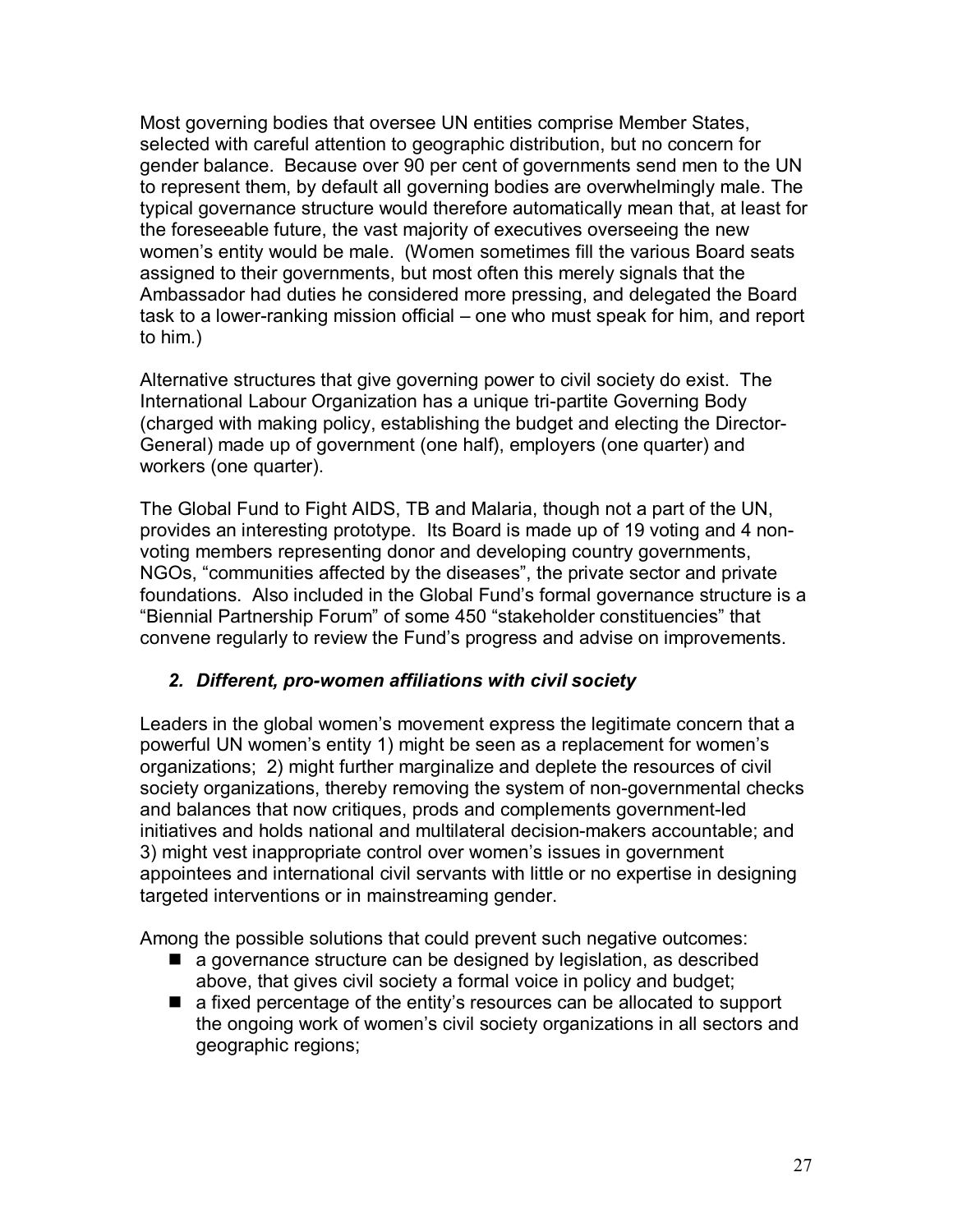$\blacksquare$  during a pre-determined start-up period, women's organizations can be compensated financially for loaning or "seconding" expert, experienced staff to fill management and other positions in the women's entity.

# *3. Different, pro-women relationships with other UN agencies*

Equally legitimate is the concern that with a strong women's agency in place, other UN agencies would feel free to abandon their work on women and gender. Again, the women's agency can be designed not only to prevent such a negative outcome, but to enhance, support and increase the women-specific and gender mainstreaming work of all other UN entities  $-$  a practice that will improve the coherence of the entire UN system and significantly lift the capacity of each individual agency to fulfill its mandate.

UNICEF provides a good example of complementary mandates: the childrenís fund advocates the inclusion of child-friendly policies and programmes in the work of all UN entities, encouraging them to raise children's concerns to the forefront, and assisting them to incorporate the special needs of children in their programmes. To cite just a very few examples, UNICEF works in close collaboration with (not in place of): the World Health Organization on child immunization, prevention of malaria, infant feeding and paediatric AIDS treatment; the ILO on child labour and child trafficking; the Office of the High Commission for Human Rights on addressing violations of children's rights; the World Food Programme on school feeding and emergency food rations; the High Commission for Refugees on the special needs of unaccompanied and undocumented child refugees.

# *4. Different, pro-women assurances of funding*

Guaranteed funding is essential not only to programme sustainability, but to the quality of programmes as well: it's harder to attract the top experts in any discipline if job security is constantly in question, and it's difficult to maintain staff morale when concerns about the immediate future are forever looming. The best of all solutions would be a combination of financial resources that guarantees sustained funding. One possible arrangement that Member States may consider is the combination of allocating "assessed contributions", or UN dues, to cover staff salaries and staff-related costs, and raising "extra-budgetary" or "voluntary" contributions from bilateral donors and the private sector to fund programmes.

# *5. Different, pro-women relationships with Treaty Bodies and Commissions*

Another entirely legitimate concern relates to the CEDAW Committee and the Commission on the Status of Women. Alone among treaty bodies, the CEDAW Committee is not serviced by the Office of the High Commissioner for Human Rights (OHCHR) in Geneva, but by the Division for the Advancement for Women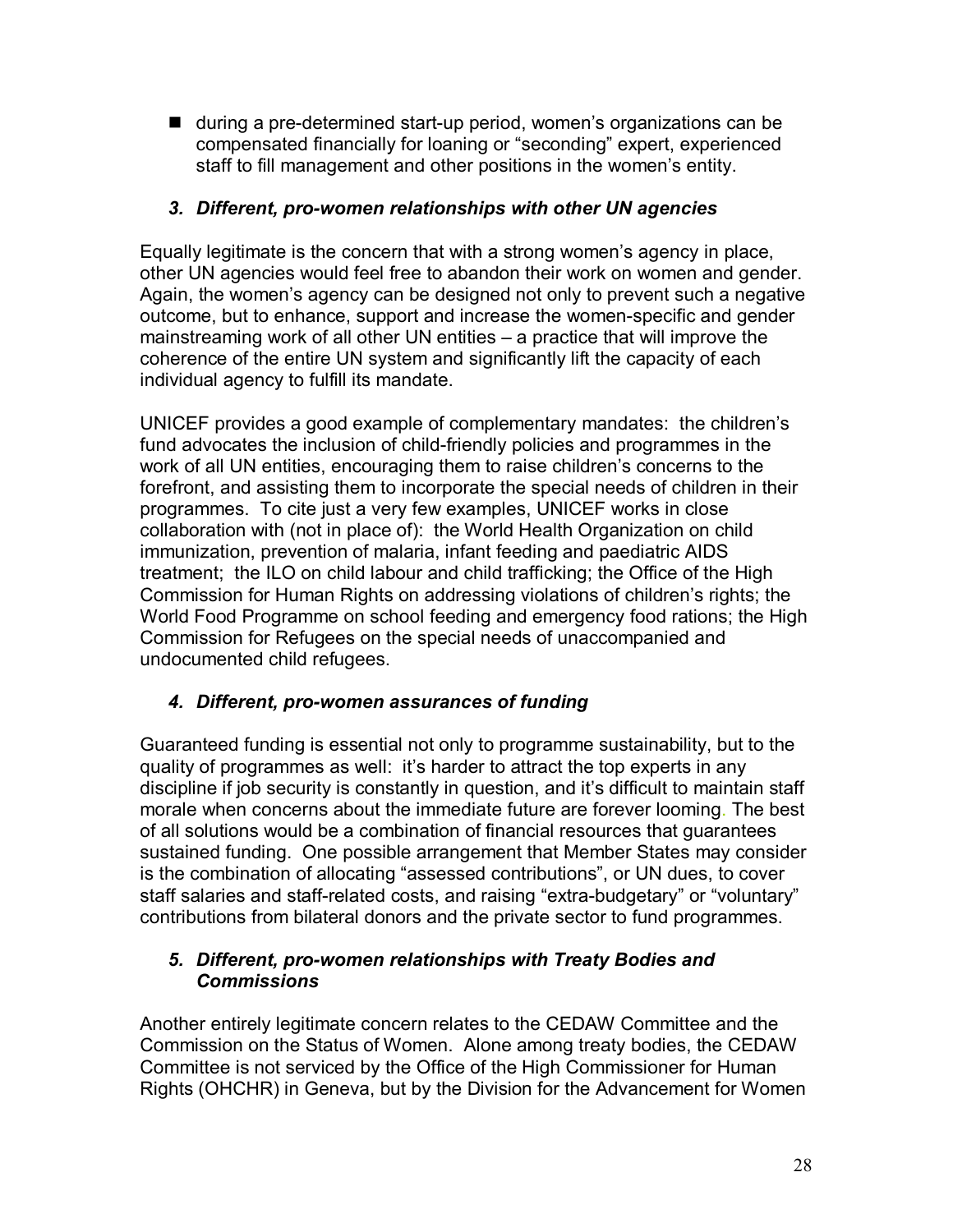in New York. In part, this stems from the fact that whereas, for example, Member States were able to give UNICEF the official role of follow-up to the Convention on the Rights of the Child, they could find no full-fledged women's entity within the UN system with the mandate or the wherewithal to take on official responsibility for follow-up to CEDAW. The full equation -- a convention, its treaty body and an agency to take the lead on all advocacy and implementation related to the convention  $-$  was missing that last critical component. A similar history applies to the Beijing Platform for Action: Member States could find no UN agency to which they could assign official responsibility in relation to Beijing, as UNFPA had been given an official role in relation to Cairo,

With the normative work done, maintaining the strength of the norms and standards has always been challenging without a strong institutional agency to champion CEDAW and Beijing, and to share the tasks of implementation and monitoring with governments and civil society. The solution lies in the combination of a full-fledged women's agency and the newly reformed Human Rights Council. A women's agency strong enough to shoulder an official relationship to CEDAW and official responsibility for implementing and monitoring the Beijing Platform for Action could work hand in hand with the newly reformed Human Rights Council and the newly enhanced OHCHR. With those two structures in place, an official understanding can be constructed to guarantee that servicing of the CEDAW Committee and the CSW by the OHCHR will strengthen, rather than marginalize, the women's treaty body and commission.

# 15. WHICH UN AGENCY PROVIDES THE CLOSEST MODEL?

No single entity offers the perfect analogy, but the work of adapting existing models is not foreign to Member States. UNICEF has the size, the authority, the seniority, the country-level operational strength, the human resources, the funding, the cooperative agreements with developing country governments, and the relationships with bilateral donors that are needed in a women's agency, and of course, it also deals with a huge though specifically identifiable subset of the human population. But there's one fundamental difference: while children's capacities to advocate on their own behalf, make decisions and live up to their potential are still evolving, women's are evolved but suppressed. Women are both willing and able to function as full-fledged citizens, with all the human rights and civil, political, social and economic rights and opportunities that constitute independence, but they are denied freedom – and simultaneously over-burdened with responsibility.

Since a women's agency would not narrow itself to economic and social issues – because *all* issues are women's issues, for women in *all* countries – it seems most logical that the new agencyís executive board would report to the full General Assembly rather than to ECOSOC, which comprises 54 Member States who are elected to deal with development issues for 3-year terms.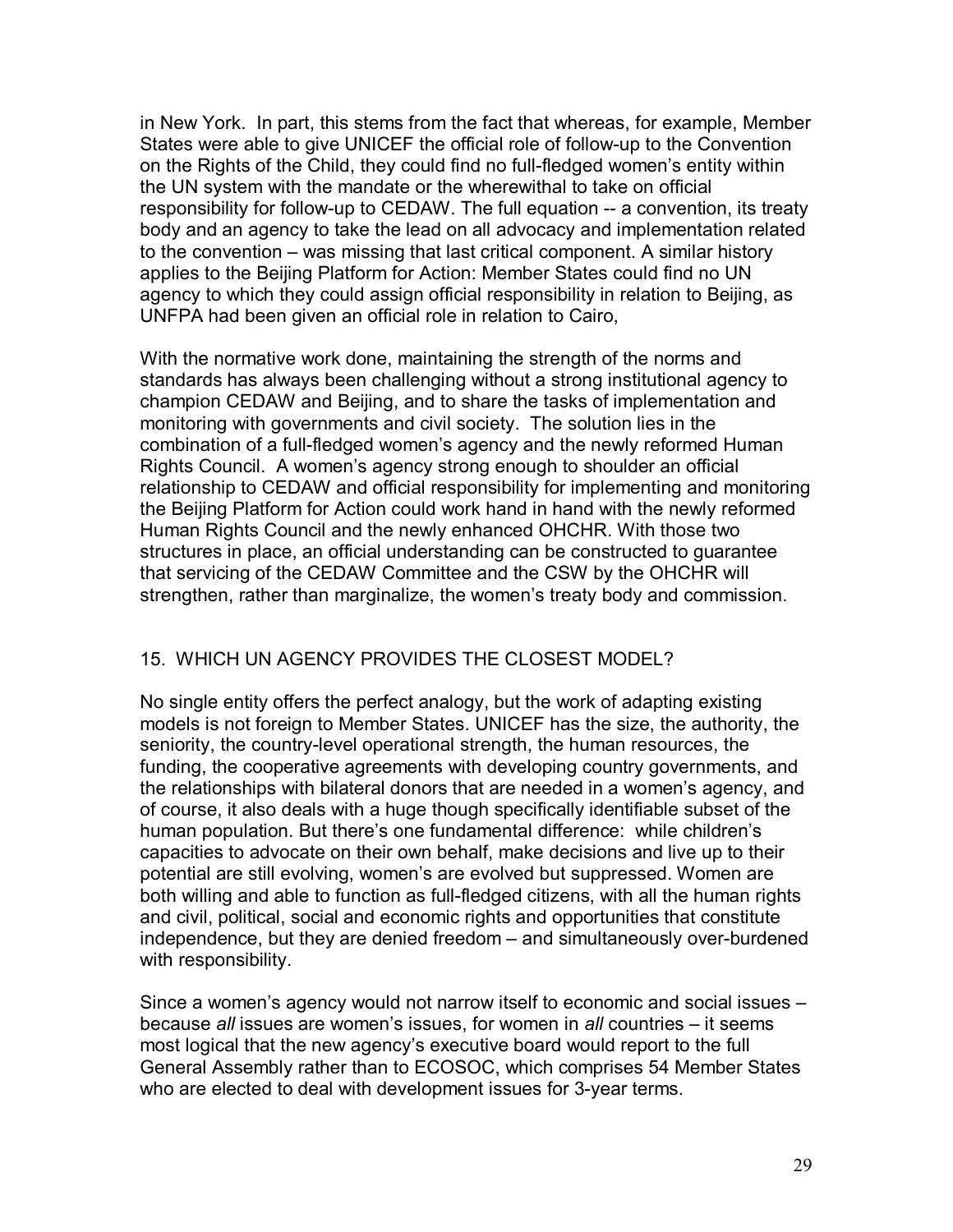# 16. SOMETHING TO WORK WITH: A DRAFT PROPOSAL

# THE GOALS:

Gender equality Empowerment of women Transformation of societies through gender mainstreaming

#### THE ACTIVITIES:

Promotion of CEDAW

Operational support in countries for the Beijing Platform for Action and its ì12 critical areas of concernî and Security Council Resolution 1325 Implementation of relevant recommendations from other global conferences Advocacy

Gender mainstreaming support to UN agencies and governments

THE STRUCTURE:

*Fund or programme with*:

A governance arrangement that gives a formal role to civil society An executive board reporting to the General Assembly Field offices in countries with UN Country Teams Regional offices in Geneva, CEE/CIS, Africa, the Middle East, Asia and the Pacific, Latin America and the Caribbean Headquarters in New York Liaison with CEDAW Treaty Body in Geneva Committee for select joint planning and coordination with UNFPA, UNICEF

THE STAFFING:

Country offices led by Representatives on a level equivalent with that of other agency heads-of-office

Regional staffing

Headquarters led by an Under Secretary-General

Core and other staffing required to fulfill the mandate, and equaling in force to staffing of the agency with the most comparable mandate (UNICEF), drawn in large part  $-$  at the outset  $-$  from staff seconded from existing women's organizations

#### THE BUDGET:

Initially, approximately \$1 billion (1 per cent of ODA), with projected rapid growth to \$2 billion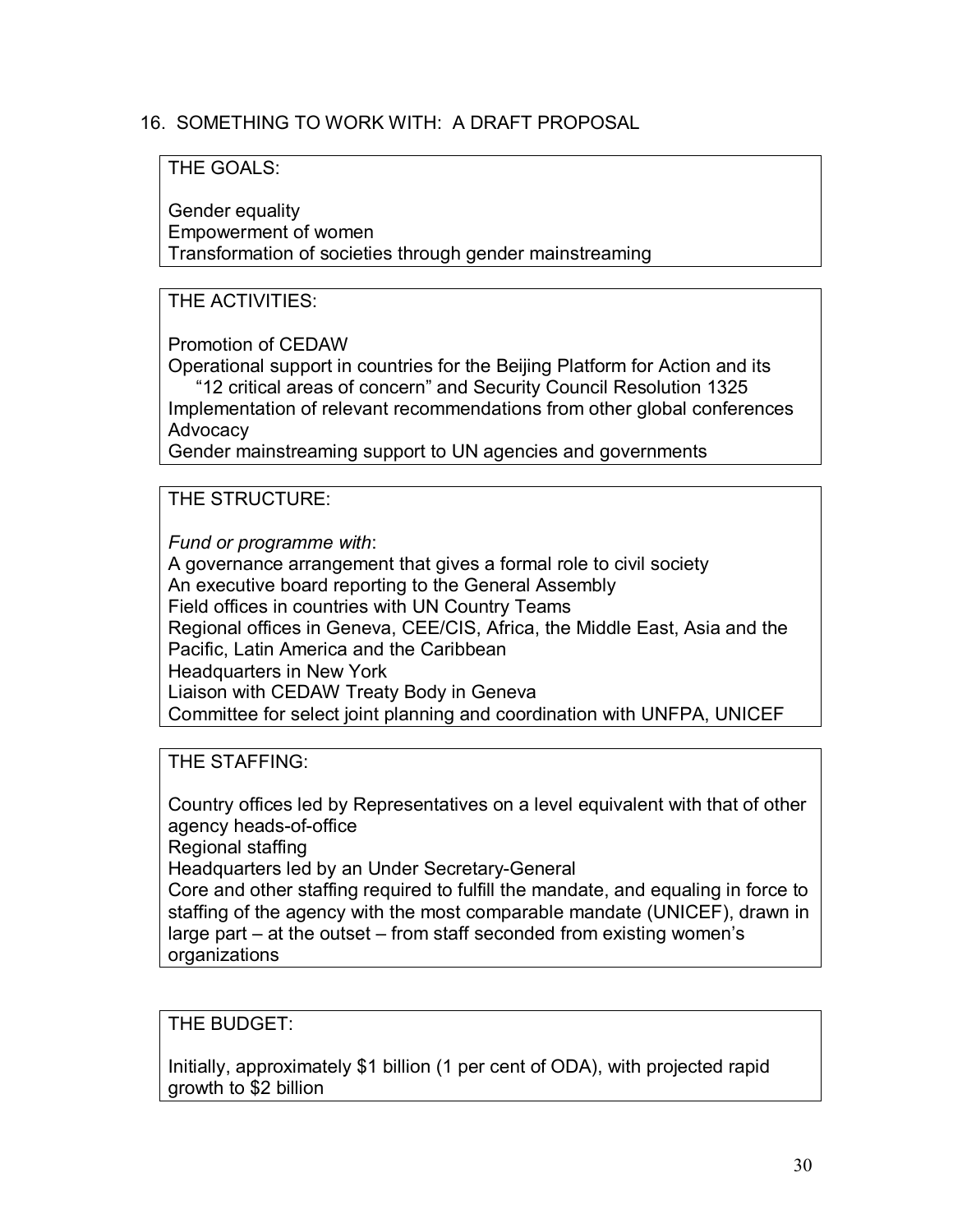# THE FUNDING SOURCES:

A combination of:

Assessed contributions (a portion of UN dues) to cover staffing support Extra-budgetary (voluntary) contributions to support advocacy and programmes Foundation, corporate and private voluntary contributions Trust funds to provide sustained and significant support to civil society

# organizations

#### INNOVATIVE ARRANGEMENTS:

-- Given that gender balance is far from being achieved by Member States represented through their mission to the UN, the governing board of the womenís agency should comprise governments *as well as* elected representatives of civil society organizations with demonstrated expertise in areas of the mandate.

-- Given the existing networks of women's organizations, professional associations and civil society organizations with a focus on gender and women's empowerment and expertise in relevant areas – many of them already accredited to the General Assembly or Iosco -- qualified professionals from those networks should be seconded to and remunerated by the women's agency to staff and guide the start-up phase. This arrangement would infuse the new agency with knowledge, experience and technical and managerial expertise.

# RELATIONSHIP WITH GOVERNMENTS AND NATIONAL MACHINERIES;

The women's agency would support governments in strengthening their gender and women's ministries and their national machinery. Because most governments do not have strong and viable Ministries of Gender or Womenís Affairs capable of carrying out the gender- and women-rationed commitments they have made, the representatives of the womenís agency at country level would establish multi-party working relationships with other UN agency representatives and their government counterparts, and work closely as a team (e.g., WHO, the womenís agency and the Ministry of Health; UNFPA, the womenís agency and the Ministry of Gender; UNICEF, UNESCO, the women's agency and the Ministry of Education, etc.)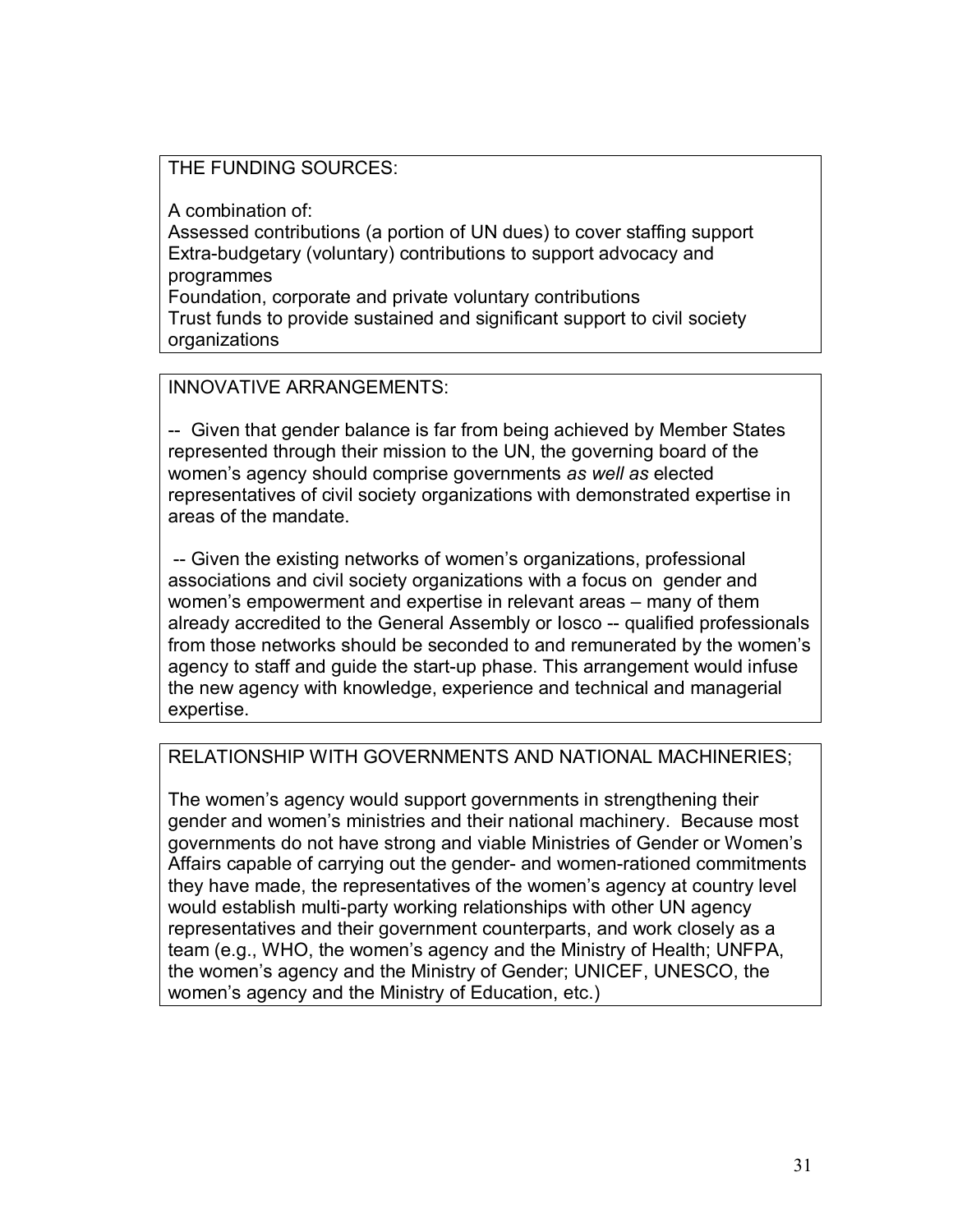# PART TWO

# 1. WHY ISN'T THE CURRENT WOMEN'S MACHINERY WORKING?

# **UN Development Fund for Women (UNIFEM)**

Misperceptions persist about the UN women's fund:

1) It is widely (*and understandably*) assumed that the UN has a full-fledged agency for women, just as it does for children, refugees, etc. The point is often stressed that UNIFEM is 'autonomous', and that although it is associated with UNDP, and although the "D2" rank of its Executive Director is on a level with the directors of UNDPís many departments (and below that of 13 UNDP Assistant Secretaries-General), UNIFEM is not a department of UNDP. While the womenís fund has done a valiant job of working around the obstacles posed by its low status, and its staff is right to take pride in what they accomplish with the few resources accorded them, it must be said: UNIFEM's "autonomy" is more theoretical than real. The womenís fund is in most ways treated just like one of the many UNDP departments headed by a D2 director.

In fact, as if designed to act as a reminder of women's disempowerment, the founding resolution of UNIFEM made the Administrator of UNDP "accountable for all aspects of the management and operations of the Fund", stating that he "shall be responsible for reporting all the financial transactions of the Fund" and "shall issue annual financial statements". The women's fund has no core funding for a communications section, an information technology section or a fundraising section. It is assumed that UNIFEM's "autonomy" gives it the size, the field presence and the resources to match the responsibilities and opportunities implied by its name, but again, the founding resolution takes "into consideration the moderate size of the Fund and its continued need to draw on the operational capacity of other agencies.<sup>"XXXIV</sup>

2) Many Member States wrongly assume that UNIFEM has official responsibilities related to the Beijing process, the CSW and CEDAW. In fact, no UN agency does.

3) It is widely and wrongly assumed that UNIFEM has country offices; it does not.

4) Many civil society organizations wrongly assume that in lieu of its own field presence, UNIFEM provides significant direct support to womenís organizations on the ground. In fact, although it was originally intended to do just that, UNIFEM's limited funds for support to women's organizations are dwindling.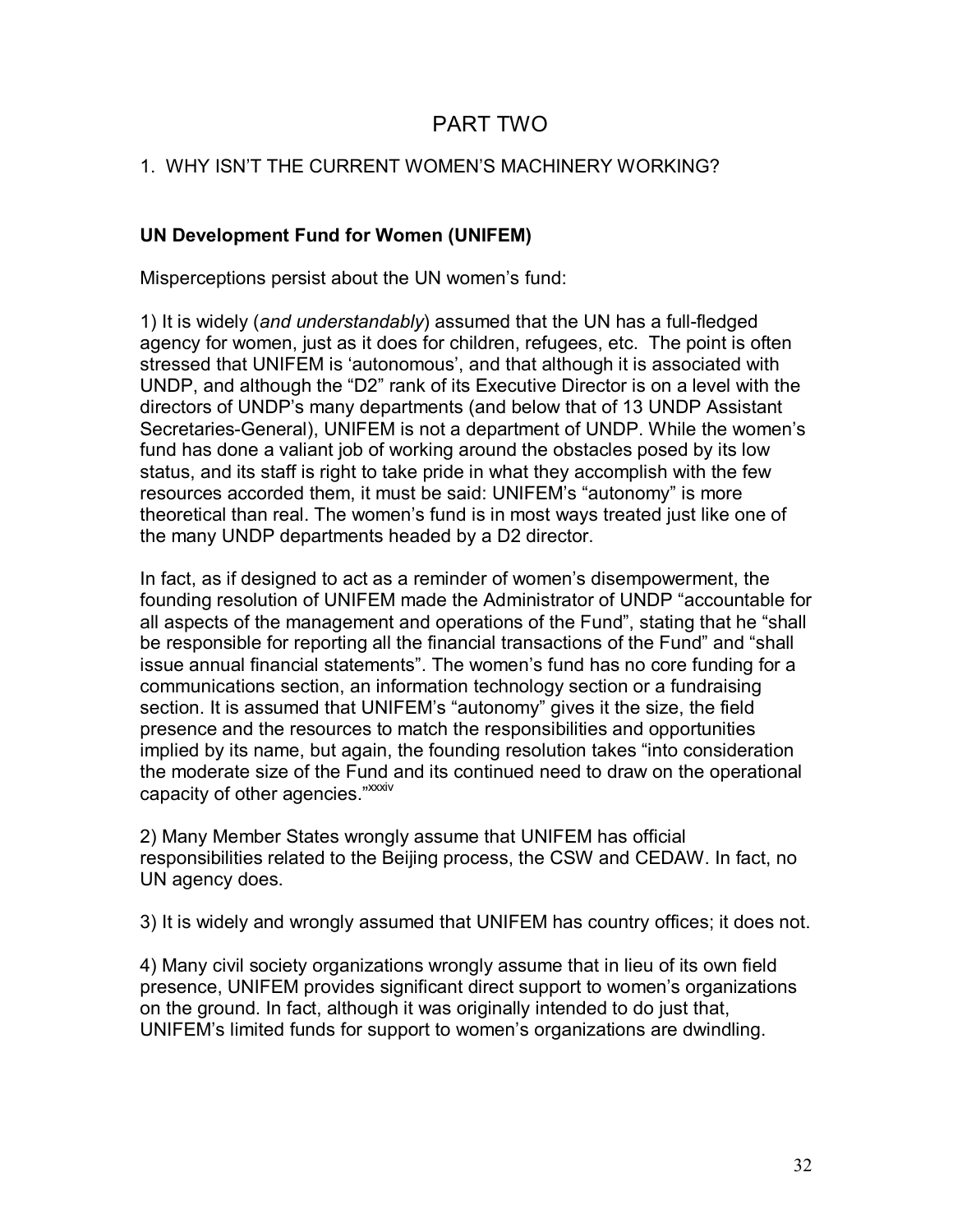5) Perhaps most confusing of all, the fund "focuses its activities on four strategic areas", but the little operational capacity it has in those areas is miniscule compared with the demands:

(1) reducing feminized poverty,

(2) ending violence against women,

(3) reversing the spread of HIV/AIDS among women and girls, and

(4) achieving gender equality in democratic governance in times of peace as well as war.

Even within these poorly addressed global activities, UNIFEM is a fairly minor player. Non-existent at both the top, where decisions are made, and barely present on the ground, where development work is done, it occupies a middle zone with questionable clout. In the first strategic area, UNIFEMís efforts at reducing poverty are focused largely on micro-enterprise, very rarely entering the male-dominated zones of macro-economics or trade. By all assessments, women's voices are almost never heard during the formulation of Poverty Reduction Strategies, the preferred economic instrument of the UNDP.

In the second strategic area, a single contribution last year doubled the income of UNIFEM's global trust fund on violence against women  $-$  to \$2 million in total. Using the Amnesty International statistic that one in three women worldwide has been beaten, coerced into sex or otherwise sexually abused, the trust fund has a per capita expenditure allowance of two-hundredths of one cent per woman.

Members of the general public are often shocked to learn that, contrary to assumptions, the women's fund has *no* capacity to design, finance, implement, staff and manage its own programmes on women and AIDS, and it is not among the ten co-sponsoring agencies that collaborate on the UN's joint response to the pandemic through UNAIDS.

Lastly, although UNIFEM played a role in the October 2000 adoption of Security Council Resolution 1325, on the role of women in peace, it has little or no presence in conflict areas; there are no UNIFEM staff, for example, in Darfur. And in countries on the brink of conflict, even if UNIFEM has an office of one or two staff, the UN procedures followed during emergencies make it highly unlikely that they can continue their work 'at times of war'. When conflicts or disasters erupt, only full-fledged UN agencies can take part in the decisions made at the discretion of the Humanitarian Coordinator or Designated Security Official about which personnel will be among the limited number who remain at their posts. For practical reasons, first consideration is given to agencies whose work is seen as integral to humanitarian assistance  $-e.g.,$  the World Food Programme, the High Commission for Refugees, UNICEF – and to agencies with operational capacity in the country. Historically, staff who can conduct basic emergency interventions are generally selected to remain in the country, while staff supporting such activities as women's involvement in conflict resolution, or prevention of genderbased violence among refugees and displaced populations would almost never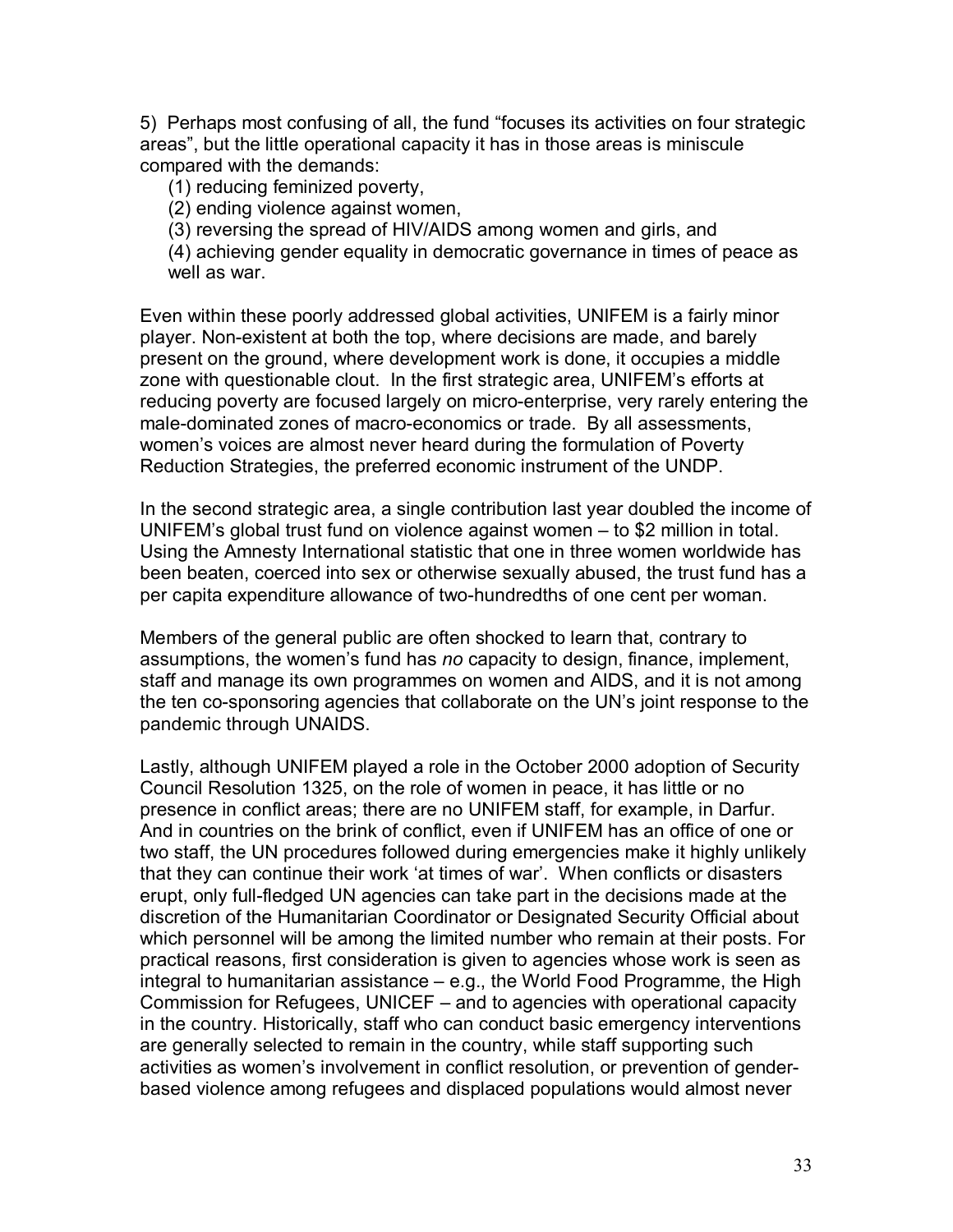be designated "essential staff". Another factor taken into consideration is an individual's employment status; again, UNIFEM is at a disadvantage with very few internationally recruited, "regular" staff – those with job security, and entitlements to full benefits including life insurance, hazard insurance and hazard pay. All in all, UNIFEM staff -- already in very short supply before and after emergencies, and often struggling to get by without such basics as telecommunications and safe, adequate transport -- are even further reduced in number during armed conflicts, when women's needs are magnified and multiplied.

In each of its strategic areas, UNIFEMís strategic focus is cut short by lack of resources, country presence and, most crucial of all, full capacity to implement.

# **Division for the Advancement of Women (DAW)**

DAW was designed to assist the UN system to advance women's rights worldwide. Its central position at the Secretariat should enable it to serve as a ìresource and contact centreî for all stakeholders working on gender issues, including Member States (especially, but not limited to, the parts of their national machineries working on the advancement of women), other UN agencies, and civil society institutions. DAW is uniquely positioned to gather data and information pertaining to gender issues, provide advisory services on gender mainstreaming, facilitate capacity building seminars and trainings, advocate gender issues at the General Assembly and other organs of the UN. Itís questionable how many of these functions are presently being performed by the Division.

In recent years, DAW has shown little capacity to influence policy formulation, little interaction with the operational aspects of gender equality work, and little cooperation or coordination with other parts of the women's machinery. Without real capacity in analytical research, the Division has produced a number of reports that have been characterized by some as little more than repackaging of information previously presented elsewhere, or recitations of information taken at face value from government sources.

#### **Office of the Special Advisor on Gender Issues and Advancement of Women (OSAGI)**

The post of the Special Adviser on Gender Issues and Advancement of Women was established to move the goals agreed upon by governments from policy to action, to guide DAW's work, and to move the "women, peace and security" agenda. It is also meant to promote the status of women in the UN and the achievement of 50/50 gender balance at all levels, and to encourage collaboration among all agencies on gender-related and women's issues.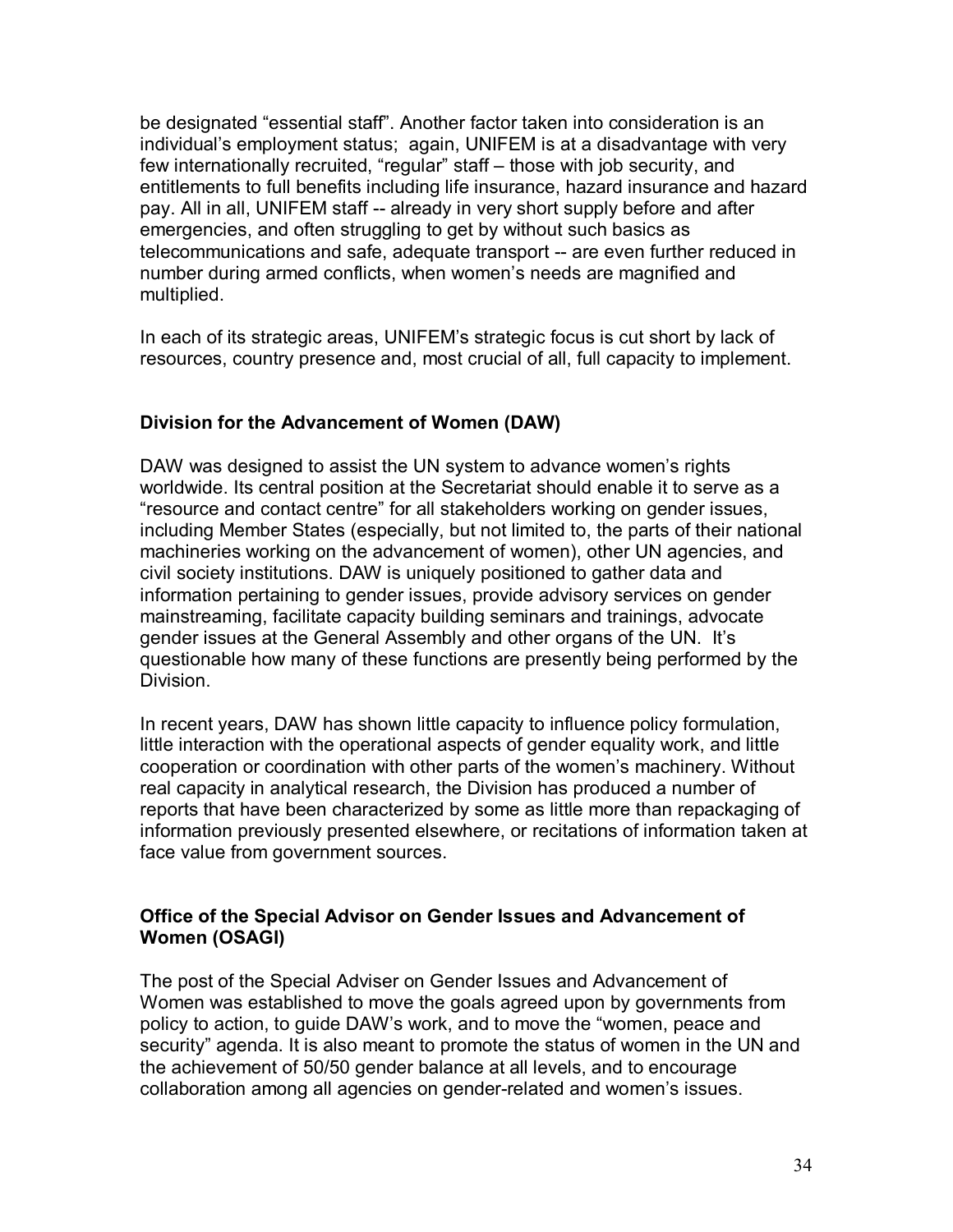The roles of OSAGI and of DAW are not easy to decipher; it appears that the two offices often work in parallel. Recent figures on the status of women in the Secretariat (37.1 per cent of all staff in the professional and higher categories, a drop at senior levels, and projections that 50-50 gender balance goal for 2000 won't be reached in UNEP until 2027, in the UN Office at Geneva until 2072 and in the Department of Peacekeeping Operations until 2100) demonstrate that much remains to be done. To date, OSAGI has not succeeded in performing what should be its most important functions: providing visible, strong, high-level leadership and advocacy on gender equality and advancement of women on the international scene, and serving as the leader of the UN gender machinery. This will not change simply by reclassifying the position up one level, to Under-Secretary General, or USG. (It *is* essential, however, that a USG head a new *operational* womenís agency.)

The role and mandate of the Special Adviser seems more appropriate to a position of Special Representative or Envoy, and it could be argued that the remainder of OSAGI's functions fit into the scope of, and could easily be performed by a section within the new women's agency covering the functions of DAW.

#### **Institute for Research and Training for the Advancement of Women (INSTRAW)**

INSTRAW's mandate is "to serve as a vehicle to promote and undertake policyoriented research and training programmes at the international level to contribute to the advancement of women worldwide". It's difficult to make the argument that putting this work towards women's advancement into a very small, geographically separate, autonomous research and training institute has had clear benefits for women. It will be essential, however, for a womenís agency to have a very substantial capacity for research and training.

# **Commission on the Status of Women (CSW)**

Follow-up to international conferences generally falls to the UN agencies that have the lead in the areas covered. But as explained earlier, when it came to assigning a UN agency to follow-up on the Beijing Platform for Action, there was no natural choice. No UN entity had the capacity to handle such a broad agenda, or the country-level presence to work with governments on implementation. Monitoring of the Beijing Platform for Action fell to the Commission on the Status of Women (CSW), which holds its meetings in New York and is given technical support by the Office of the Special Advisor on Gender Issues and the Division for the Advancement of Women (OSAGI and DAW) in the UN Secretariat.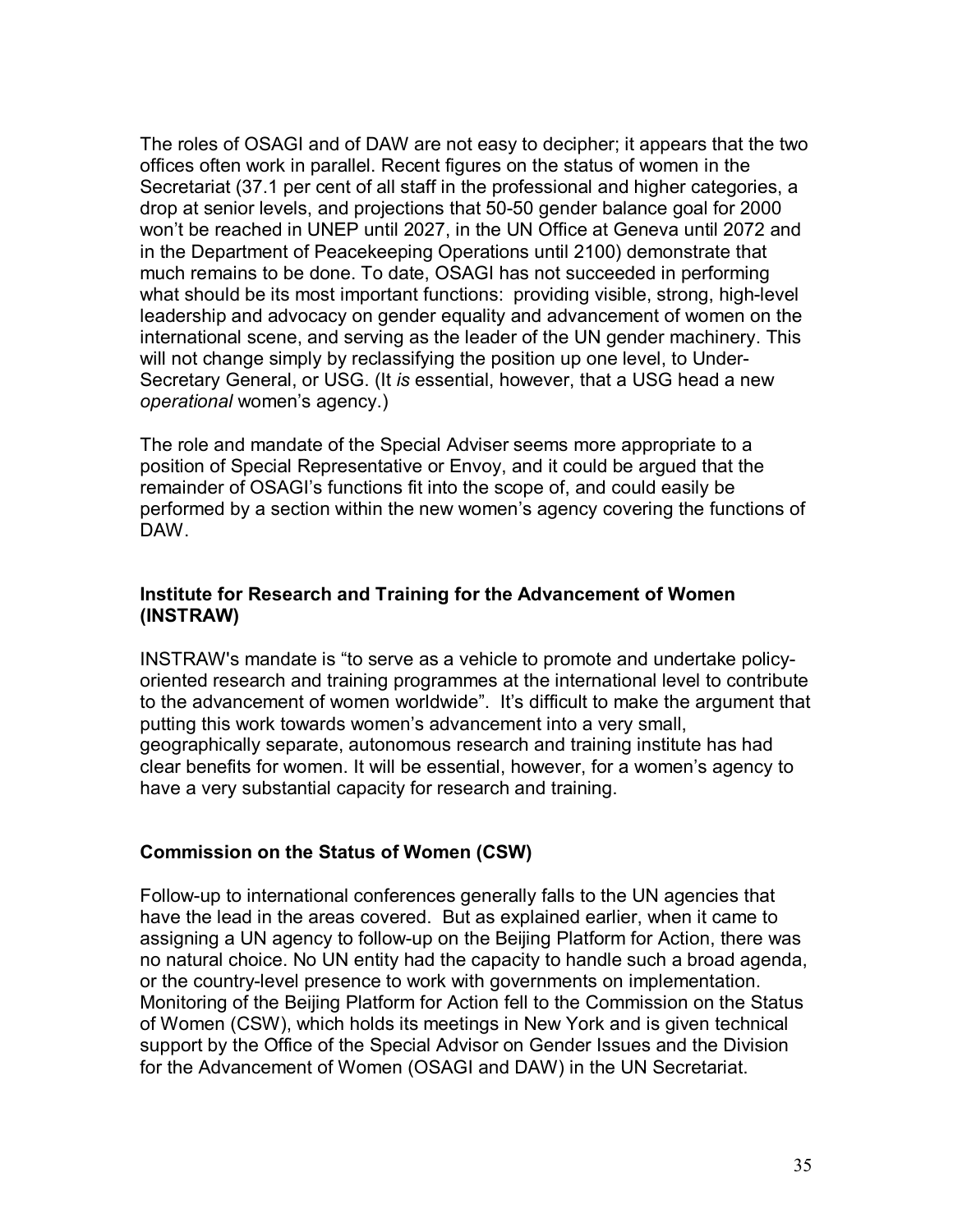DAW prepares (or oversees the preparation of) a wide range of materials for the CSW. However, considering the Division's limited capacity for analytical research, the extent to which Member States use those materials in the ongoing formulation and implementation of their domestic policies is unclear.

# **CEDAW Committee**

Again as noted earlier, no 'lead agency' was given the mandate for follow-up to CEDAW. A 'treaty body' called the CEDAW Committee -- independent experts, nominated by different countries and elected to rotating terms -- meets regularly in New York to monitor countries' implementation of the CEDAW Convention, and prepare recommendations called the Concluding Comments. The Committee also formulates General Recommendations  $-24$  so far  $-$  which interpret articles of CEDAW in relation to contemporary issues, and keep the Convention relevant.

The CEDAW Committee *could* be very powerful. Since the adoption of an Optional Protocol in 2000, the CEDAW Committee has had the power to receive complaints by women or on behalf of groups of women. Ratifying governments have effectively granted it juridical powers, enabling it to function like a Human Rights court in relation to CEDAW implementation. The CEDAW Committee can also launch an inquiry into grave and systematic violations of women's human rights on its own initiative. But like the CSW, the CEDAW Committee is given technical support by OSAGI and DAW in New York, and its full potential has never been exercised.

A quid pro quo seems in order: *if* a new UN womenís agency is created, with sufficient capacity to accept 'official responsibilities' in relation to CEDAW and Beijing, then the CEDAW Committee (with financial support from the new agency) and the CSW could comfortably move to Geneva, to be serviced by the Office of the High Commissioner for Human Rights, while maintaining their distinct, prominent roles among treaty bodies and commissions, and working in close collaboration with the women's entity.

#### **Security Council Resolution 1325: women, peace and security**

A separate but related concern has to do with Security Council Resolution 1325, a comprehensive set of decisions by the Security Council designed to make women equal partners in peace building, peace keeping and rebuilding societies in the aftermath of conflict. Despite the fact that Security Council resolutions are mandatory (sanctions and other punitive measures can be imposed on Member States that don't comply), there is widespread concern that SCR 1325 is not being implemented. In an article on its success to date, the *UN Journal* reported in June that "there are growing complaints that the political thrust of that historic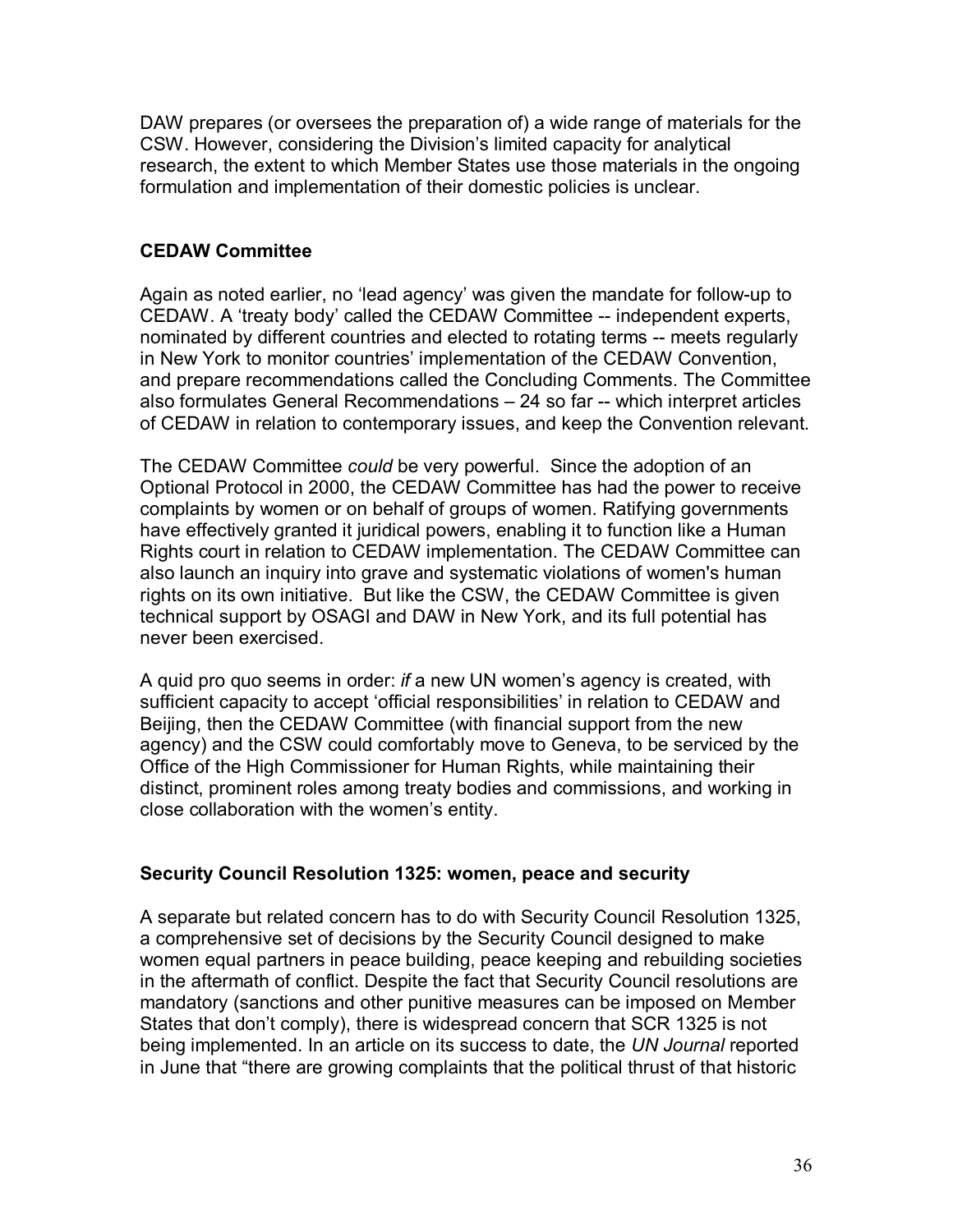resolution still remains unimplemented, and that there is now a need for a fulltime UN special representative to pursue the resolution into reality." xxxv

The suggestion that a Special Representative of the Secretary-General (SRSG) be appointed is not in conflict with calls for a new women's agency: just as UNICEF and the SRSG on Children and Armed Conflict collaborate on shared goals and complement one anotherís strengths, an SRSG for 1325, together with a women's agency, would make a strong and useful team, and give the women's agency an important dotted-line connection to the formerly all-male bastion of the Security Council and the peace and security agenda.

# **InterAgency Network on Gender and Women's Equality**

Overly generous descriptions of the UN's women's machinery include the InterAgency Network on Gender and Women's Equality. Among literally hundreds of UN task forces, this one is made up of a group of staff whose departments and agencies or whose individual roles are related to women's issues or women's equality. Its purpose is to share information and exchange views, and its members sometimes strike subcommittees that take on surveys and issue papers. Attendance is not mandatory, and the network is confined to NY headquarters.

# **Gender Focal Points**

Among the studies undertaken by IANGWE was a 2001 survey of the gender focal point system, the most comprehensive assessment to date. Its main findings included:

- All agencies now appear to have gender focal points. However over ninety percent are women. They are drawn overwhelmingly from the junior cadre of staff.... Three quarters are officially designated as gender focal points, but one quarter are not. Half were nominated by their offices, regardless of their level of competency, specialization or professional interest. Only onefifth were recruited against a formally established position.
- One third of gender focal points function without the benefit of a description of their roles and responsibilities... For the majority, working on gender issues is not expected to be a full time function...
- The majority combine gender focal point functions with as many as five other sectoral responsibilities such as human rights and/or reproductive rights, information and communication, interagency liaison, NGO, youth, HIV/AIDS, refugee/internally displaced persons, education, environment and agriculture.<sup>xxxvi</sup>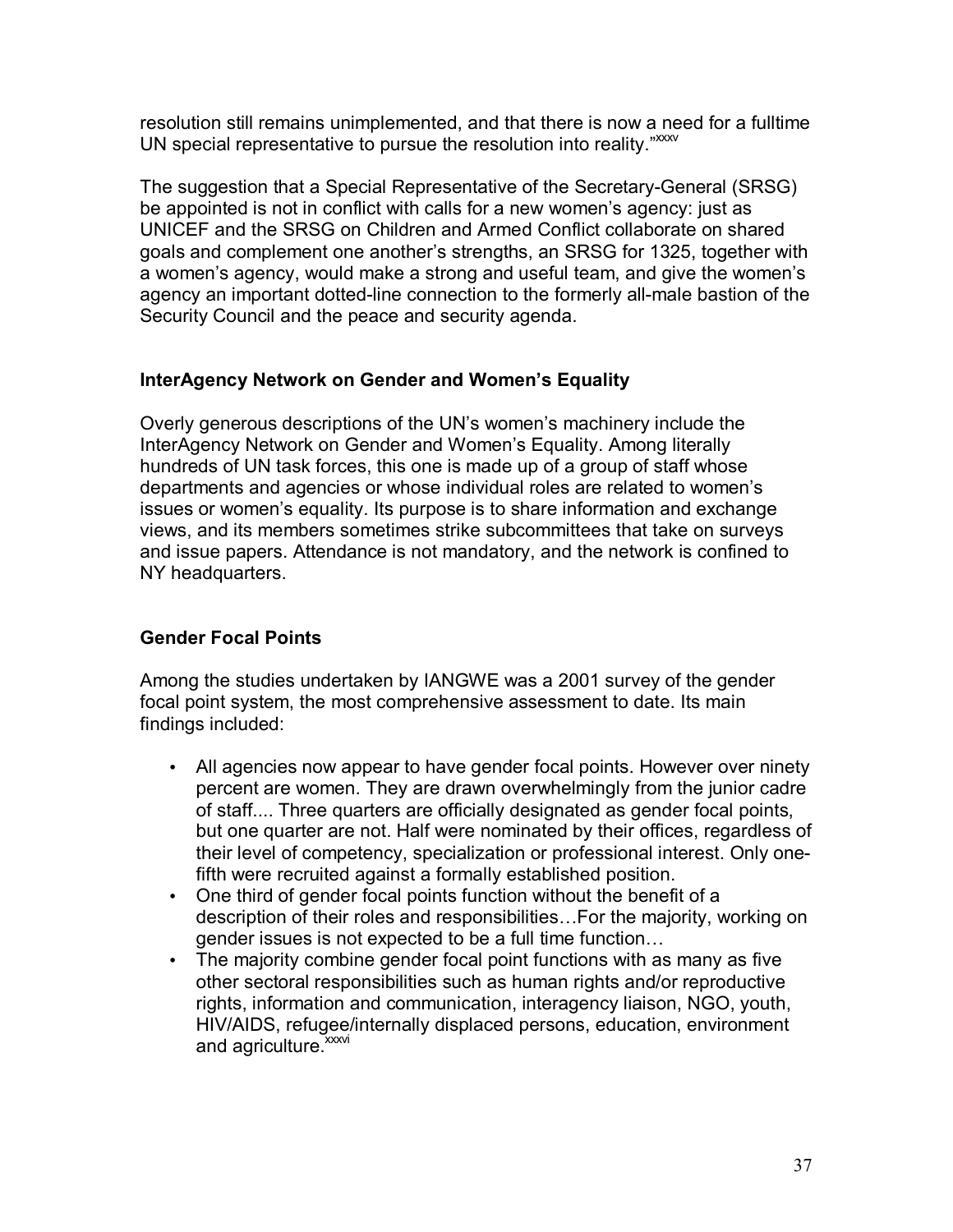More recently, in the 2004 assessment of UNIFEM mentioned above, the authors pointed to a UN system-study that "found 1,300 individuals with gender equality in their Terms of Reference (of which nearly 1,000 were Gender Focal Points with multiple responsibilities and variable levels of professional experience and status)." It concluded that, "this significant community of expertise within the UN system is under-utilized and under-recognized, by default contributing to more fragmentation."

Some offices do have fulltime gender focal points recruited for that sole purpose – but still, they lack rank and authority. In June 2006, two vacancy bulletins were posted online by UNDP, simultaneously recruiting candidates for jobs in the Country Office for Afghanistan – arguably one of the most complex and difficult places in the world to deal with gender issues. One posting advertised for a Provincial Elections Officer who would "ensure implementation of elections activities...ensuring that regulations and procedures are fully implemented". Desirable qualifications included an *advanced university degree in political or social science or related field.* The other posting advertised for a Gender Focal Point Officer who would develop a knowledge based on gender issues, womenís organizations, women's networks and gender expertise in Afghanistan, coordinate with national and international NGOs and political parties to prepare women to stand in elections, and write and develop scripts for media on gender issues. The desirable qualifications for that post: *high school graduate* with a sound knowledge of Afghan cultural and gender issues. XXXVII

# **Gender Theme Groups**

The UN Development Group has created a number of "coordination mechanisms" to support joint work among UN entities; the Gender Theme Group is one of them. The only document pertaining to the Gender Theme Groups posted on the UNDG website, however, is the January 2005 Resource Guide for Theme Groups, which was produced by the Inter-Agency Network on Women and Gender Equality (IANWGE) through a subcommittee undertaking led by UNIFEM. No mention on the website is made of the nature or scope of the work of individual gender theme groups and no mention is made of any assessment of their work. The 2006 Evaluation of Gender Mainstreaming in UNDP report briefly discusses the UN Gender Thematic Groups at country level. It emphasizes the "potential" and "great promise" of these groups to strengthen UN Country Team performance on gender equality, and it makes a case for UNDP's support of and involvement in these groups. It notes, however, that the effectiveness of the Gender Theme Groups largely hinges on individual commitment, and that the groups have ceased to function in a number of countries.<sup>xxxviii</sup> (Specific countries mentioned were Swaziland  $-$  an absolute monarchy with a King who chooses an additional, sometimes under-aged wife each year; South Africa, sometimes referred to informally as the "rape capital of the world" because of its horrendous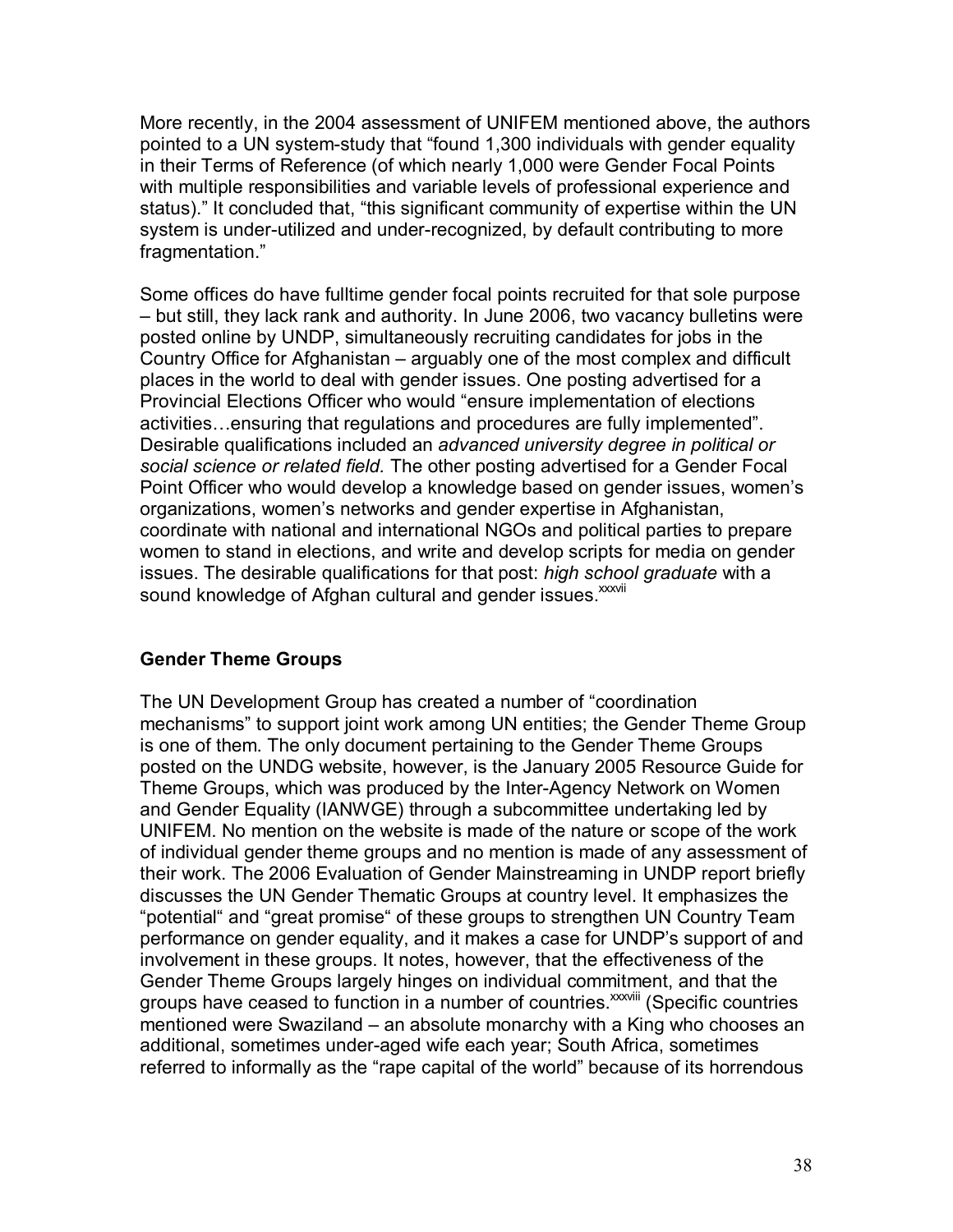rates of sexual violence; and Rwanda, which still struggles to rebuild human spirits after a genocide that employed rape as a weapon of war.)

# 2. STRONGER APART

# **United Nations Population Fund (UNFPA)**

Because sexual and reproductive health and rights focus largely on women, and gender is a fundamental factor, the UN Population Fund is frequently tagged on as part of the UN's "women's machinery". This stand-alone agency has a distinct mandate (which applies to both women *and* men) and does not appear to overlap with others'. Because of its relative size compared with the tiny remainder of the women's machinery (a budget of over half a billion last year, and representatives and small staffs in many country offices), UNFPA's informal inclusion in discussions of the "gender architecture" tends to lend inappropriate weight to women's sexual and reproductive roles and lives. UNFPA functions well as an independent entity, though with too few resources, and should work closely and collaboratively with a women's agency while maintaining its separate status.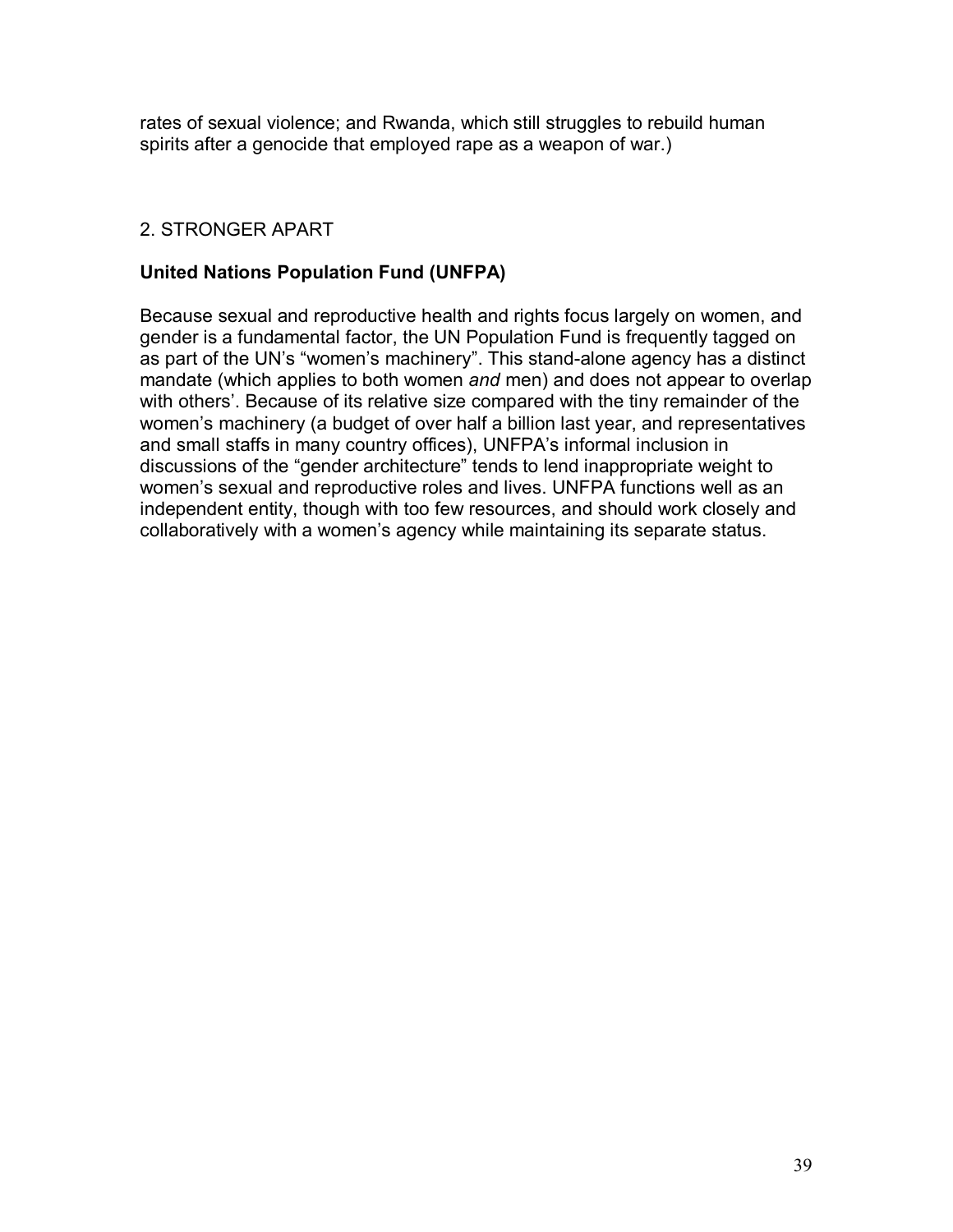# PART THREE

#### 1. THE STATUS OF WOMEN IN THE UN SYSTEM

The 1945 UN Charter bears repetition. It pledges to "employ international machinery for the promotion of the economic and social advancement of *all peoples*.î But as seen in Parts One and Two of this paper, the womenís machinery – the handful of divisions, departments and commissions devoted to gender equality and womenís development and empowerment -- are the poorest in the UN system, the smallest, the lowest ranking and the least powerful, all but unknown outside of UN circles.

The world looks to the UN to confront gender-based injustice in countries around the world, but a snapshot of the UN itself reveals what we're willing to tolerate. The organization is run by men; men make the decisions. Among senior policy and decision makers, the ratio of women to men - which should have reached  $50/50$  by the year  $2000 -$  is actually moving in reverse. Among UN employees in the Secretariat, the proportion of female staff in the senior professional and higher categories is *decreasing.* At the D-1 (deputy director) level and above, the proportion of women in the Secretariat dropped from 29 to 27.2 per cent (or 147 women out of 540) between June 2004 and June 2005.

Advancement towards a 50/50 gender balance at senior levels proceeds at glacial speed, with percentages in 2006 just 2.3 points above 2001 levels. The reason for the slow progress is obvious: women made up just 8 out of 41, or 19.5 per cent of new appointments at the senior levels in 2005.<sup>xxxix</sup>

Data from the major agencies is also disturbing: examples include the fact that as of 17 July 2006, UNDP senior management was 23 per cent female in the Latin America bureau, 23 per cent female in the Asia Pacific bureau, and 19 per cent female in the bureau for Arab States<sup>xl</sup>; that UNICEF has allowed a precipitous decline in women at the D2 (director) level over the past three years, from 29 to 19 percent<sup>xii</sup>; and that in the High Commission for Refugees  $-$  whose target population is 70 percent women and children, and whose last High Commissioner resigned following the outcome of an investigation into sexual harassment charges -- 80 percent of country representatives are men.

Granted, the above percentages deal only with gender parity – never the most important or indicative measure of women's advancement, but they are highly symbolic of deeper gender inequities, and of the depths of menís refusal to abdicate power. Performance and trends related to parity in the UN also send a clear signal about the organization's commitment to all gender goals. Achievement of the initial goal of 50/50 representation at all levels of the UN by 2000 is nowhere close; instead, the target date was revised to 2010. Repeated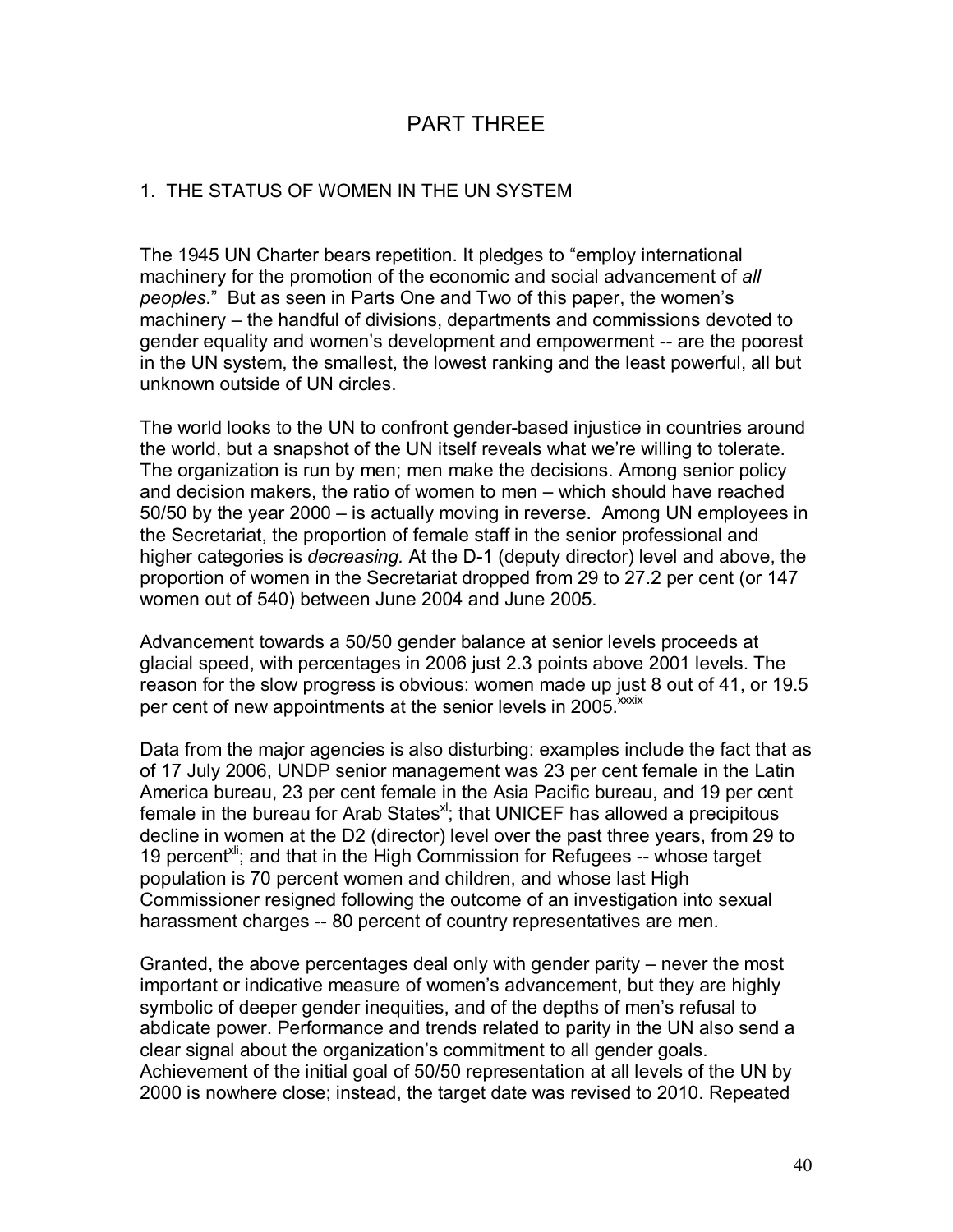requests by the General Assembly to address this failure of performance are meaningless without concomitant support. OSAGI has been allocated just two staff to deal with womenís recruitment and advancement within the UN, and none of the necessary tools for the job  $-$  no ability to conduct training, to demand accountability of management, to implement special measures for recruiting and retaining qualified women, or to analyze and address the parts of the UN work environment that mitigate against achieving the gender parity goals.

The International Atomic Energy Agency, winner of the 2005 Nobel Prize for Peace, ranks last among UN entities in employing women, though not for lack of trying. As of July 2005, 80 per cent of its professional staff were men. The IAEA website concedes, "The percentage climbs even higher to 86 per cent in scientific and engineering positions, which are filled by 72 women and 440 men holding posts as chemists, life scientists, nuclear engineers, physicists, safeguards inspectors, or technical specialists.... Women hold about 16per cent of posts ranked as P-4 or P-5 [middle management], a slow rise since Ms. Mary Jeffreys first broke through in 1962."

Despite one of the most progressive, woman- and family-friendly workplace policies in the UN system (including flex-time, job-sharing, four weeks' paid plus four months' unpaid paternity leave, on-site child care, breastfeeding breaks, employment support for employees' spouses, and a sexual harassment and discrimination policy), even the UN's top scientific minds are stumped by the gender parity equation. In a world that severely limits girls' and women's opportunities to pursue higher education and professional careers, achieving gender parity is not rocket science – it's more complicated than that.

Until real progress is made in womenís literacy and education, health, sexual and reproductive rights, economic empowerment and political participation, all the progressive recruitment policies in the world will not lead to 50/50 parity.

Gender parity is not the solution, but it *is* important, for women and the institution as a whole, since actively recruiting the 'best and brightest' men *and* women taps a much larger pool of talent. It also benefits the global population served by the UN: a High-Level Panel consisting of 12 men and 3 women, or 80 per cent men, a General Assembly of 90 per cent men, world governments of 84 per cent men, a senior staff of 73 per cent men -- all leave room for divergent views and varied expertise among men, but not among women. Such ratios create wide, comfortable margins of incompetence for men: if one-quarter of the Coherence Panel's male participants do not contribute adequately or thoughtfully, the male perspective nevertheless maintains an overwhelming majority, and maledominated decision-making prevails. If the same number of female panelists failed to participate fully, the womenís perspective would be entirely lost to the decision-making panel.

Though far from a complete explanation for slow progress on the empowerment of women worldwide, the gender imbalance in the UNís governing and decision-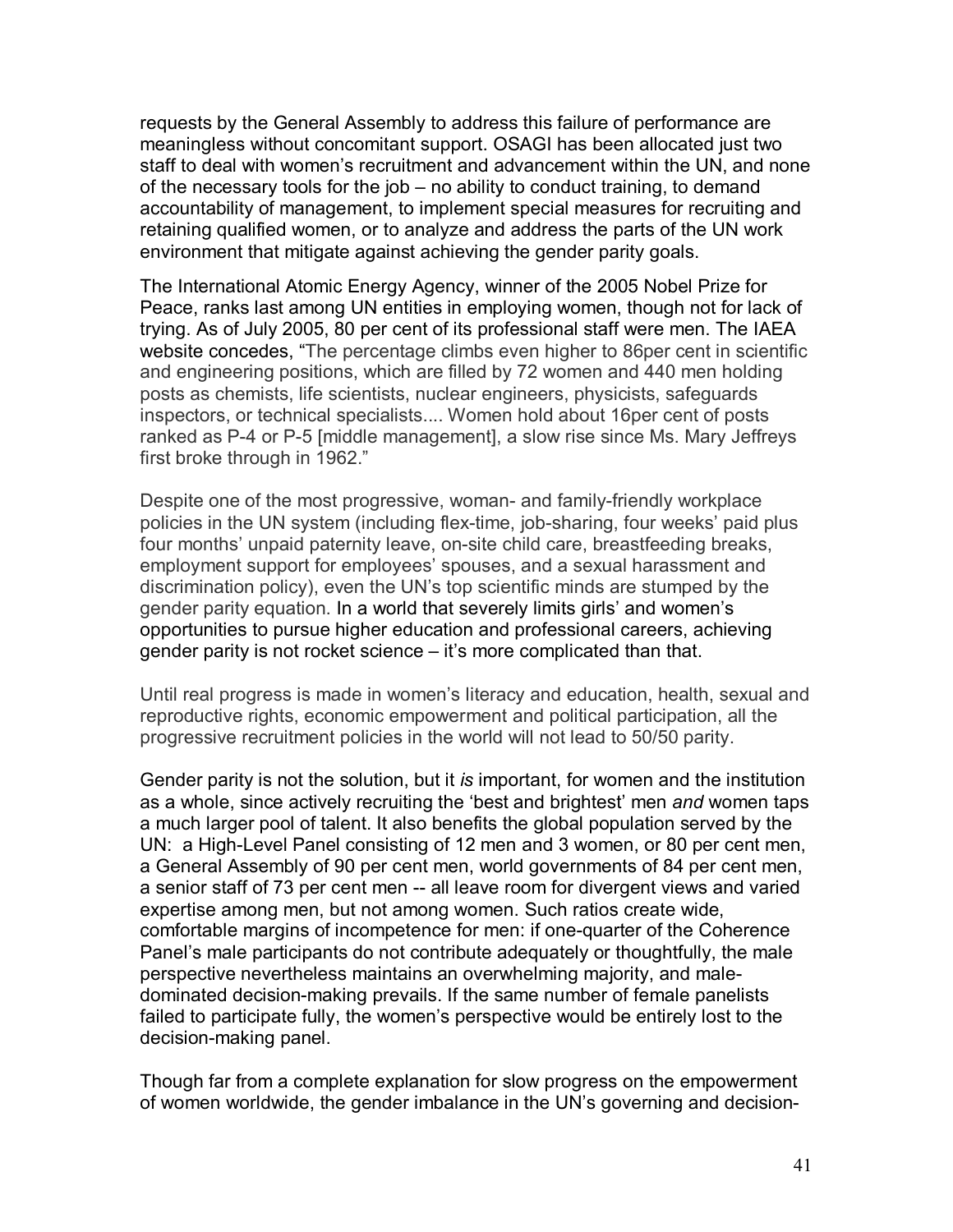making bodies plays a role  $-$  at the very least, reaffirming that women matter very little. Most such bodies are predominantly male because Member States' representatives and staff at the most senior levels in the UN system are predominantly male. Even when given the freedom to scan the globe and select special advisors from outside the system, the UN has appointed high-level and expert panel after panel after panel on the most important issues of our times, with inexcusable male-to-female ratios: 12 to 3 (the 2006 High-Level Panel on System-wide Coherence...), 12 to 4 (the 2003 High-Level Panel on Threats, Challenges and Change), 9 to 2 (2001 High-Level Panel on Financing for Development); 16 to 4 (the 2006 High-Level Group for the Alliance of Civilizations). Among the 60 Special Representatives and Deputy Special Representatives now serving as personal appointees of the Secretary-General, 56 are men.

#### 2. CAN A REFORMED UN WORK FOR WOMEN?

This is not the first UN overhaul. In the last six decades, there have been many reform efforts. Never, however, have women been a central focus of reform  $$ and so as strides are made elsewhere, gender equality remains the over-arching failure of the UN, the Achilles' heel of the multilateral system.

Still today, the thin ranks of senior women in most entities, as outlined above, put *all* UN decision-making in male hands. As part of his 1997 reform agenda, the Secretary-General instituted a range of reforms aimed at modernizing the work of the UN and at better linking the goals of "peace and security, poverty reduction and sustainable human development and the promotion and respect for human rights". This included the creation of the United Nations Development Group (UNDG). The purpose of the UNDG is to "improve the effectiveness of UN development at the country level". The UNDG is chaired by the UNDP Administrator and brings together agencies working on development. Its Programme Group is tasked with developing "policies, guidelines and procedures to improve the quality and effectiveness of UN Country Team programme collaboration, particularly in support of national efforts to implement the Millennium Declaration and achieve the Millennium Declaration Goals.<sup>"Xlii</sup>

The UNDP Administrator holds two crucial positions: he chairs the UNDG, and he oversees the Resident Coordinator system. This paper has already dealt with one half of that equation: the Resident Coordinator system is not capable of filling the enormous gap at country level where operational capacity to empower women and achieve gender equality should exist, and the world cannot wait for decades while the RC system gets up to speed.

The other half of the UNDP-led equation, at the global level, is just as bleak. As of June 2006, 30 of the UNDG's 37 members were men.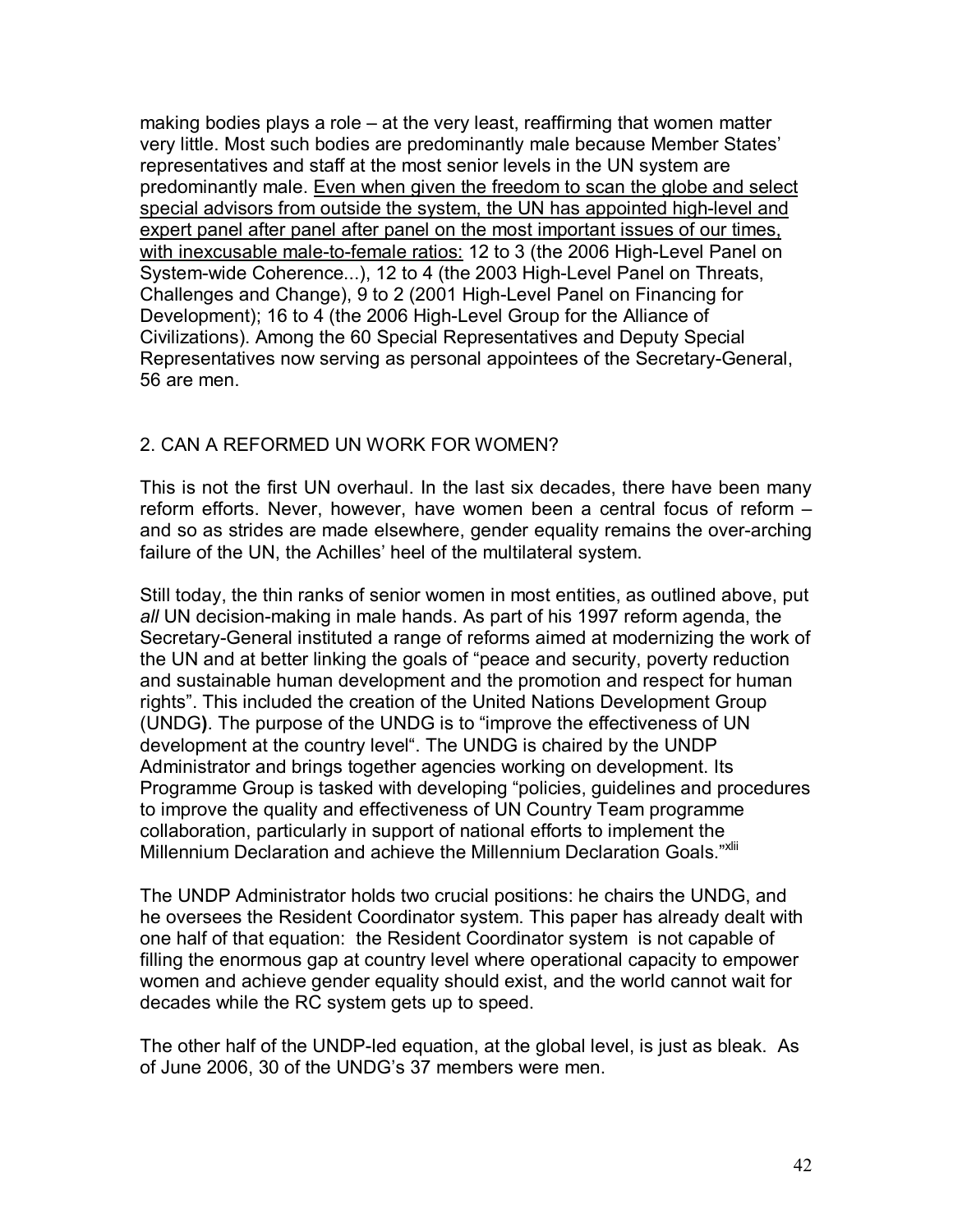The "main instrument for executive heads of the UN system to coordinate their actions and policies<sup>"XIII</sup> is the Chief Executives Board for Coordination, or CEB. The executive heads of 28 organizations sit on the CEB; 24 of the 28 are men. Again, the fact that the women's entities are not full-fledged UN organizations bars their executive heads from sitting on the CEB (which counts among its members the executive heads of the UN Postal Union and the World Tourism Organization).

In fact, because of their low status, the top officials of the gender entities (among whom an Assistant Secretary-General holds the highest rank) are disqualified from taking part in almost all of the UN's most important coordination and decision-making bodies. As noted earlier, in spite of the fact that UNIFEM cites HIV/AIDS as one of its four strategic focus areas, it cannot join the 10-member UNAIDS Committee of Co-Sponsoring Organizations. In the forum where decisions are made in response to a pandemic now recognized as having "a woman's face", UNDP speaks on behalf of the women's fund, because UNDP's Administrator controls the fund's management and operations.

*Taken together, the status of women in the UN; the status of the womenís machinery throughout the UN system; the arrangements at the very top where norms are established and policies are made; and the lack of operational*  capacity for women's programmes at country level, where those policies are put *into practice, all add up to an incoherent and dangerously outdated United Nations. The prognosis is clear: without a new women's agency to address the challenges of the new millennium, development will stall, peace will remain elusive, and Member States will never achieve their most desired goals.* 

 $\frac{1}{2}$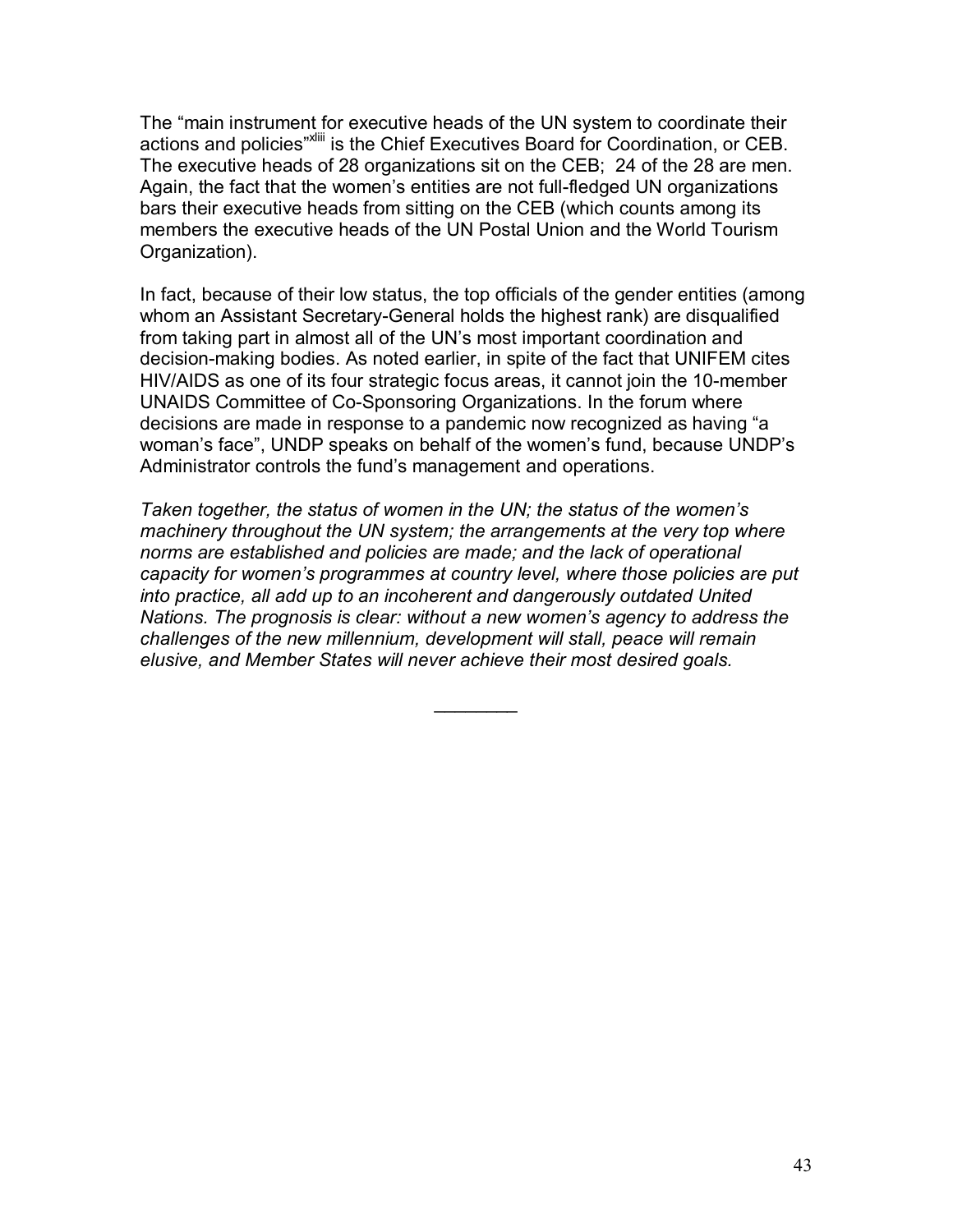# EXECUTIVE SUMMARY

The UN is undergoing reform, and advocates of women's rights hope that bold changes will end decades of lip service. The international community mouths the goal of equality between men and women, but it has not acted on it.

Across the globe and within the UN system itself, women are oppressed, marginalized, under-represented and neglected. They make up a huge majority of the worldís poor, illiterate, exploited and abused, and a tiny minority of decision-makers, power-brokers and influence peddlers. *(See box, p. 18)* Three of every four HIV-positive African youth are female, while fewer than one in ten Ambassadors to the UN are women. Against the goal of a 50/50 staff ratio by 2000, the percentage of senior UN posts filled by women reached a high of 29, and is now moving in reverse.

The UN's "international machinery" has never been made operational for women. Four entities make up the women's machinery: UNIFEM, the Division for the Advancement of Women, the Office of the Secretary-Generalís Advisor on Gender Issues, and the Institute for Research and Training for the Advancement of Women. All together, they have 101 core staff members and \$65 million to work with. *(See table, p.10)* UNICEF had a budget of over \$2 billion in 2004 to deal with the world's children; that same year, UNIFEM received 2 1/2 per cent of that amount to deal with the world's women. Without operational capacity at the country level, every goal and target, policy and position defending women's rights and advocating their empowerment sits on a shelf, is tossed back and forth in conference halls and meeting rooms dominated by men, and returns to the shelf. *(***Tables, pp. 12 and 14***)* Without a womenís agency, every global goal, including each of the Millennium Development Goals, will be unreachable.

The forces that work against womenís empowerment and gender equality are deeply rooted, complex, fiercely defended and, so far, immoveable. They are social, cultural, political, psychological...; dismantling them is the work of experts.

In place of gender expertise in various fields – social and economic, political and  $\dot{\rm~cm}$  – and in place of targeted programmes to empower women, the UN has taken an inexpensive and entirely ineffective approach. "Gender mainstreaming" assumes  $-$  incorrectly  $-$  that everyone is an expert on gender. It tacks the difficult business of transforming a gender-biased world onto everyone's job description, making it no one's responsibility, and leaving no one accountable. Assessments by various parts of the UN, donors, NGOs and experts in the field reach the same conclusion: gender mainstreaming is a dangerous, phony substitute for real work towards gender equality. *(See chart, p. 15)* The perpetuation of an approach that doesnít work is proving fatal to women and dangerous for humankind.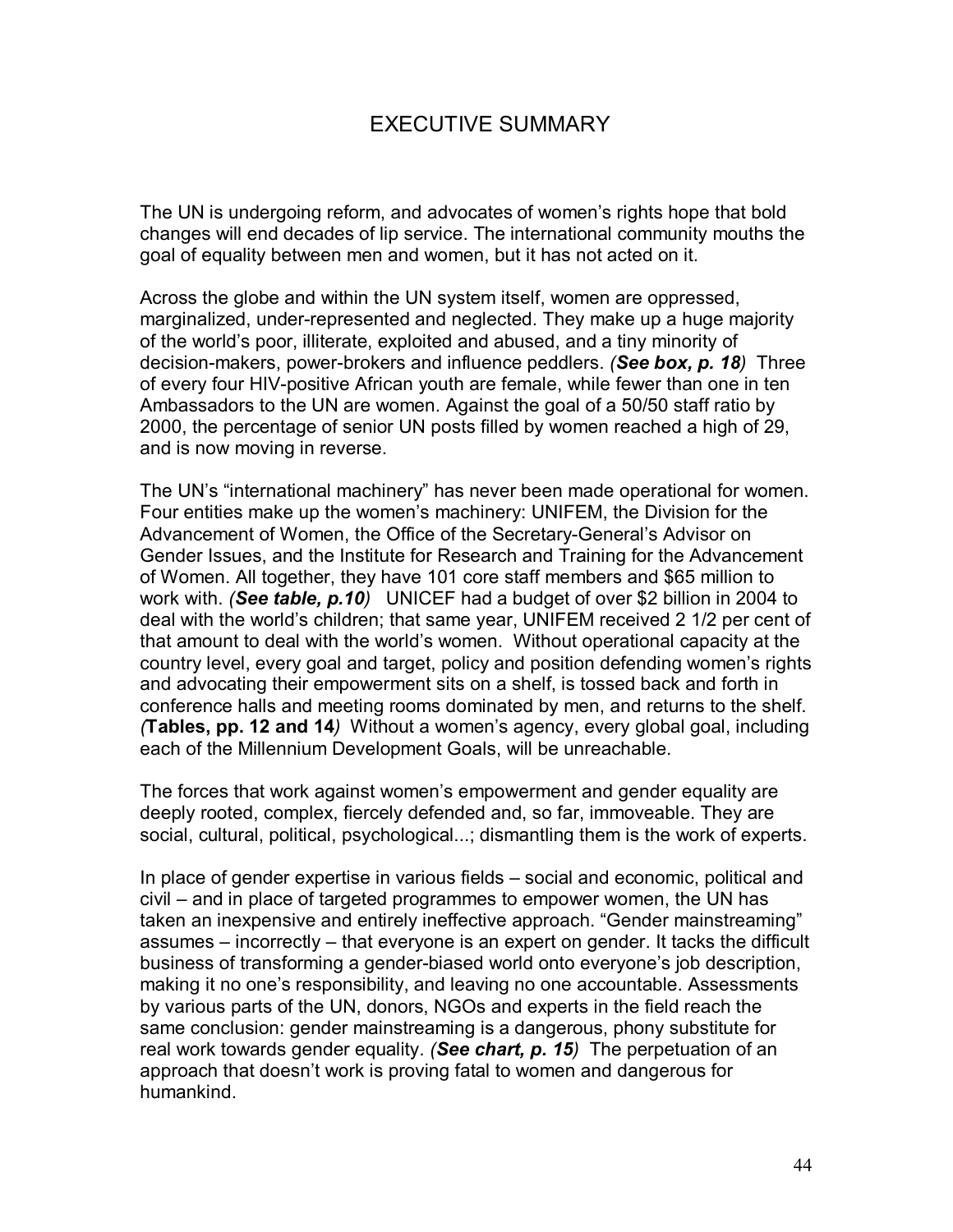The lack of a full-fledged agency to empower women renders all UN agencies, funds and programmes ineffective. Simple logic applies: second-class citizens – poor, illiterate, oppressed, and counter-intuitively, responsible for raising the next generations -- keeps the world anchored in place, unable to develop and progress because only half the global population can contribute and participate fully.

The UN, and the world, need a full-fledged women's agency: operational, with on-the-ground presence in every country, a guaranteed budget -- of \$1 billion to start, increasing by 10 per cent annually to \$2 billion in five years -- and a full complement of expert staff and targeted programmes. *(See box, p. 20)* A women's agency is required so that women's voices can be heard at all levels of society, and in all the decisions that affect their lives. A women's agency is needed to help governments devise and implement targeted programmes to empower women. The UN needs a women's agency to lead – and be accountable for  $-\alpha$  'deep social revolution' throughout the system; its technical experts must not only encourage, but assist *all* UN departments, agencies, funds and programmes to bring a gender perspective to *all* of their work. Top practitioners -- trained, schooled, experienced specialists with particular skills in vital fields – need the infrastructure and resources of a full-fledged women's agency, and the UN system needs such an agency to make all its other programmes truly effective.

The resources exist -- Official Development Assistance is now said to be \$100 billion per year. It requires nothing more than political will to allocate one per cent of that total for half the global population. The pieces exist; they need only be assembled:

#### The **mission** is stated in the UN Charter.

The legal basis for the **mandate** is established in CEDAW.

The main **purpose and activities** are outlined in the Beijing Platform for Action, and priorities have already been set in its "12 critical areas of concern". The technical **expertise** can be found in thousands of civil society organizations. The **governance** structures to use as models, with appropriate adaptation, exist within the UN.

The ideal womenís agency envisioned would be a fund or a programme, led by an Under Secretary-General. Because its mandate would extend beyond development and into the political realm – implementation of Security Council Resolution 1325 on women, peace and security, for instance -- and because its governance would benefit from the gender balance and expertise found in nongovernmental organizations, the ideal women's agency executive board would have a formal role for civil society, and would report to the full General Assembly. Its funding for staff would be drawn from assessed contributions, or UN dues,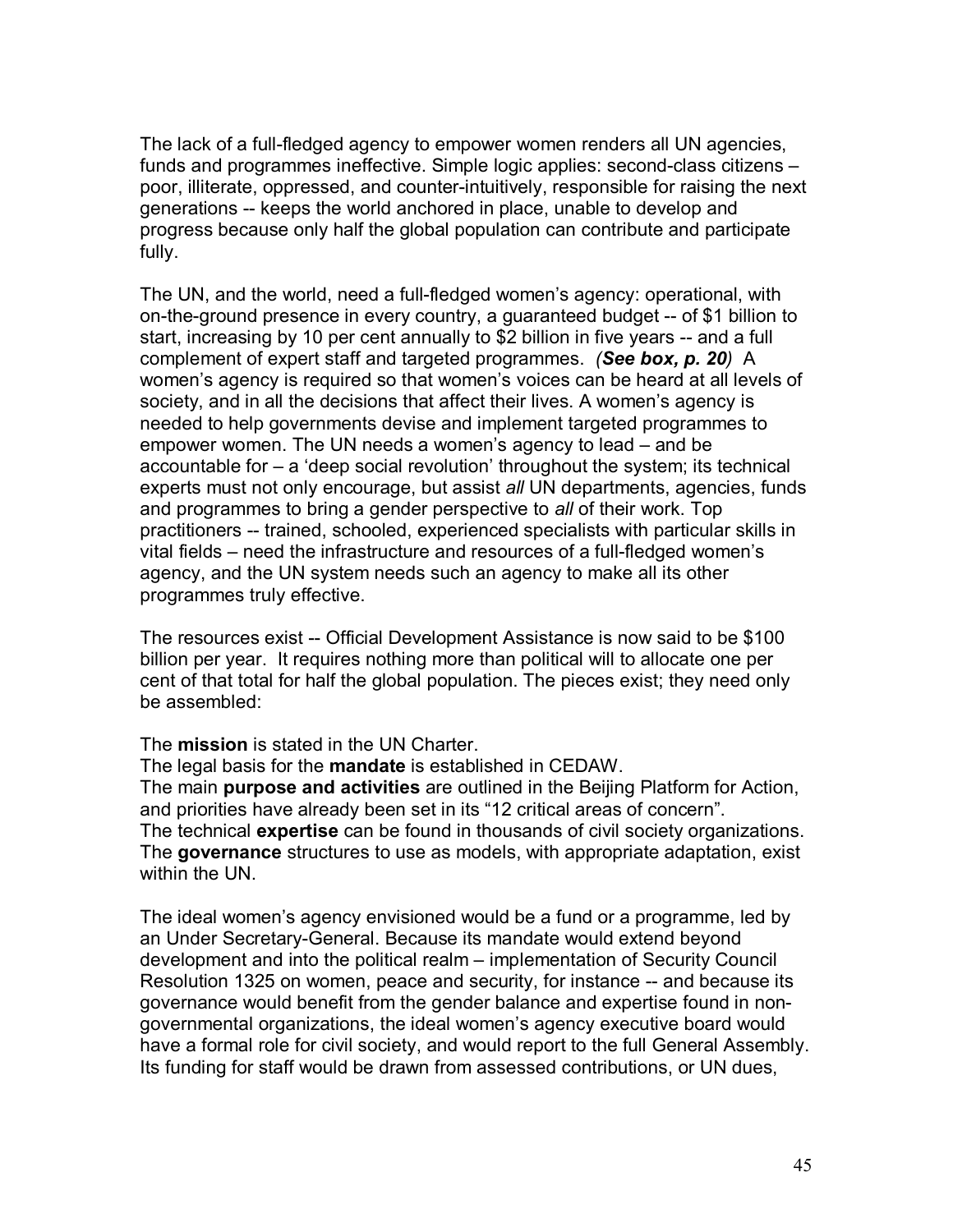and its funding for programmatic work would be raised from voluntary contributions.

It would have headquarters staffed with technical experts and a budget adequate to support country offices, each with full operational capacity and programme staff: field offices in countries with UN Country Teams, led by Representatives, and regional offices in Geneva, CEE/CIS, Africa, the Middle East, Asia and the Pacific, Latin America and the Caribbean. It would take the lead in advocacy and communication, collect and analyze data, develop policy, provide technical advice and assistance on gender and women's empowerment in every specialized field; support and monitor the gender-related work of other UN agencies; and work closely with government partners to plan, implement and oversee programmes at the national level. It would work closely with the CEDAW Committee and the Office of the High Commissioner for Human Rights, which would service the CEDAW treaty body in Geneva. It would establish a formal committee for select joint planning and coordination with key partner agencies including UNFPA and UNICEF. The women's agency would be allocated the necessary core and other staff required to fulfill its goals and purpose, and equivalent in force to UNICEF's, the agency with the most comparable mandate. It would draw in large part  $-$  at the outset  $-$  from staff seconded from legitimate womenís organizations with appropriate expertise. *(See outline, p. 30)* 

The crucial reform question facing the UN is whether it can remain relevant in the  $21<sup>st</sup>$  century while functioning in a bygone era that had little regard for women's human rights. The crucial question for Member States as they strive for world peace and the Millennium Development Goals is not whether governments can afford to create an agency that empowers women, but whether they can afford not to.

**\_\_\_\_\_\_\_\_\_**

46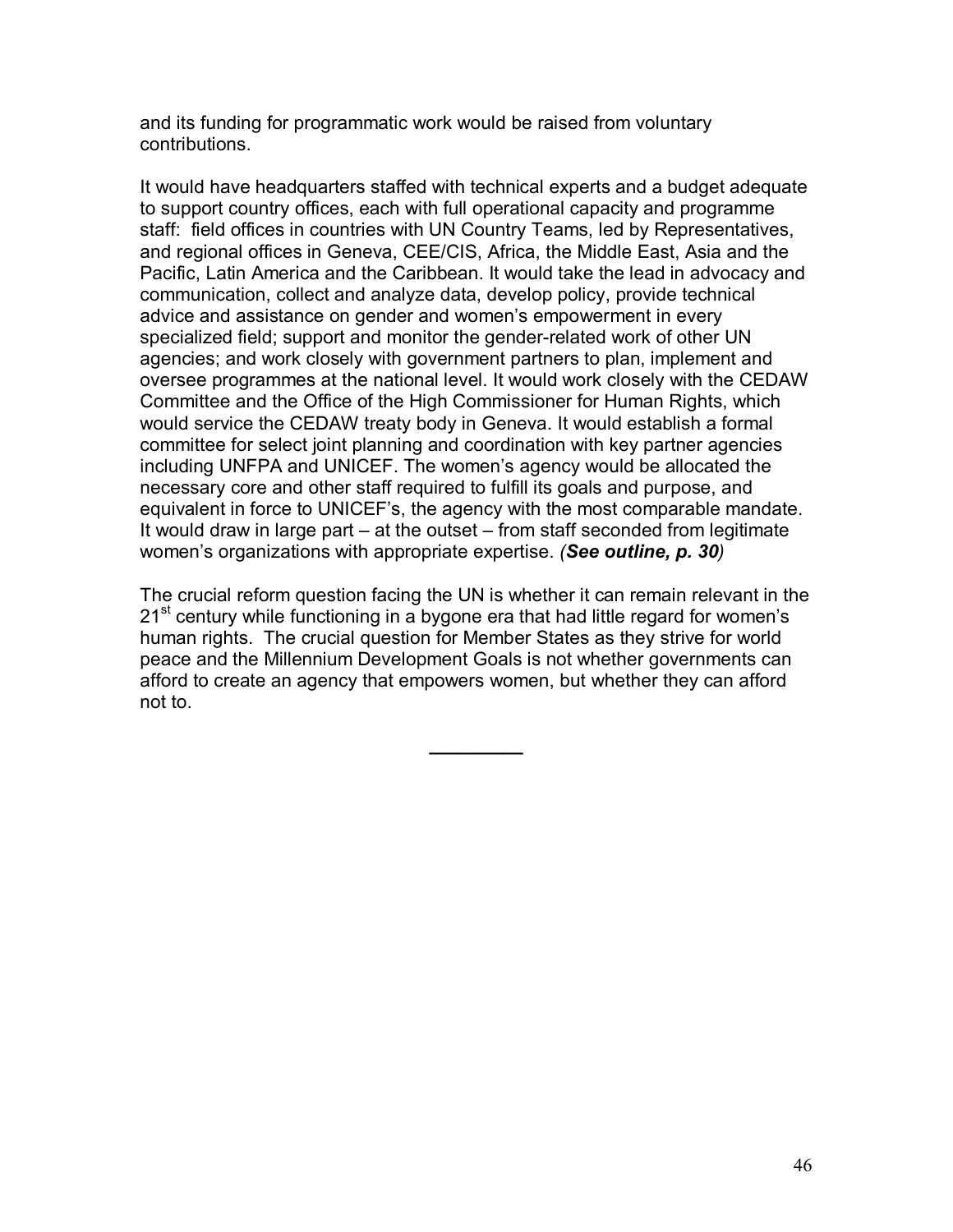#### **Endnotes**

www.popcouncil.org/pdfs/horizons/pmtctunicefevalovrvw.pdf

v *AIDS Epidemic Update December 2005*, UNAIDS, p. 13, www.unaids.org<br>vi Report of the Administrator on the Organizational assessment, Executive Board of the United Nations Development Programme and United Nations Population Fund, DP/2006/26, 11/5/2006, *emphasis added* 

vii UNAIDS 2006 Report on the Global AIDS Epidemic, www.unaids.org<br>viii UNAIDS/PCB(18)/06.3, 18 May 2006

<sup>ix</sup> Figure given in *Organizational Assessment: UNIFEM Past, Present and Future, Sadik, N. et al.*<br><sup>X</sup> Future arrangements for the management of the Voluntary Fund for the United Nations Decade<br>for Women, United Nations G

<sup>xi</sup> Organizational Assessment: UNIFEM Past, Present and Future, Sadik, N. et al

xii UN System-wide Gender Focal Point Study, OSAGI, 2001

www.un.org/womenwatch/osagi/gmfpstudy

xiii "Reporting on Gender Equality in the UNDG: How Are We Doing? What Resident Coordinator Annual Reports Reveal About Progress on Gender Equality and Women's Empowerment"

xiv Resource Guide for Gender Theme Groups, UNIFEM, UNDP, UNICEF, UNFPA and WHO, Jan. 2005

xv United Nations General Assembly, A/RES/59/250, Op. 86, 17 Aug 2005

xvi *Report of the Fifth Session of the Inter-Agency Network on Women and Gender Equality,* IANGWE/2006/Report, 20 April 2006, p.3

<sup>xvii</sup> Beck, Tony; Review of UNDG members' gender policies, strategies and accountability mechanisms for gender mainstreaming at the field level, for UNDG Task Force on Gender Equality, April 2006

ECOSOC: *Consolidated List of Issues Related to the Coordination of Operational Activities for Development, 2006*, UNDG Executive Committee, E/2006/CRP.1, 15 June 2006

xix Working Paper 5: *Evaluation of DFID Development Assistance: Gender Equality and Womenís Empowerment: DFIDís Experience of Gender Mainstreaming: 1995 to 2004*, by Francis Watkins, Social Development consultant, Dec 2004, under "Key Points"

xx Gerd Johnsson-Latham, *Gender Mainstreaming, the Second-Best Option*, www.awid.org, Nov 2004

**xxi** *Empowerment of women the most effective development tool, Secretary-General tells* 

*Commission on the Status of Women,* UN Press Release SG/SM/9738, WOM/1489, 28 Feb 2005 <sup>xxii</sup> Address by UN Secretary-General Kofi Annan; Abuja, Nigeria; International AIDS Conference, 2001

xxiii AsiaWOMENet, *The Fourth Pillar: Women press for real changes in the UN,* 11 May 2006, www.whrnet.org

xxiv "Press Conference on UN Budget",

www.un.org/News/briefings/docs/2005/051129\_Sach\_Brfg.cod.htm

xxv Clark C., Sprenger, E., et al., *Where is the money for womenís rights? Assessing resources and the role of donors in the promotion of women's rights and the support of women's organizations, www.awid.org*<br>
<sup>2001</sup> Statistics drawn from: T.Oh. is a complete the support of women is and the support of women's

*organizations,* www.awid.org xxvi Statistics drawn from: T Obaid, speech on the 10th anniversary of Cairo; National Women's Health Report: Women & HIV/June 2006, Author: National Women's Health Resource Center; AIDS Epidemic Update, Dec 2005, UNAIDS: "Who Makes the News?" Global Media Monitoring Project 2005; Amnesty International, Making Violence Against Women Count; *AIDS at 25,*  Newsweek, 15 May 2006

 $\overline{a}$ <sup>i</sup> Organizational Assessment: UNIFEM Past. Present and Future. Sadik. N. et al. p.19 <sup>ii</sup> Press release: *WHO proposes roadmap to reduce maternal deaths...*, WHO/AFRO, 2 September 2004

Life-changing roles, The Indianapolis Star, June 12, 2005

iv Evaluation of United Nations-Supported Pilot Projects for Prevention of Mother-to-Child Transmission of HIV, UNICEF, et al, August 2003,